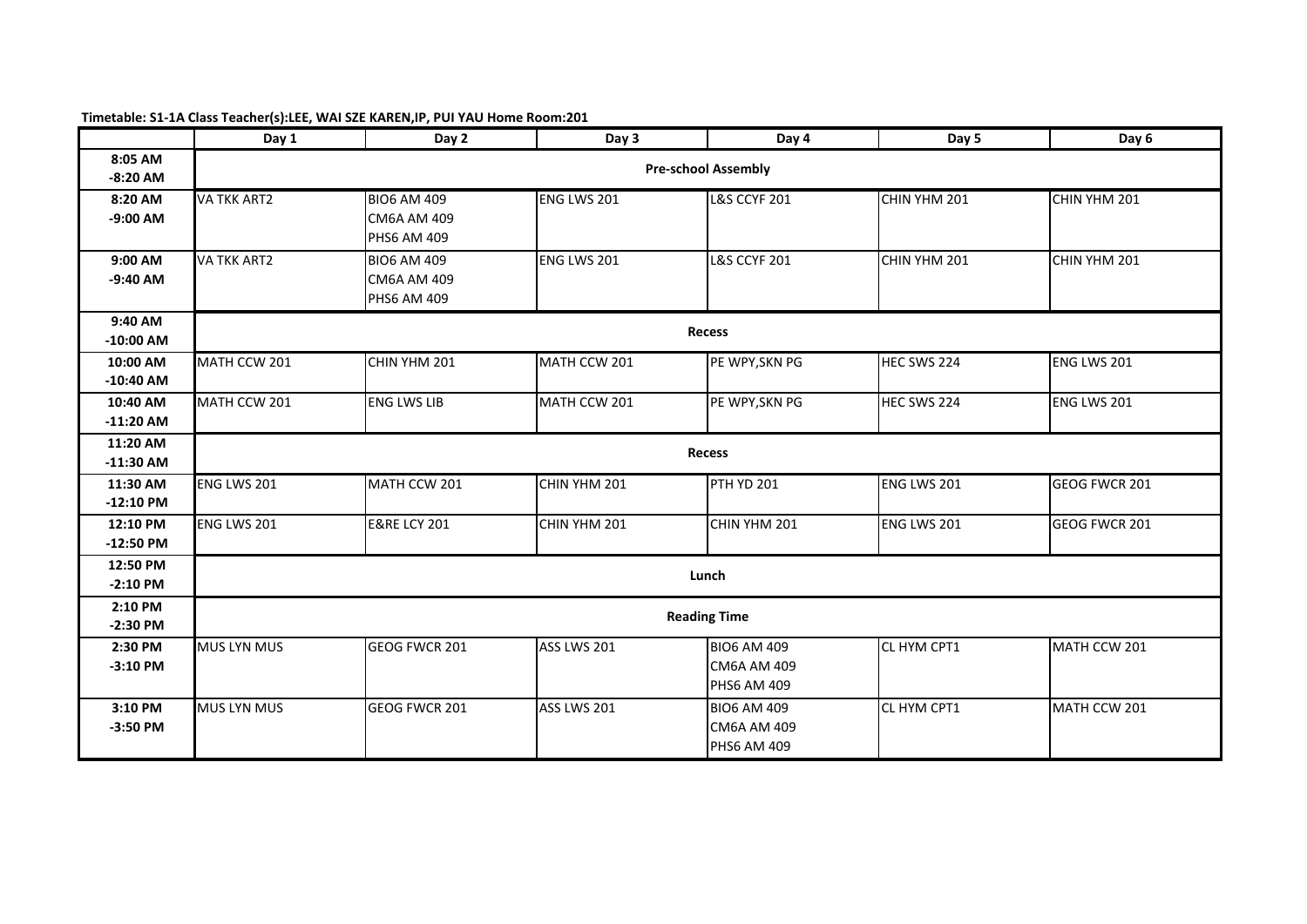## **Timetable: S1-1B Class Teacher(s):IP, SIU WA,Wong, Tsun Home Room:202**

|             | Day 1                      | Day 2               | Day 3              | Day 4               | Day 5              | Day 6                   |  |  |  |
|-------------|----------------------------|---------------------|--------------------|---------------------|--------------------|-------------------------|--|--|--|
| 8:05 AM     | <b>Pre-school Assembly</b> |                     |                    |                     |                    |                         |  |  |  |
| $-8:20$ AM  |                            |                     |                    |                     |                    |                         |  |  |  |
| 8:20 AM     | GEOG CMY 202               | ENG MSS 202         | MATH ISW 202       | <b>ENG MSS LIB</b>  | <b>MUS LYN MUS</b> | ENG MSS 202             |  |  |  |
| $-9:00$ AM  |                            |                     |                    |                     |                    |                         |  |  |  |
| 9:00 AM     | GEOG CMY 202               | ENG MSS 202         | MATH ISW 202       | MATH ISW 202        | <b>MUS LYN MUS</b> | ENG MSS 202             |  |  |  |
| $-9:40$ AM  |                            |                     |                    |                     |                    |                         |  |  |  |
| 9:40 AM     |                            |                     |                    | <b>Recess</b>       |                    |                         |  |  |  |
| $-10:00$ AM |                            |                     |                    |                     |                    |                         |  |  |  |
| 10:00 AM    | CHIN LCL 202               | CHIN LCL 202        | HEC SWS 224        | PE WPY, SKN PG      | CHIN LCL 202       | <b>PTH YD 202</b>       |  |  |  |
| $-10:40$ AM |                            |                     |                    |                     |                    |                         |  |  |  |
| 10:40 AM    | CHIN LCL 202               | MATH ISW 202        | HEC SWS 224        | PE WPY, SKN PG      | CHIN LCL 202       | <b>E&amp;RE LCY 202</b> |  |  |  |
| $-11:20$ AM |                            |                     |                    |                     |                    |                         |  |  |  |
| 11:20 AM    | <b>Recess</b>              |                     |                    |                     |                    |                         |  |  |  |
| $-11:30$ AM |                            |                     |                    |                     |                    |                         |  |  |  |
| 11:30 AM    | ENG MSS 202                | GEOG CMY 202        | CL HYM CPT1        | <b>BIO6 CSM 409</b> | ENG MSS 202        | CHIN LCL 202            |  |  |  |
| $-12:10$ PM |                            |                     |                    | CM6A CSM 409        |                    |                         |  |  |  |
|             |                            |                     |                    | <b>PHS6 CSM 409</b> |                    |                         |  |  |  |
| 12:10 PM    | <b>ENG MSS 202</b>         | GEOG CMY 202        | CL HYM CPT1        | <b>BIO6 CSM 409</b> | ENG MSS 202        | MATH ISW 202            |  |  |  |
| $-12:50$ PM |                            |                     |                    | CM6A CSM 409        |                    |                         |  |  |  |
|             |                            |                     |                    | <b>PHS6 CSM 409</b> |                    |                         |  |  |  |
| 12:50 PM    |                            |                     |                    | Lunch               |                    |                         |  |  |  |
| $-2:10$ PM  |                            |                     |                    |                     |                    |                         |  |  |  |
| 2:10 PM     |                            |                     |                    | <b>Reading Time</b> |                    |                         |  |  |  |
| $-2:30$ PM  |                            |                     |                    |                     |                    |                         |  |  |  |
| 2:30 PM     | MATH ISW 202               | <b>BIO6 CSM 409</b> | <b>ASS ISW 202</b> | CHIN LCL 202        | <b>VA TKK ART1</b> | <b>L&amp;S CCYF 202</b> |  |  |  |
| $-3:10$ PM  |                            | CM6A CSM 409        |                    |                     |                    |                         |  |  |  |
|             |                            | PHS6 CSM 409        |                    |                     |                    |                         |  |  |  |
| 3:10 PM     | MATH ISW 202               | <b>BIO6 CSM 409</b> | <b>ASS ISW 202</b> | CHIN LCL 202        | <b>VA TKK ART1</b> | <b>L&amp;S CCYF 202</b> |  |  |  |
| $-3:50$ PM  |                            | CM6A CSM 409        |                    |                     |                    |                         |  |  |  |
|             |                            | PHS6 CSM 409        |                    |                     |                    |                         |  |  |  |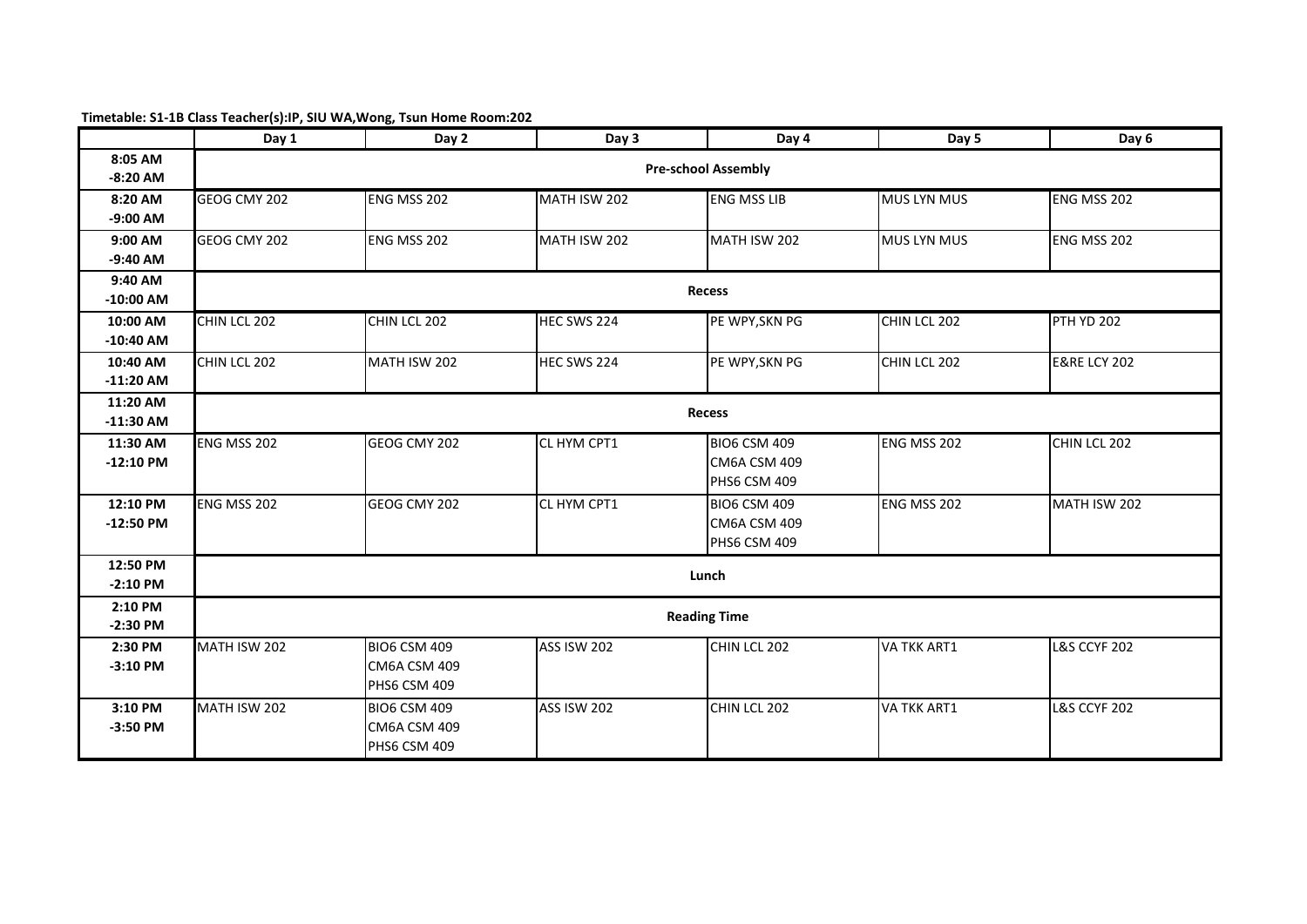## **Timetable: S1-1C Class Teacher(s):CHAN, HUNG SHAN,LEE, YEE NI Home Room:203**

|             | Day 1                   | Day 2                      | Day 3              | Day 4                   | Day 5               | Day 6               |  |  |  |  |
|-------------|-------------------------|----------------------------|--------------------|-------------------------|---------------------|---------------------|--|--|--|--|
| 8:05 AM     |                         | <b>Pre-school Assembly</b> |                    |                         |                     |                     |  |  |  |  |
| $-8:20$ AM  |                         |                            |                    |                         |                     |                     |  |  |  |  |
| 8:20 AM     | <b>ENG LCYJ LIB</b>     | <b>GEOG FWCR 203</b>       | ENG LCYJ 203       | GEOG FWCR 203           | ENG LCYJ 203        | ENG LCYJ 203        |  |  |  |  |
| $-9:00$ AM  |                         |                            |                    |                         |                     |                     |  |  |  |  |
| 9:00 AM     | MATH ISW 203            | GEOG FWCR 203              | ENG LCYJ 203       | GEOG FWCR 203           | ENG LCYJ 203        | ENG LCYJ 203        |  |  |  |  |
| $-9:40$ AM  |                         |                            |                    |                         |                     |                     |  |  |  |  |
| 9:40 AM     |                         |                            |                    | <b>Recess</b>           |                     |                     |  |  |  |  |
| $-10:00$ AM |                         |                            |                    |                         |                     |                     |  |  |  |  |
| 10:00 AM    | CL HYM CPT1             | CHIN CHS 203               | <b>VA TKK ART1</b> | MATH ISW 203            | PE WPY, SKN PG      | CHIN CHS 203        |  |  |  |  |
| $-10:40$ AM |                         |                            |                    |                         |                     |                     |  |  |  |  |
| 10:40 AM    | CL HYM CPT1             | CHIN CHS 203               | <b>VA TKK ART1</b> | <b>E&amp;RE LCY 203</b> | PE WPY, SKN PG      | CHIN CHS 203        |  |  |  |  |
| $-11:20$ AM |                         |                            |                    |                         |                     |                     |  |  |  |  |
| 11:20 AM    |                         |                            |                    |                         |                     |                     |  |  |  |  |
| $-11:30$ AM |                         |                            |                    | Recess                  |                     |                     |  |  |  |  |
| 11:30 AM    | CHIN CHS 203            | MATH ISW 203               | MATH ISW 203       | ENG LCYJ 203            | HEC SWS 224         | MATH ISW 203        |  |  |  |  |
| $-12:10$ PM |                         |                            |                    |                         |                     |                     |  |  |  |  |
| 12:10 PM    | CHIN CHS 203            | MATH ISW 203               | MATH ISW 203       | ENG LCYJ 203            | HEC SWS 224         | PTH YD 203          |  |  |  |  |
| $-12:50$ PM |                         |                            |                    |                         |                     |                     |  |  |  |  |
| 12:50 PM    |                         |                            |                    |                         |                     |                     |  |  |  |  |
| $-2:10$ PM  |                         |                            |                    | Lunch                   |                     |                     |  |  |  |  |
| 2:10 PM     |                         |                            |                    |                         |                     |                     |  |  |  |  |
| $-2:30$ PM  |                         |                            |                    | <b>Reading Time</b>     |                     |                     |  |  |  |  |
| 2:30 PM     | <b>L&amp;S CCYF 203</b> | <b>MUS LYN MUS</b>         | ASS CHS 203        | CHIN CHS 203            | <b>BIO6 CSM 409</b> | <b>BIO6 CSM 409</b> |  |  |  |  |
| $-3:10$ PM  |                         |                            |                    |                         | <b>CM6A CSM 409</b> | <b>CM6A CSM 409</b> |  |  |  |  |
|             |                         |                            |                    |                         | <b>PHS6 CSM 409</b> | <b>PHS6 CSM 409</b> |  |  |  |  |
| 3:10 PM     | <b>L&amp;S CCYF 203</b> | <b>MUS LYN MUS</b>         | ASS CHS 203        | CHIN CHS 203            | <b>BIO6 CSM 409</b> | <b>BIO6 CSM 409</b> |  |  |  |  |
| $-3:50$ PM  |                         |                            |                    |                         | CM6A CSM 409        | CM6A CSM 409        |  |  |  |  |
|             |                         |                            |                    |                         | <b>PHS6 CSM 409</b> | <b>PHS6 CSM 409</b> |  |  |  |  |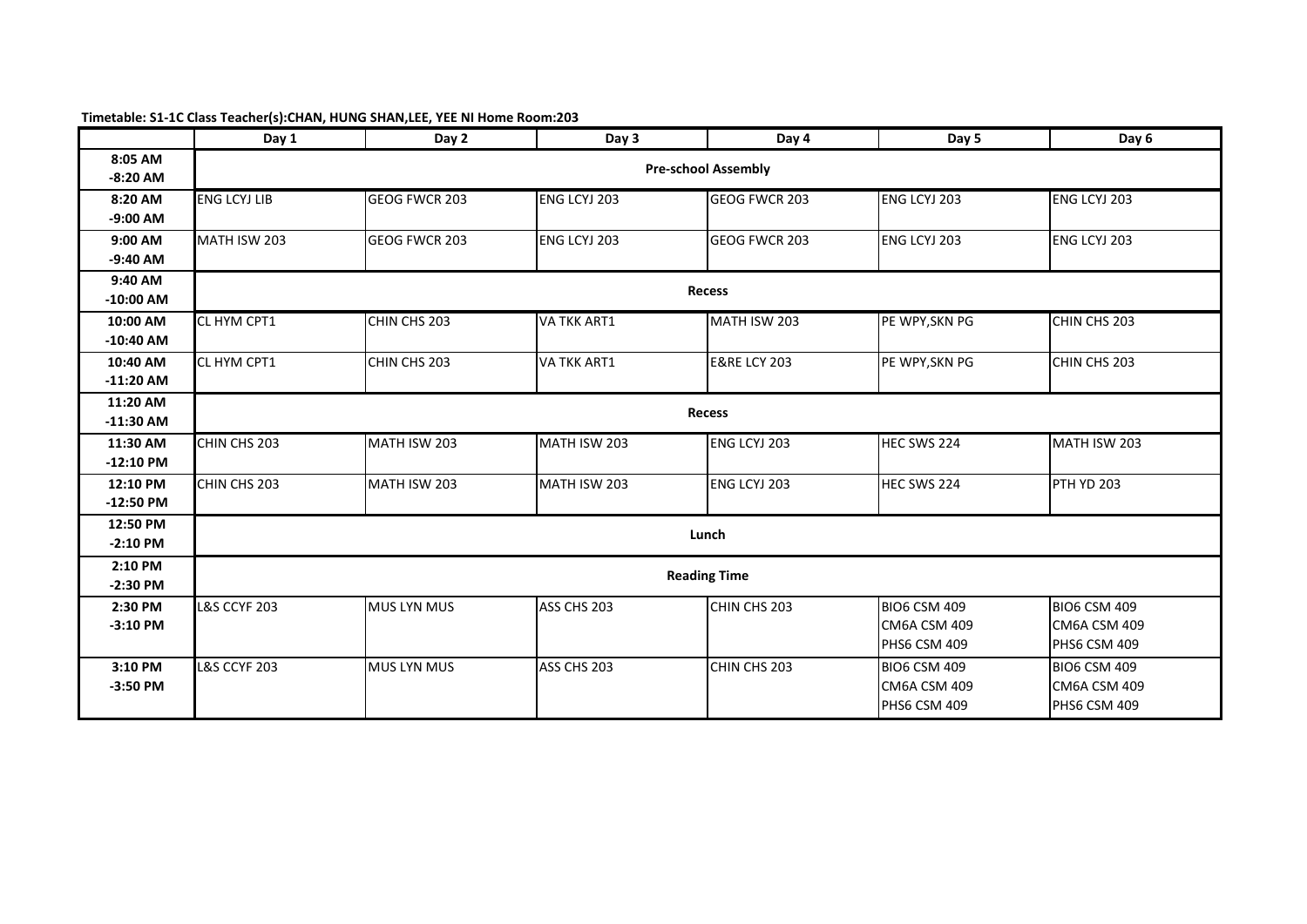## **Timetable: S1-1D Class Teacher(s):Lam, Cho Yi,SIU, WING SZE Home Room:204**

|             | Day 1                   | Day 2              | Day 3              | Day 4                      | Day 5                   | Day 6               |  |  |
|-------------|-------------------------|--------------------|--------------------|----------------------------|-------------------------|---------------------|--|--|
| 8:05 AM     |                         |                    |                    | <b>Pre-school Assembly</b> |                         |                     |  |  |
| $-8:20$ AM  |                         |                    |                    |                            |                         |                     |  |  |
| 8:20 AM     | MATH CWS 204            | CHIN LCY 204       | <b>MUS LYN MUS</b> | MATH CWS 204               | CL HYM CPT1             | GEOG CMY 204        |  |  |
| $-9:00$ AM  |                         |                    |                    |                            |                         |                     |  |  |
| 9:00 AM     | <b>PTH YD 204</b>       | CHIN LCY 204       | <b>MUS LYN MUS</b> | MATH CWS 204               | CL HYM CPT1             | GEOG CMY 204        |  |  |
| $-9:40$ AM  |                         |                    |                    |                            |                         |                     |  |  |
| 9:40 AM     |                         |                    |                    | <b>Recess</b>              |                         |                     |  |  |
| $-10:00$ AM |                         |                    |                    |                            |                         |                     |  |  |
| 10:00 AM    | ENG LWS 204             | MATH CWS 204       | GEOG CMY 204       | <b>BIO6 CWS 409</b>        | PE WPY, SKN PG          | <b>BIO6 CWS 409</b> |  |  |
| $-10:40$ AM |                         |                    |                    | CM6A CWS 409               |                         | CM6A CWS 409        |  |  |
|             |                         |                    |                    | <b>PHS6 CWS 409</b>        |                         | <b>PHS6 CWS 409</b> |  |  |
| 10:40 AM    | ENG LWS 204             | MATH CWS 204       | GEOG CMY 204       | <b>BIO6 CWS 409</b>        | PE WPY, SKN PG          | <b>BIO6 CWS 409</b> |  |  |
| $-11:20$ AM |                         |                    |                    | CM6A CWS 409               |                         | CM6A CWS 409        |  |  |
|             |                         |                    |                    | <b>PHS6 CWS 409</b>        |                         | PHS6 CWS 409        |  |  |
| 11:20 AM    |                         |                    |                    | Recess                     |                         |                     |  |  |
| $-11:30$ AM |                         |                    |                    |                            |                         |                     |  |  |
| 11:30 AM    | <b>L&amp;S CCYF 204</b> | ENG LWS 204        | HEC SWS 224        | ENG LWS 204                | CHIN LCY 204            | ENG LWS 204         |  |  |
| $-12:10$ PM |                         |                    |                    |                            |                         |                     |  |  |
| 12:10 PM    | <b>L&amp;S CCYF 204</b> | ENG LWS 204        | HEC SWS 224        | ENG LWS 204                | CHIN LCY 204            | ENG LWS 204         |  |  |
| $-12:50$ PM |                         |                    |                    |                            |                         |                     |  |  |
| 12:50 PM    |                         |                    |                    | Lunch                      |                         |                     |  |  |
| $-2:10$ PM  |                         |                    |                    |                            |                         |                     |  |  |
| 2:10 PM     |                         |                    |                    | <b>Reading Time</b>        |                         |                     |  |  |
| $-2:30$ PM  |                         |                    |                    |                            |                         |                     |  |  |
| 2:30 PM     | CHIN LCY 204            | <b>VA TPL ART2</b> | ASS LCY 204        | CHIN LCY 204               | <b>E&amp;RE LCY 204</b> | MATH CWS 204        |  |  |
| $-3:10$ PM  |                         |                    |                    |                            |                         |                     |  |  |
| 3:10 PM     | CHIN LCY 204            | VA TPL ART2        | ASS LCY 204        | CHIN LCY 204               | <b>ENG LWS LIB</b>      | MATH CWS 204        |  |  |
| $-3:50$ PM  |                         |                    |                    |                            |                         |                     |  |  |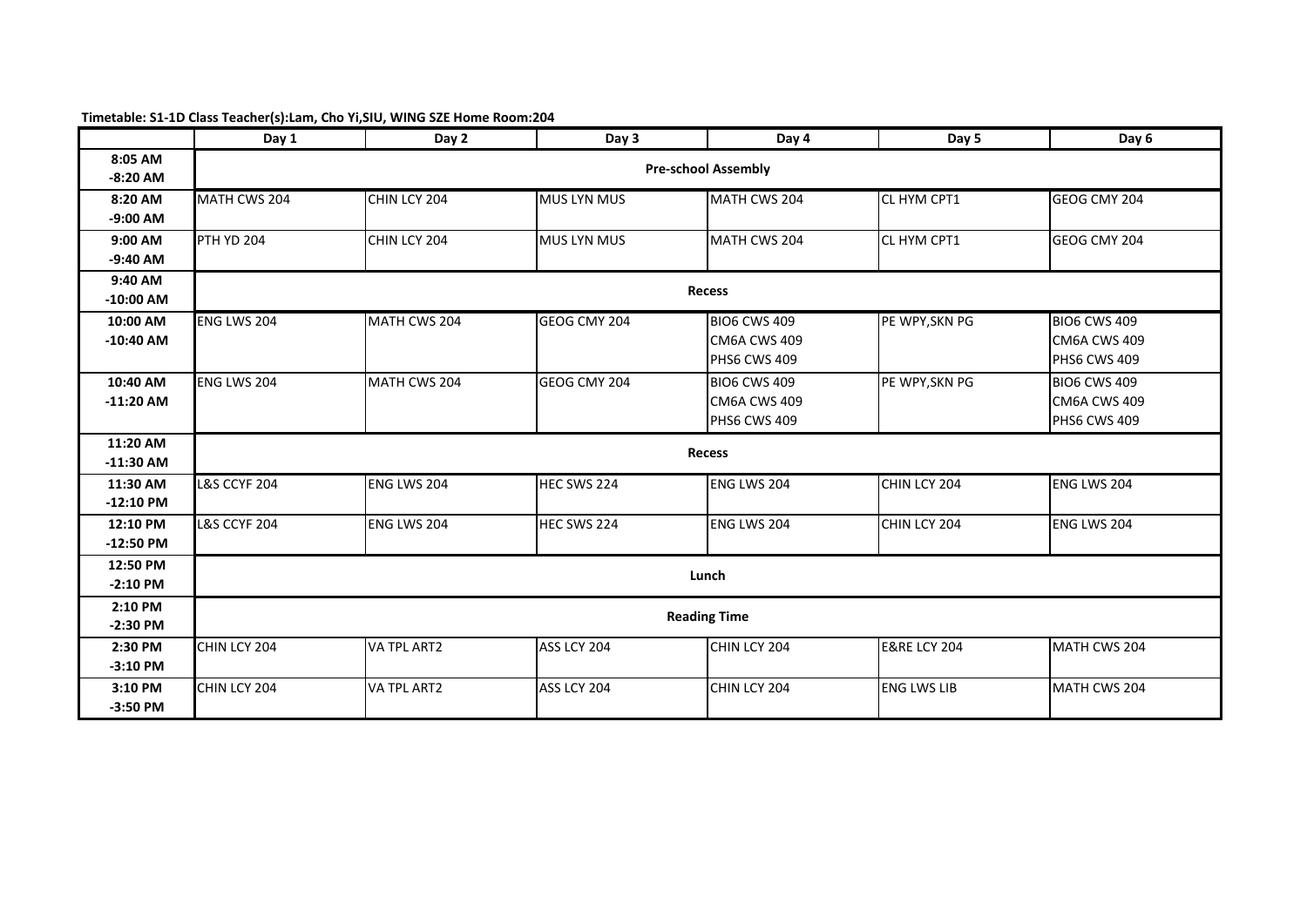|             | Day 1               | Day 2                   | Day 3         | Day 4                      | Day 5               | Day 6                   |  |  |
|-------------|---------------------|-------------------------|---------------|----------------------------|---------------------|-------------------------|--|--|
| 8:05 AM     |                     |                         |               | <b>Pre-school Assembly</b> |                     |                         |  |  |
| $-8:20$ AM  |                     |                         |               |                            |                     |                         |  |  |
| 8:20 AM     | <b>MUS LYN MUS</b>  | PE WPY, SKN PG          | MATH LHY 205  | VA TPL ART2                | GEOG FWCR 205       | <b>L&amp;S CCYM 205</b> |  |  |
| $-9:00$ AM  |                     |                         |               |                            |                     |                         |  |  |
| 9:00 AM     | <b>MUS LYN MUS</b>  | PE WPY, SKN PG          | MATH LHY 205  | VA TPL ART2                | GEOG FWCR 205       | <b>L&amp;S CCYM 205</b> |  |  |
| $-9:40$ AM  |                     |                         |               |                            |                     |                         |  |  |
| 9:40 AM     |                     |                         |               | Recess                     |                     |                         |  |  |
| $-10:00$ AM |                     |                         |               |                            |                     |                         |  |  |
| 10:00 AM    | HEC SWS 224         | <b>ENG PLK 205</b>      | GEOG FWCR 205 | <b>ENG PLK 205</b>         | ENG PLK 205         | PTH SWS 205             |  |  |
| $-10:40$ AM |                     |                         |               |                            |                     |                         |  |  |
| 10:40 AM    | HEC SWS 224         | <b>ENG PLK 205</b>      | GEOG FWCR 205 | <b>ENG PLK 205</b>         | ENG PLK 205         | MATH LHY 205            |  |  |
| $-11:20$ AM |                     |                         |               |                            |                     |                         |  |  |
| 11:20 AM    | <b>Recess</b>       |                         |               |                            |                     |                         |  |  |
| $-11:30$ AM |                     |                         |               |                            |                     |                         |  |  |
| 11:30 AM    | <b>BIO6 CWS 409</b> | CL HYM CPT1             | CHIN WMY 205  | CHIN WMY 205               | <b>BIO6 CWS 409</b> | ENG PLK 205             |  |  |
| $-12:10$ PM | <b>CM6A CWS 409</b> |                         |               |                            | <b>CM6A CWS 409</b> |                         |  |  |
|             | <b>PHS6 CWS 409</b> |                         |               |                            | <b>PHS6 CWS 409</b> |                         |  |  |
| 12:10 PM    | <b>BIO6 CWS 409</b> | <b>CL HYM CPT1</b>      | CHIN WMY 205  | CHIN WMY 205               | <b>BIO6 CWS 409</b> | <b>ENG PLK 205</b>      |  |  |
| $-12:50$ PM | <b>CM6A CWS 409</b> |                         |               |                            | <b>CM6A CWS 409</b> |                         |  |  |
|             | <b>PHS6 CWS 409</b> |                         |               |                            | PHS6 CWS 409        |                         |  |  |
| 12:50 PM    |                     |                         |               | Lunch                      |                     |                         |  |  |
| $-2:10$ PM  |                     |                         |               |                            |                     |                         |  |  |
| 2:10 PM     |                     |                         |               | <b>Reading Time</b>        |                     |                         |  |  |
| $-2:30$ PM  |                     |                         |               |                            |                     |                         |  |  |
| 2:30 PM     | <b>ENG PLK LIB</b>  | <b>E&amp;RE LCY 205</b> | ASS WMY 205   | MATH LHY 205               | CHIN WMY 205        | CHIN WMY 205            |  |  |
| $-3:10$ PM  |                     |                         |               |                            |                     |                         |  |  |
| 3:10 PM     | CHIN WMY 205        | MATH LHY 205            | ASS WMY 205   | MATH LHY 205               | MATH LHY 205        | CHIN WMY 205            |  |  |
| $-3:50$ PM  |                     |                         |               |                            |                     |                         |  |  |

### **Timetable: S1-1E Class Teacher(s):WONG, MAN YU,FUNG, WAI CHING RITTER Home Room:205**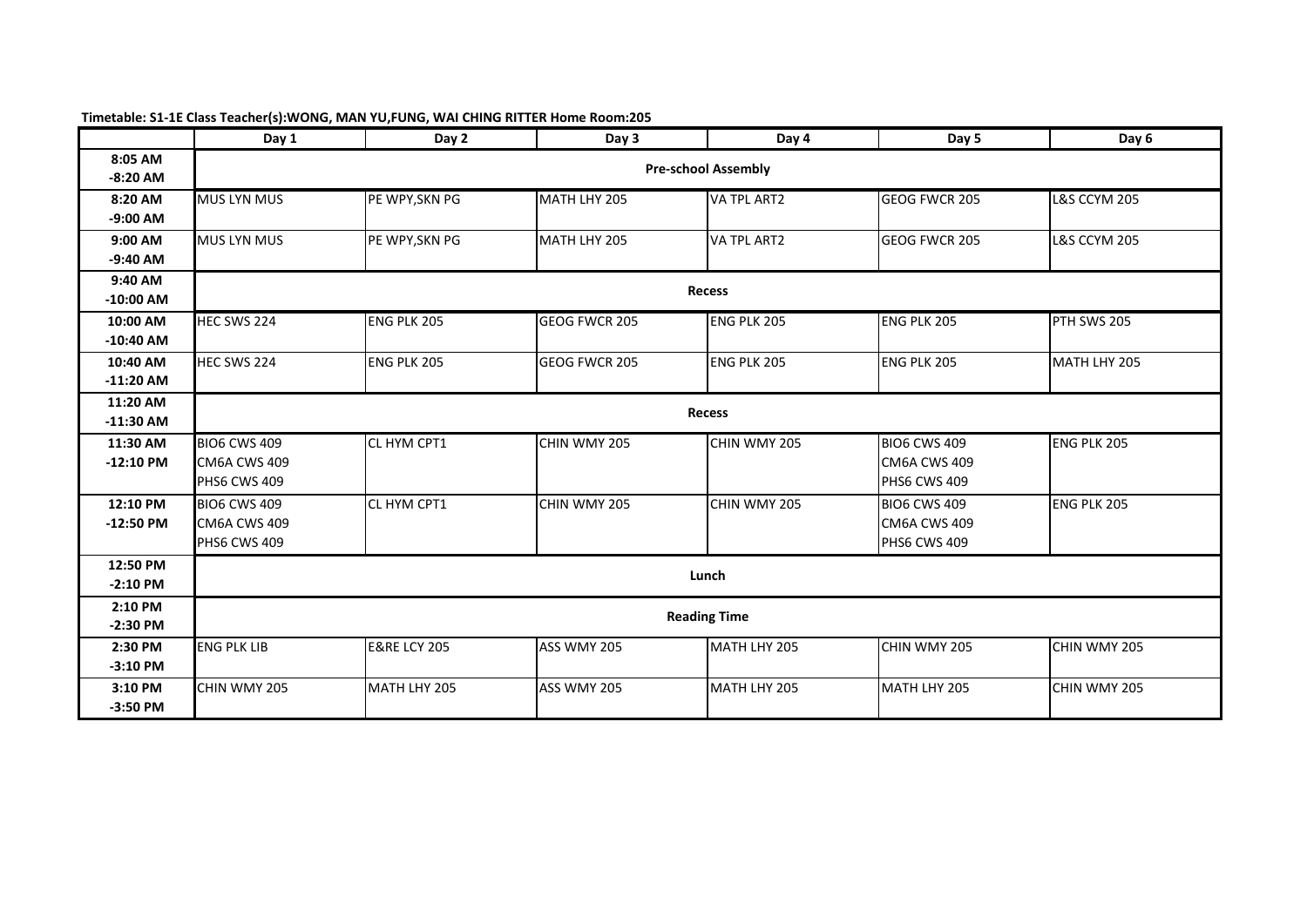|             | Day 1              | Day 2              | Day 3               | Day 4                      | Day 5                   | Day 6                   |  |  |
|-------------|--------------------|--------------------|---------------------|----------------------------|-------------------------|-------------------------|--|--|
| 8:05 AM     |                    |                    |                     | <b>Pre-school Assembly</b> |                         |                         |  |  |
| $-8:20$ AM  |                    |                    |                     |                            |                         |                         |  |  |
| 8:20 AM     | ENG MSS 206        | PE WPY, SKN PG     | ENG MSS 206         | CHIN WMY 206               | <b>BIO6 CWS 409</b>     | CHIN WMY 206            |  |  |
| $-9:00$ AM  |                    |                    |                     |                            | <b>CM6A CWS 409</b>     |                         |  |  |
|             |                    |                    |                     |                            | PHS6 CWS 409            |                         |  |  |
| 9:00 AM     | ENG MSS 206        | PE WPY, SKN PG     | <b>ENG MSS 206</b>  | CHIN WMY 206               | <b>BIO6 CWS 409</b>     | CHIN WMY 206            |  |  |
| $-9:40$ AM  |                    |                    |                     |                            | <b>CM6A CWS 409</b>     |                         |  |  |
|             |                    |                    |                     |                            | PHS6 CWS 409            |                         |  |  |
| 9:40 AM     |                    |                    |                     | Recess                     |                         |                         |  |  |
| $-10:00$ AM |                    |                    |                     |                            |                         |                         |  |  |
| 10:00 AM    | <b>VA TPL ART2</b> | <b>MUS LYN MUS</b> | <b>BIO6 CWS 409</b> | ENG MSS 206                | MATH LHY 206            | <b>E&amp;RE LCY 206</b> |  |  |
| $-10:40$ AM |                    |                    | CM6A CWS 409        |                            |                         |                         |  |  |
|             |                    |                    | PHS6 CWS 409        |                            |                         |                         |  |  |
| 10:40 AM    | VA TPL ART2        | <b>MUS LYN MUS</b> | <b>BIO6 CWS 409</b> | ENG MSS 206                | CHIN WMY 206            | PTH SWS 206             |  |  |
| $-11:20$ AM |                    |                    | <b>CM6A CWS 409</b> |                            |                         |                         |  |  |
|             |                    |                    | <b>PHS6 CWS 409</b> |                            |                         |                         |  |  |
| 11:20 AM    |                    |                    |                     | <b>Recess</b>              |                         |                         |  |  |
| $-11:30$ AM |                    |                    |                     |                            |                         |                         |  |  |
| 11:30 AM    | HEC SWS 224        | MATH LHY 206       | MATH LHY 206        | CL HYM CPT1                | <b>L&amp;S CCYM 206</b> | ENG MSS 206             |  |  |
| $-12:10$ PM |                    |                    |                     |                            |                         |                         |  |  |
| 12:10 PM    | HEC SWS 224        | <b>ENG MSS LIB</b> | MATH LHY 206        | CL HYM CPT1                | <b>L&amp;S CCYM 206</b> | ENG MSS 206             |  |  |
| $-12:50$ PM |                    |                    |                     |                            |                         |                         |  |  |
| 12:50 PM    |                    |                    |                     | Lunch                      |                         |                         |  |  |
| $-2:10$ PM  |                    |                    |                     |                            |                         |                         |  |  |
| 2:10 PM     |                    |                    |                     | <b>Reading Time</b>        |                         |                         |  |  |
| $-2:30$ PM  |                    |                    |                     |                            |                         |                         |  |  |
| 2:30 PM     | CHIN WMY 206       | CHIN WMY 206       | <b>ASS MSS 206</b>  | GEOG FWCR 206              | GEOG FWCR 206           | MATH LHY 206            |  |  |
| $-3:10$ PM  |                    |                    |                     |                            |                         |                         |  |  |
| 3:10 PM     | MATH LHY 206       | CHIN WMY 206       | <b>ASS MSS 206</b>  | GEOG FWCR 206              | GEOG FWCR 206           | MATH LHY 206            |  |  |
| $-3:50$ PM  |                    |                    |                     |                            |                         |                         |  |  |

#### **Timetable: S1-1F Class Teacher(s):Mohammad, Sajad Shah,TSANG, PO LAM Home Room:206**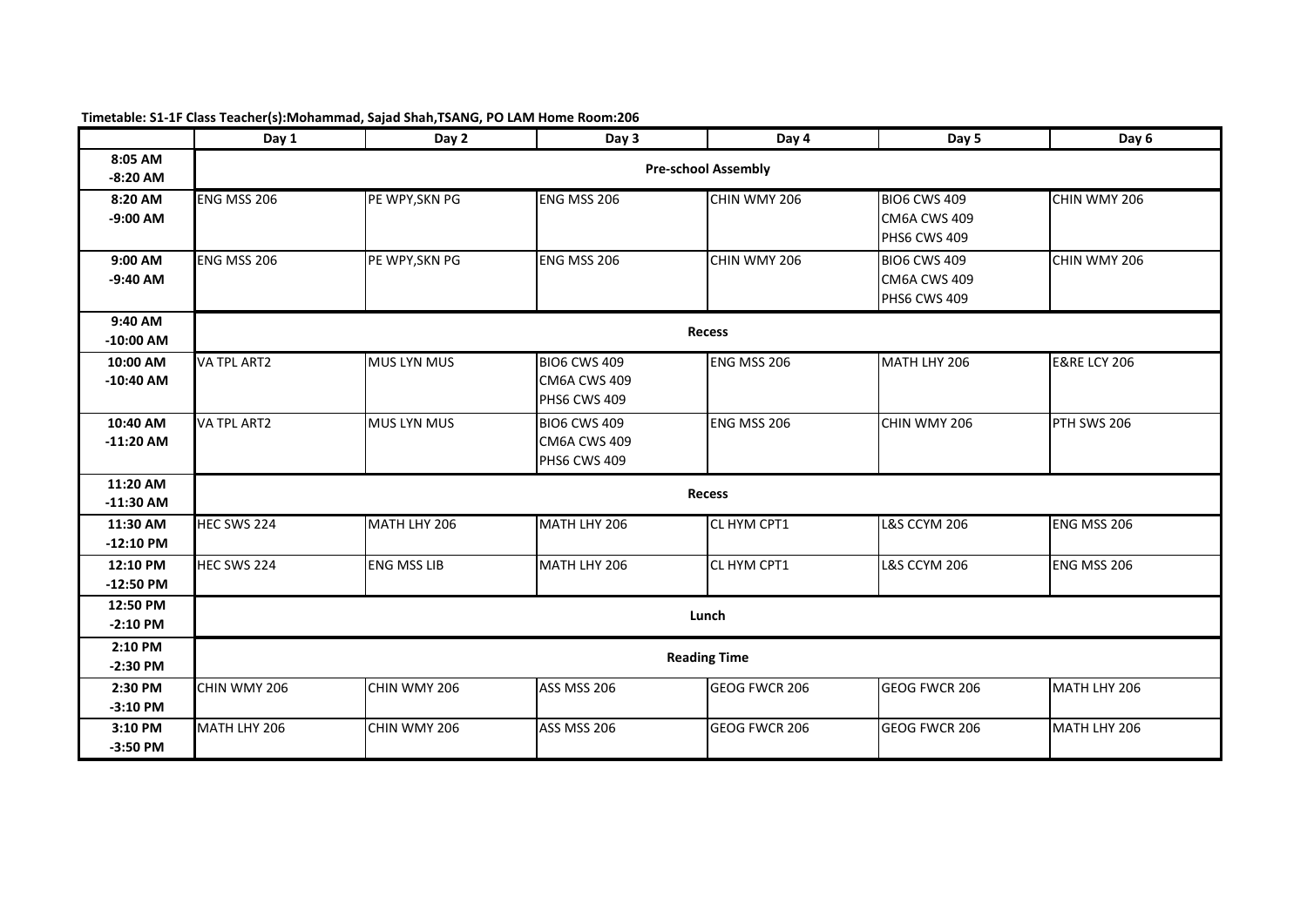# **Timetable: S2-2A Class Teacher(s):NG, KA HO,Yeung, Chin Lok Home Room:301**

|             | Day 1              | Day 2                | Day 3                   | Day 4                      | Day 5              | Day 6              |  |  |
|-------------|--------------------|----------------------|-------------------------|----------------------------|--------------------|--------------------|--|--|
| 8:05 AM     |                    |                      |                         | <b>Pre-school Assembly</b> |                    |                    |  |  |
| $-8:20$ AM  |                    |                      |                         |                            |                    |                    |  |  |
| 8:20 AM     | <b>PTH YD 301</b>  | <b>ENG YCL 301</b>   | CHIS IPY 301            | BIO6 MHKE 509              | CHIS IPY 301       | <b>MUS LYN MUS</b> |  |  |
| $-9:00$ AM  |                    |                      |                         | CM6A MHKE 509              |                    |                    |  |  |
|             |                    |                      |                         | PHS6 MHKE 509              |                    |                    |  |  |
| 9:00 AM     | <b>ENG YCL LIB</b> | ENG YCL 301          | CHIS IPY 301            | BIO6 MHKE 509              | CHIS IPY 301       | ENG YCL 301        |  |  |
| $-9:40$ AM  |                    |                      |                         | CM6A MHKE 509              |                    |                    |  |  |
|             |                    |                      |                         | PHS6 MHKE 509              |                    |                    |  |  |
| 9:40 AM     |                    |                      |                         |                            |                    |                    |  |  |
| $-10:00$ AM |                    |                      |                         | <b>Recess</b>              |                    |                    |  |  |
| 10:00 AM    | BIO6 MHKE 509      | <b>BIO6 MHKE 509</b> | ENG YCL 301             | ENG YCL 301                | CHIN CNF 301       | MATH NKH 301       |  |  |
| $-10:40$ AM | CM6A MHKE 509      | CM6A MHKE 509        |                         |                            |                    |                    |  |  |
|             | PHS6 MHKE 509      | PHS6 MHKE 509        |                         |                            |                    |                    |  |  |
| 10:40 AM    | BIO6 MHKE 509      | <b>BIO6 MHKE 509</b> | ENG YCL 301             | ENG YCL 301                | MATH NKH 301       | MATH NKH 301       |  |  |
| $-11:20$ AM | CM6A MHKE 509      | CM6A MHKE 509        |                         |                            |                    |                    |  |  |
|             | PHS6 MHKE 509      | PHS6 MHKE 509        |                         |                            |                    |                    |  |  |
| 11:20 AM    |                    |                      |                         | <b>Recess</b>              |                    |                    |  |  |
| $-11:30$ AM |                    |                      |                         |                            |                    |                    |  |  |
| 11:30 AM    | PE WPY, SKN PG     | MATH NKH 301         | CHIN CNF 301            | MATH NKH 301               | VA TPL ART2        | CL LCH CPT1        |  |  |
| $-12:10$ PM |                    |                      |                         |                            |                    |                    |  |  |
| 12:10 PM    | PE WPY, SKN PG     | MATH NKH 301         | <b>E&amp;RE CML 301</b> | CHIN CNF 301               | VA TPL ART2        | CL LCH CPT1        |  |  |
| $-12:50$ PM |                    |                      |                         |                            |                    |                    |  |  |
| 12:50 PM    |                    |                      |                         | Lunch                      |                    |                    |  |  |
| $-2:10$ PM  |                    |                      |                         |                            |                    |                    |  |  |
| 2:10 PM     |                    |                      |                         | <b>Reading Time</b>        |                    |                    |  |  |
| $-2:30$ PM  |                    |                      |                         |                            |                    |                    |  |  |
| 2:30 PM     | CHIN CNF 301       | CHIN CNF 301         | ASS NKH 301             | HEC SWS 224                | <b>TS CCYF 301</b> | CHIN CNF 301       |  |  |
| $-3:10$ PM  |                    |                      |                         |                            |                    |                    |  |  |
| 3:10 PM     | CHIN CNF 301       | CHIN CNF 301         | ASS NKH 301             | HEC SWS 224                | TS CCYF 301        | CHIN CNF 301       |  |  |
| $-3:50$ PM  |                    |                      |                         |                            |                    |                    |  |  |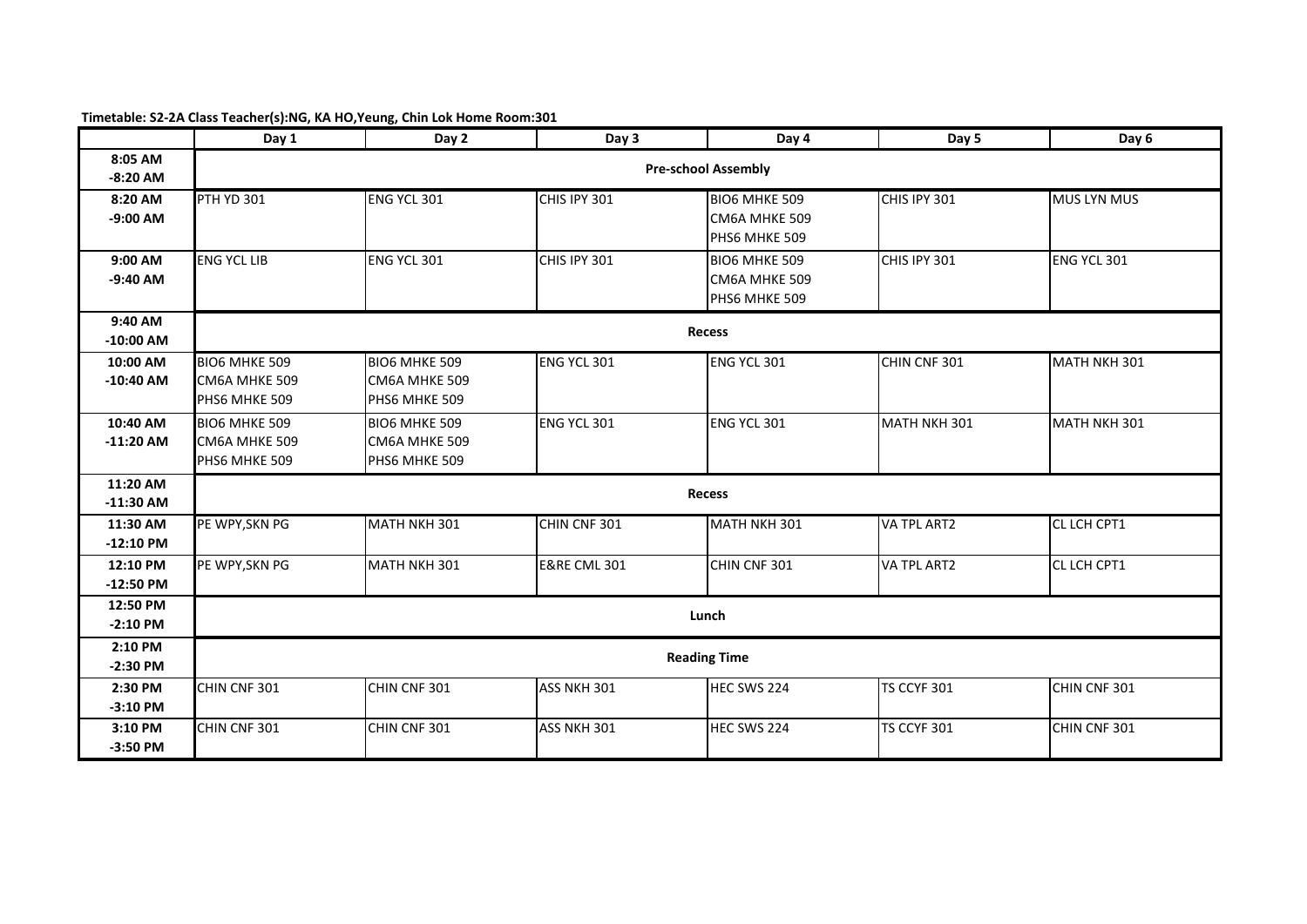|             | Day 1                      | Day 2                | Day 3                | Day 4                   | Day 5                | Day 6              |  |  |  |
|-------------|----------------------------|----------------------|----------------------|-------------------------|----------------------|--------------------|--|--|--|
| 8:05 AM     | <b>Pre-school Assembly</b> |                      |                      |                         |                      |                    |  |  |  |
| $-8:20$ AM  |                            |                      |                      |                         |                      |                    |  |  |  |
| 8:20 AM     | <b>ENG LTS 302</b>         | <b>BIO6 NKHR 509</b> | <b>BIO6 NKHR 509</b> | ENG LTS 302             | CHIN LCY 302         | CHIN LCY 302       |  |  |  |
| $-9:00$ AM  |                            | CM6A NKHR 509        | CM6A NKHR 509        |                         |                      |                    |  |  |  |
|             |                            | PHS6 NKHR 509        | PHS6 NKHR 509        |                         |                      |                    |  |  |  |
| 9:00 AM     | ENG LTS 302                | <b>BIO6 NKHR 509</b> | <b>BIO6 NKHR 509</b> | <b>E&amp;RE CML 302</b> | CHIN LCY 302         | CHIN LCY 302       |  |  |  |
| $-9:40$ AM  |                            | CM6A NKHR 509        | CM6A NKHR 509        |                         |                      |                    |  |  |  |
|             |                            | PHS6 NKHR 509        | PHS6 NKHR 509        |                         |                      |                    |  |  |  |
| 9:40 AM     |                            |                      |                      |                         |                      |                    |  |  |  |
| $-10:00$ AM |                            |                      |                      | <b>Recess</b>           |                      |                    |  |  |  |
| 10:00 AM    | VA TSS ART1                | CL LCH CPT1          | CHIN LCY 302         | HEC SWS 224             | ENG LTS 302          | <b>ENG LTS 302</b> |  |  |  |
| $-10:40$ AM |                            |                      |                      |                         |                      |                    |  |  |  |
| 10:40 AM    | VA TSS ART1                | CL LCH CPT1          | <b>MUS LYN MUS</b>   | HEC SWS 224             | ENG LTS 302          | ENG LTS 302        |  |  |  |
| $-11:20$ AM |                            |                      |                      |                         |                      |                    |  |  |  |
| 11:20 AM    | <b>Recess</b>              |                      |                      |                         |                      |                    |  |  |  |
| $-11:30$ AM |                            |                      |                      |                         |                      |                    |  |  |  |
| 11:30 AM    | PE WPY, SKN PG             | CHIN LCY 302         | CHIS WC 302          | CHIN LCY 302            | MATH YWH 302         | MATH YWH 302       |  |  |  |
| $-12:10$ PM |                            |                      |                      |                         |                      |                    |  |  |  |
| 12:10 PM    | PE WPY, SKN PG             | CHIN LCY 302         | CHIS WC 302          | MATH YWH 302            | MATH YWH 302         | MATH YWH 302       |  |  |  |
| $-12:50$ PM |                            |                      |                      |                         |                      |                    |  |  |  |
| 12:50 PM    |                            |                      |                      | Lunch                   |                      |                    |  |  |  |
| $-2:10$ PM  |                            |                      |                      |                         |                      |                    |  |  |  |
| 2:10 PM     |                            |                      |                      | <b>Reading Time</b>     |                      |                    |  |  |  |
| $-2:30$ PM  |                            |                      |                      |                         |                      |                    |  |  |  |
| 2:30 PM     | CHIN LCY 302               | <b>PTH YD 302</b>    | ASS LTS 302          | <b>TS NYM 302</b>       | <b>BIO6 NKHR 509</b> | CHIS WC 302        |  |  |  |
| $-3:10$ PM  |                            |                      |                      |                         | CM6A NKHR 509        |                    |  |  |  |
|             |                            |                      |                      |                         | PHS6 NKHR 509        |                    |  |  |  |
| 3:10 PM     | MATH YWH 302               | <b>ENG LTS LIB</b>   | ASS LTS 302          | <b>TS NYM 302</b>       | <b>BIO6 NKHR 509</b> | CHIS WC 302        |  |  |  |
| $-3:50$ PM  |                            |                      |                      |                         | CM6A NKHR 509        |                    |  |  |  |
|             |                            |                      |                      |                         | PHS6 NKHR 509        |                    |  |  |  |

#### **Timetable: S2-2B Class Teacher(s):Leung, Tik Sang,TSANG, SHUK SHAN FIONA Home Room:302**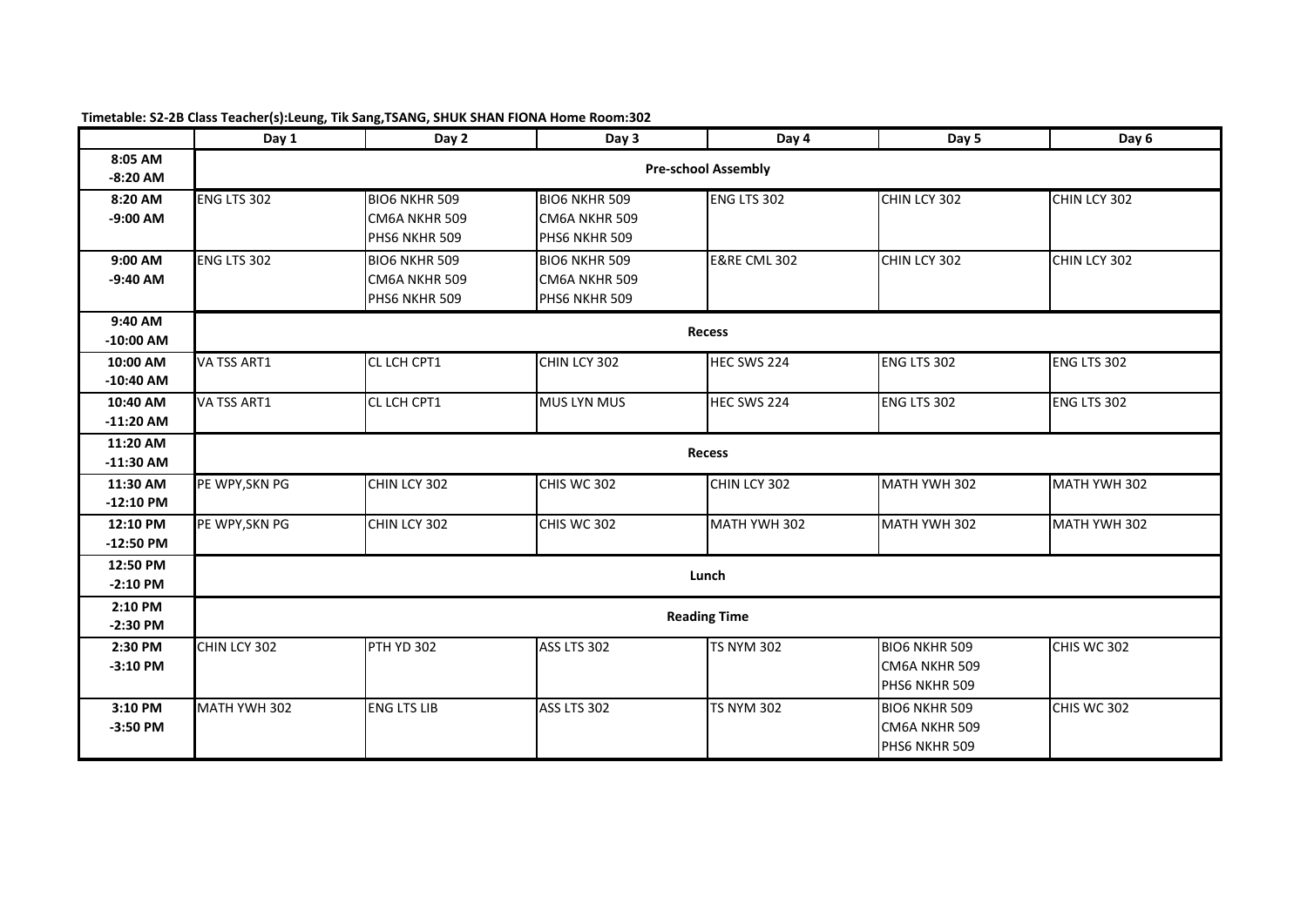## **Timetable: S2-2C Class Teacher(s):LEE, CHIN YING,SO, KA NOK Home Room:303**

|             | Day 1                   | Day 2                      | Day 3          | Day 4               | Day 5             | Day 6              |  |  |  |  |
|-------------|-------------------------|----------------------------|----------------|---------------------|-------------------|--------------------|--|--|--|--|
| 8:05 AM     |                         | <b>Pre-school Assembly</b> |                |                     |                   |                    |  |  |  |  |
| $-8:20$ AM  |                         |                            |                |                     |                   |                    |  |  |  |  |
| 8:20 AM     | CHIN LCY 303            | MATH CYS 303               | PE WPY, SKN PG | CHIN LCY 303        | MATH CYS 303      | ENG WJJW 303       |  |  |  |  |
| $-9:00$ AM  |                         |                            |                |                     |                   |                    |  |  |  |  |
| 9:00 AM     | CHIN LCY 303            | MATH CYS 303               | PE WPY, SKN PG | CHIN LCY 303        | MATH CYS 303      | ENG WJJW 303       |  |  |  |  |
| $-9:40$ AM  |                         |                            |                |                     |                   |                    |  |  |  |  |
| 9:40 AM     |                         |                            |                | <b>Recess</b>       |                   |                    |  |  |  |  |
| $-10:00$ AM |                         |                            |                |                     |                   |                    |  |  |  |  |
| 10:00 AM    | <b>E&amp;RE CML 303</b> | HEC SWS 224                | TS CCYF 303    | MATH CYS 303        | VA TSS ART2       | CHIS WC 303        |  |  |  |  |
| $-10:40$ AM |                         |                            |                |                     |                   |                    |  |  |  |  |
| 10:40 AM    | MATH CYS 303            | HEC SWS 224                | TS CCYF 303    | ENG WJJW 303        | VA TSS ART2       | CHIS WC 303        |  |  |  |  |
| $-11:20$ AM |                         |                            |                |                     |                   |                    |  |  |  |  |
| 11:20 AM    | <b>Recess</b>           |                            |                |                     |                   |                    |  |  |  |  |
| $-11:30$ AM |                         |                            |                |                     |                   |                    |  |  |  |  |
| 11:30 AM    | ENG WJJW 303            | <b>BIO6 MHKE 509</b>       | CHIN LCY 303   | CHIS WC 303         | <b>PTH YD 303</b> | <b>MUS LYN MUS</b> |  |  |  |  |
| $-12:10$ PM |                         | CM6A MHKE 509              |                |                     |                   |                    |  |  |  |  |
|             |                         | PHS6 MHKE 509              |                |                     |                   |                    |  |  |  |  |
| 12:10 PM    | ENG WJJW 303            | BIO6 MHKE 509              | CHIN LCY 303   | CHIS WC 303         | CHIN LCY 303      | CHIN LCY 303       |  |  |  |  |
| $-12:50$ PM |                         | CM6A MHKE 509              |                |                     |                   |                    |  |  |  |  |
|             |                         | PHS6 MHKE 509              |                |                     |                   |                    |  |  |  |  |
| 12:50 PM    |                         |                            |                | Lunch               |                   |                    |  |  |  |  |
| $-2:10$ PM  |                         |                            |                |                     |                   |                    |  |  |  |  |
| 2:10 PM     |                         |                            |                | <b>Reading Time</b> |                   |                    |  |  |  |  |
| $-2:30$ PM  |                         |                            |                |                     |                   |                    |  |  |  |  |
| 2:30 PM     | <b>BIO6 MHKE 509</b>    | <b>ENG WJJW LIB</b>        | ASS LCY 303    | CL LCH CPT1         | ENG WJJW 303      | BIO6 MHKE 509      |  |  |  |  |
| $-3:10$ PM  | CM6A MHKE 509           |                            |                |                     |                   | CM6A MHKE 509      |  |  |  |  |
|             | PHS6 MHKE 509           |                            |                |                     |                   | PHS6 MHKE 509      |  |  |  |  |
| 3:10 PM     | <b>BIO6 MHKE 509</b>    | CHIN LCY 303               | ASS LCY 303    | CL LCH CPT1         | ENG WJJW 303      | BIO6 MHKE 509      |  |  |  |  |
| $-3:50$ PM  | CM6A MHKE 509           |                            |                |                     |                   | CM6A MHKE 509      |  |  |  |  |
|             | PHS6 MHKE 509           |                            |                |                     |                   | PHS6 MHKE 509      |  |  |  |  |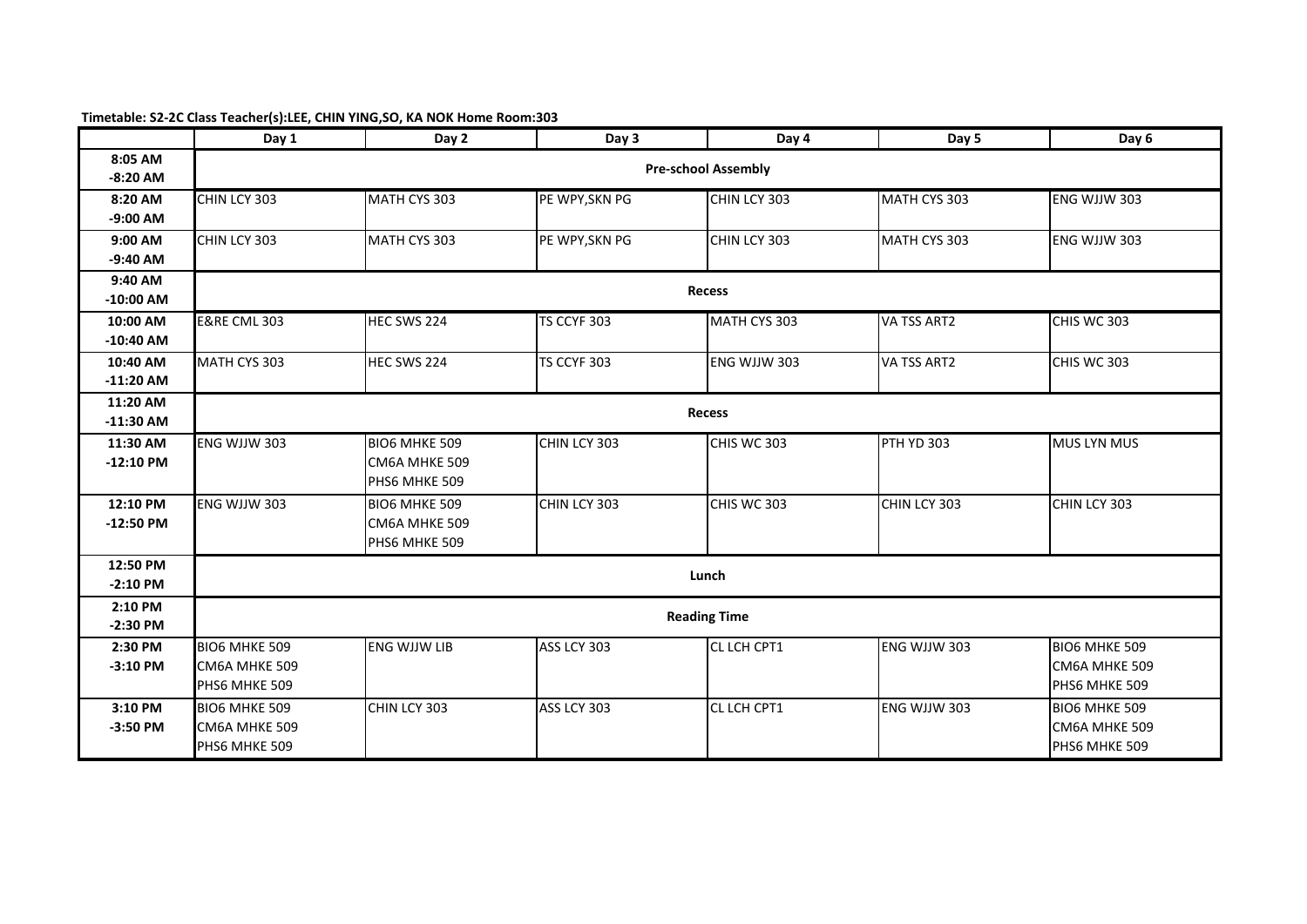|                         | Day 1                                                  | Day 2                         | Day 3                                                  | Day 4                                | Day 5                                           | Day 6              |  |  |
|-------------------------|--------------------------------------------------------|-------------------------------|--------------------------------------------------------|--------------------------------------|-------------------------------------------------|--------------------|--|--|
| 8:05 AM<br>$-8:20$ AM   | <b>Pre-school Assembly</b>                             |                               |                                                        |                                      |                                                 |                    |  |  |
| 8:20 AM<br>$-9:00$ AM   | <b>BIO6 MHKE 509</b><br>CM6A MHKE 509<br>PHS6 MHKE 509 | CHIN WCO 304                  | PE WPY, SKN PG                                         | <b>MUS LYN MUS</b>                   | CHIN WCO 304                                    | CHIN WCO 304       |  |  |
| 9:00 AM<br>$-9:40$ AM   | <b>BIO6 MHKE 509</b><br>CM6A MHKE 509<br>PHS6 MHKE 509 | <b>E&amp;RE CML 304</b>       | PE WPY, SKN PG                                         | PTH YD 304                           | CHIN WCO 304                                    | <b>ENG CKY LIB</b> |  |  |
| 9:40 AM<br>$-10:00$ AM  |                                                        |                               |                                                        | <b>Recess</b>                        |                                                 |                    |  |  |
| 10:00 AM<br>$-10:40$ AM | ENG CKY 304<br><b>ENG YCL</b>                          | ENG CKY 304<br><b>ENG YCL</b> | BIO6 MHKE 509<br>CM6A MHKE 509<br>PHS6 MHKE 509        | CHIN WCO 304                         | BIO6 MHKE 509<br>CM6A MHKE 509<br>PHS6 MHKE 509 | CL LCH CPT1        |  |  |
| 10:40 AM<br>$-11:20$ AM | ENG CKY 304<br><b>ENG YCL</b>                          | MATH CYS 304                  | <b>BIO6 MHKE 509</b><br>CM6A MHKE 509<br>PHS6 MHKE 509 | CHIN WCO 304                         | BIO6 MHKE 509<br>CM6A MHKE 509<br>PHS6 MHKE 509 | CL LCH CPT1        |  |  |
| 11:20 AM<br>$-11:30$ AM |                                                        |                               |                                                        | <b>Recess</b>                        |                                                 |                    |  |  |
| 11:30 AM<br>$-12:10$ PM | CHIN WCO 304                                           | HEC SWS 224                   | CHIN WCO 304                                           | MATH CYS 304                         | ENG CKY 304<br><b>ENG YCL</b>                   | MATH CYS 304       |  |  |
| 12:10 PM<br>$-12:50$ PM | CHIN WCO 304                                           | HEC SWS 224                   | MATH CYS 304                                           | MATH CYS 304                         | ENG CKY 304<br><b>ENG YCL</b>                   | MATH CYS 304       |  |  |
| 12:50 PM<br>$-2:10$ PM  |                                                        |                               |                                                        | Lunch                                |                                                 |                    |  |  |
| 2:10 PM<br>$-2:30$ PM   |                                                        |                               |                                                        | <b>Reading Time</b>                  |                                                 |                    |  |  |
| 2:30 PM<br>$-3:10$ PM   | <b>TS CC 304</b>                                       | VA TSS ART1                   | ASS CKY 304                                            | ENG CKY 304<br><b>ENG YCL</b>        | CHIS LCY 304                                    | CHIS LCY 304       |  |  |
| 3:10 PM<br>$-3:50$ PM   | <b>TS CC 304</b>                                       | VA TSS ART1                   | ASS CKY 304                                            | <b>ENG CKY 304</b><br><b>ENG YCL</b> | CHIS LCY 304                                    | CHIS LCY 304       |  |  |

### **Timetable: S2-2D Class Teacher(s):CHUNG, KA YAN,Chan, Yuk Sum Home Room:304**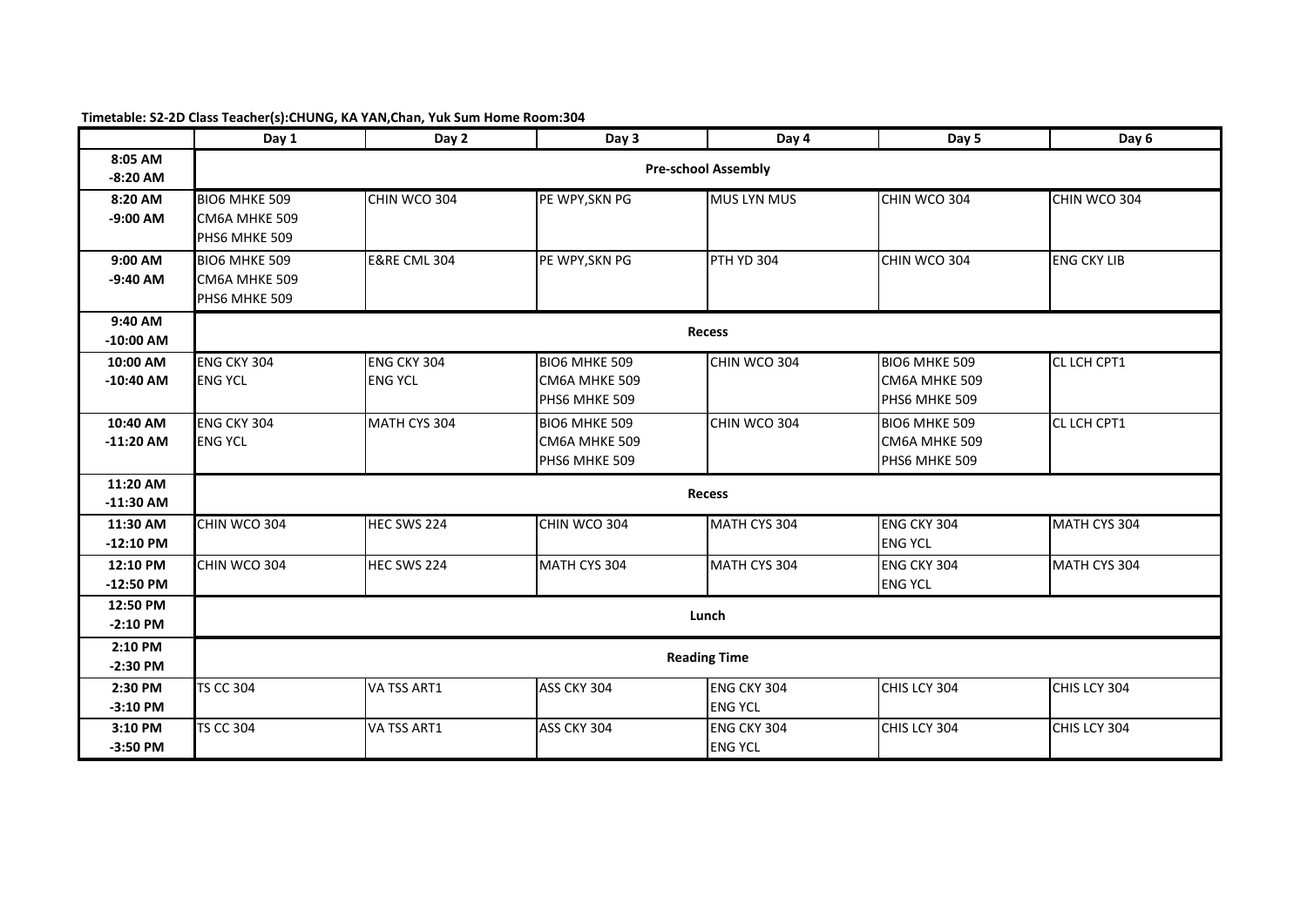# **Timetable: S2-2E Class Teacher(s):LAU, OI YAN,LOK CHIN HUNG Home Room:305**

|                         | Day 1                      | Day 2        | Day 3        | Day 4                                                      | Day 5                                               | Day 6                                                      |  |  |
|-------------------------|----------------------------|--------------|--------------|------------------------------------------------------------|-----------------------------------------------------|------------------------------------------------------------|--|--|
| 8:05 AM<br>$-8:20$ AM   | <b>Pre-school Assembly</b> |              |              |                                                            |                                                     |                                                            |  |  |
| 8:20 AM<br>$-9:00$ AM   | CHIN LOY 305               | CHIN LOY 305 | MATH CYS 305 | CL LCH CPT1                                                | PTH YD 305                                          | VA TPL ART1                                                |  |  |
| 9:00 AM<br>$-9:40$ AM   | CHIN LOY 305               | CHIN LOY 305 | MATH CYS 305 | CL LCH CPT1                                                | CHIN LOY 305                                        | VA TPL ART1                                                |  |  |
| 9:40 AM<br>$-10:00$ AM  |                            |              |              | <b>Recess</b>                                              |                                                     |                                                            |  |  |
| 10:00 AM<br>$-10:40$ AM | <b>TS CC 305</b>           | CHIS LCY 305 | CHIN LOY 305 | <b>BIO6 TKS 509</b><br><b>CM6A TKS 509</b><br>PHS6 TKS 509 | <b>E&amp;RE CML 305</b>                             | <b>BIO6 TKS 509</b><br><b>CM6A TKS 509</b><br>PHS6 TKS 509 |  |  |
| 10:40 AM<br>$-11:20$ AM | <b>TS CC 305</b>           | CHIS LCY 305 | CHIN LOY 305 | <b>BIO6 TKS 509</b><br>CM6A TKS 509<br>PHS6 TKS 509        | <b>MUS LYN MUS</b>                                  | <b>BIO6 TKS 509</b><br>CM6A TKS 509<br>PHS6 TKS 509        |  |  |
| 11:20 AM<br>$-11:30$ AM |                            |              |              | <b>Recess</b>                                              |                                                     |                                                            |  |  |
| 11:30 AM<br>$-12:10$ PM | CHIS LCY 305               | MATH CYS 305 | ENG YCL 305  | ENG YCL 305                                                | <b>BIO6 TKS 509</b><br>CM6A TKS 509<br>PHS6 TKS 509 | <b>ENG YCL LIB</b>                                         |  |  |
| 12:10 PM<br>$-12:50$ PM | CHIS LCY 305               | MATH CYS 305 | ENG YCL 305  | ENG YCL 305                                                | <b>BIO6 TKS 509</b><br>CM6A TKS 509<br>PHS6 TKS 509 | CHIN LOY 305                                               |  |  |
| 12:50 PM<br>$-2:10$ PM  |                            |              |              | Lunch                                                      |                                                     |                                                            |  |  |
| 2:10 PM<br>$-2:30$ PM   |                            |              |              | <b>Reading Time</b>                                        |                                                     |                                                            |  |  |
| 2:30 PM<br>$-3:10$ PM   | MATH CYS 305               | ENG YCL 305  | ASS LOY 305  | MATH CYS 305                                               | PE WPY, SKN PG                                      | HEC SWS 224                                                |  |  |
| 3:10 PM<br>$-3:50$ PM   | ENG YCL 305                | ENG YCL 305  | ASS LOY 305  | CHIN LOY 305                                               | PE WPY, SKN PG                                      | HEC SWS 224                                                |  |  |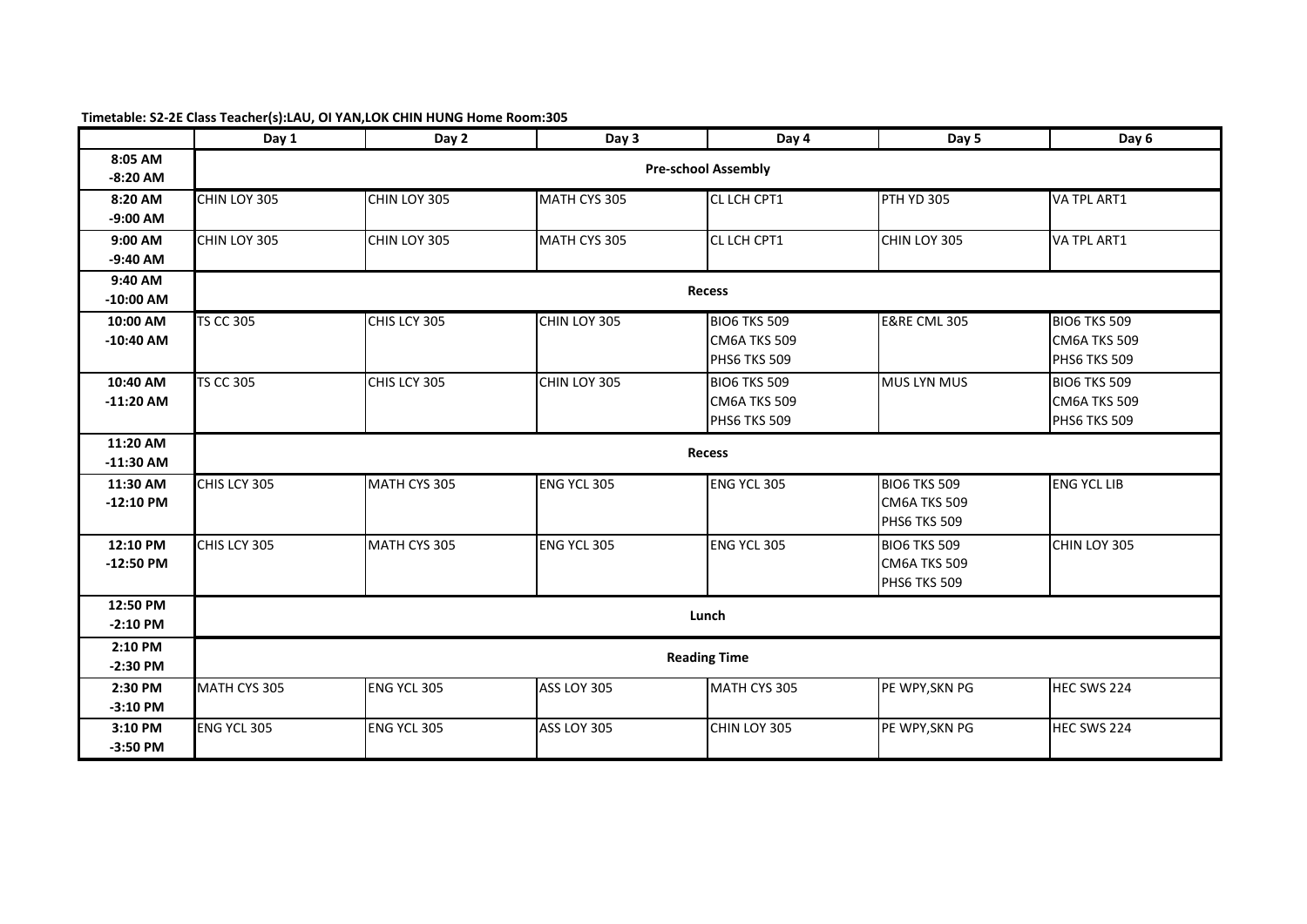## **Timetable: S2-2F Class Teacher(s):Wong, Chun On,WU, CHUN YU Home Room:306**

|             | Day 1               | Day 2                      | Day 3              | Day 4                   | Day 5               | Day 6               |  |  |  |  |
|-------------|---------------------|----------------------------|--------------------|-------------------------|---------------------|---------------------|--|--|--|--|
| 8:05 AM     |                     | <b>Pre-school Assembly</b> |                    |                         |                     |                     |  |  |  |  |
| $-8:20$ AM  |                     |                            |                    |                         |                     |                     |  |  |  |  |
| 8:20 AM     | MATH YWH 306        | <b>ENG LTS LIB</b>         | CHIN WCO 306       | CHIN WCO 306            | <b>BIO6 TKS 509</b> | CHIS IPY 306        |  |  |  |  |
| $-9:00$ AM  |                     |                            |                    |                         | <b>CM6A TKS 509</b> |                     |  |  |  |  |
|             |                     |                            |                    |                         | PHS6 TKS 509        |                     |  |  |  |  |
| 9:00 AM     | MATH YWH 306        | <b>MUS LYN MUS</b>         | CHIN WCO 306       | <b>ENG LTS 306</b>      | <b>BIO6 TKS 509</b> | CHIS IPY 306        |  |  |  |  |
| $-9:40$ AM  |                     |                            |                    |                         | CM6A TKS 509        |                     |  |  |  |  |
|             |                     |                            |                    |                         | PHS6 TKS 509        |                     |  |  |  |  |
| 9:40 AM     |                     |                            |                    |                         |                     |                     |  |  |  |  |
| $-10:00$ AM |                     |                            |                    | <b>Recess</b>           |                     |                     |  |  |  |  |
| 10:00 AM    | ENG LTS 306         | CHIN WCO 306               | <b>TS CC 306</b>   | MATH YWH 306            | CHIN WCO 306        | CHIN WCO 306        |  |  |  |  |
| $-10:40$ AM |                     |                            |                    |                         |                     |                     |  |  |  |  |
| 10:40 AM    | ENG LTS 306         | CHIN WCO 306               | <b>TS CC 306</b>   | MATH YWH 306            | MATH YWH 306        | MATH YWH 306        |  |  |  |  |
| $-11:20$ AM |                     |                            |                    |                         |                     |                     |  |  |  |  |
| 11:20 AM    | <b>Recess</b>       |                            |                    |                         |                     |                     |  |  |  |  |
| $-11:30$ AM |                     |                            |                    |                         |                     |                     |  |  |  |  |
| 11:30 AM    | <b>BIO6 TKS 509</b> | CHIS IPY 306               | ENG LTS 306        | VA TPL ART2             | CL LCH CPT1         | <b>BIO6 TKS 509</b> |  |  |  |  |
| $-12:10$ PM | <b>CM6A TKS 509</b> |                            |                    |                         |                     | CM6A TKS 509        |  |  |  |  |
|             | PHS6 TKS 509        |                            |                    |                         |                     | PHS6 TKS 509        |  |  |  |  |
| 12:10 PM    | <b>BIO6 TKS 509</b> | CHIS IPY 306               | <b>ENG LTS 306</b> | <b>VA TPL ART2</b>      | CL LCH CPT1         | <b>BIO6 TKS 509</b> |  |  |  |  |
| $-12:50$ PM | <b>CM6A TKS 509</b> |                            |                    |                         |                     | CM6A TKS 509        |  |  |  |  |
|             | <b>PHS6 TKS 509</b> |                            |                    |                         |                     | PHS6 TKS 509        |  |  |  |  |
| 12:50 PM    |                     |                            |                    | Lunch                   |                     |                     |  |  |  |  |
| $-2:10$ PM  |                     |                            |                    |                         |                     |                     |  |  |  |  |
| 2:10 PM     |                     |                            |                    | <b>Reading Time</b>     |                     |                     |  |  |  |  |
| $-2:30$ PM  |                     |                            |                    |                         |                     |                     |  |  |  |  |
| 2:30 PM     | CHIN WCO 306        | HEC SWS 224                | ASS WCO 306        | <b>E&amp;RE CML 306</b> | PE WPY, SKN PG      | ENG LTS 306         |  |  |  |  |
| $-3:10$ PM  |                     |                            |                    |                         |                     |                     |  |  |  |  |
| 3:10 PM     | CHIN WCO 306        | HEC SWS 224                | ASS WCO 306        | PTH YD 306              | PE WPY, SKN PG      | ENG LTS 306         |  |  |  |  |
| $-3:50$ PM  |                     |                            |                    |                         |                     |                     |  |  |  |  |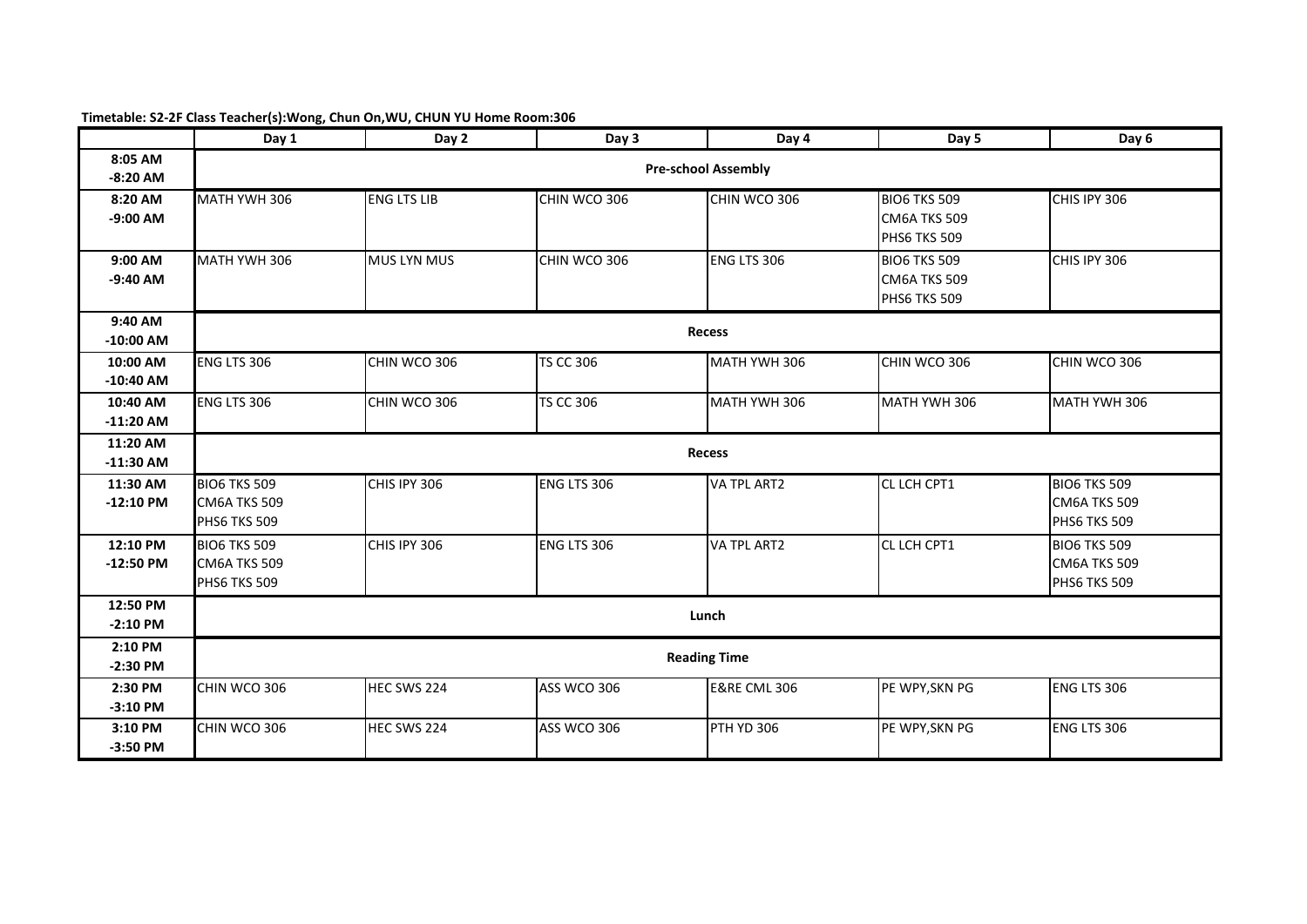|             | Day 1               | Day 2                      | Day 3             | Day 4                   | Day 5                   | Day 6                   |  |  |  |
|-------------|---------------------|----------------------------|-------------------|-------------------------|-------------------------|-------------------------|--|--|--|
| 8:05 AM     |                     | <b>Pre-school Assembly</b> |                   |                         |                         |                         |  |  |  |
| $-8:20$ AM  |                     |                            |                   |                         |                         |                         |  |  |  |
| 8:20 AM     | HIST WCY 401        | CHIN YD 401                | CL LCH CPT1       | MATH-S3Ma-S3Ma1 HTY 401 | ENG CMM 401             | <b>GEOG FWCR GEOG</b>   |  |  |  |
| $-9:00$ AM  |                     |                            |                   | MATH-S3Ma-S3Ma2 CCW 403 |                         |                         |  |  |  |
|             |                     |                            |                   | MATH-S3Ma-S3Ma3 LHY 404 |                         |                         |  |  |  |
| 9:00 AM     | HIST WCY 401        | CHIN YD 401                | CL LCH CPT1       | MATH-S3Ma-S3Ma1 HTY 401 | ENG CMM 401             | <b>GEOG FWCR GEOG</b>   |  |  |  |
| $-9:40$ AM  |                     |                            |                   | MATH-S3Ma-S3Ma2 CCW 403 |                         |                         |  |  |  |
|             |                     |                            |                   | MATH-S3Ma-S3Ma3 LHY 404 |                         |                         |  |  |  |
| 9:40 AM     |                     |                            |                   |                         |                         |                         |  |  |  |
| $-10:00$ AM |                     |                            |                   | Recess                  |                         |                         |  |  |  |
| 10:00 AM    | <b>CHIS WC 401</b>  | MATH-S3Ma-S3Ma1 HTY 401    | PE WPY, SKN PG    | <b>ENG CMM LIB</b>      | <b>MUS LYN MUS</b>      | ENG CMM 401             |  |  |  |
| $-10:40$ AM |                     | MATH-S3Ma-S3Ma2 CCW 403    |                   |                         |                         |                         |  |  |  |
|             |                     | MATH-S3Ma-S3Ma3 LHY 404    |                   |                         |                         |                         |  |  |  |
| 10:40 AM    | <b>CHIS WC 401</b>  | MATH-S3Ma-S3Ma1 HTY 401    | PE WPY, SKN PG    | CHIN YD 401             | MATH-S3Ma-S3Ma1 HTY 401 | ENG CMM 401             |  |  |  |
| $-11:20$ AM |                     | MATH-S3Ma-S3Ma2 CCW 403    |                   |                         | MATH-S3Ma-S3Ma2 CCW 403 |                         |  |  |  |
|             |                     | MATH-S3Ma-S3Ma3 LHY 404    |                   |                         | MATH-S3Ma-S3Ma3 LHY 404 |                         |  |  |  |
| 11:20 AM    |                     |                            |                   | Recess                  |                         |                         |  |  |  |
| $-11:30$ AM |                     |                            |                   |                         |                         |                         |  |  |  |
| 11:30 AM    | CM6A CSM CHEM       | Eco LSK 401                | VA TPL ART1       | <b>L&amp;S WT 401</b>   | PHS6 AM PHY             | MATH-S3Ma-S3Ma1 HTY 401 |  |  |  |
| $-12:10$ PM |                     |                            |                   |                         |                         | MATH-S3Ma-S3Ma2 CCW 403 |  |  |  |
|             |                     |                            |                   |                         |                         | MATH-S3Ma-S3Ma3 LHY 404 |  |  |  |
| 12:10 PM    | CM6A CSM CHEM       | Eco LSK 401                | VA TPL ART1       | <b>L&amp;S WT 401</b>   | PHS6 AM PHY             | <b>E&amp;RE CCH 401</b> |  |  |  |
| $-12:50$ PM |                     |                            |                   |                         |                         |                         |  |  |  |
| 12:50 PM    |                     |                            |                   | Lunch                   |                         |                         |  |  |  |
| $-2:10$ PM  |                     |                            |                   |                         |                         |                         |  |  |  |
| 2:10 PM     | <b>Reading Time</b> |                            |                   |                         |                         |                         |  |  |  |
| $-2:30$ PM  |                     |                            |                   |                         |                         |                         |  |  |  |
| 2:30 PM     | <b>CHIN YD 401</b>  | ENG CMM 401                | <b>ASS YD 401</b> | <b>BIO6 ICL BIO</b>     | CHIN YD 401             | CHIN YD 401             |  |  |  |
| $-3:10$ PM  |                     |                            |                   |                         |                         |                         |  |  |  |
| 3:10 PM     | ENG CMM 401         | ENG CMM 401                | <b>ASS YD 401</b> | <b>BIO6 ICL BIO</b>     | CHIN YD 401             | CHIN YD 401             |  |  |  |
| $-3:50$ PM  |                     |                            |                   |                         |                         |                         |  |  |  |

**Timetable: S3-3A Class Teacher(s):YAN, DAREN,WONG, PIK YI Home Room:401**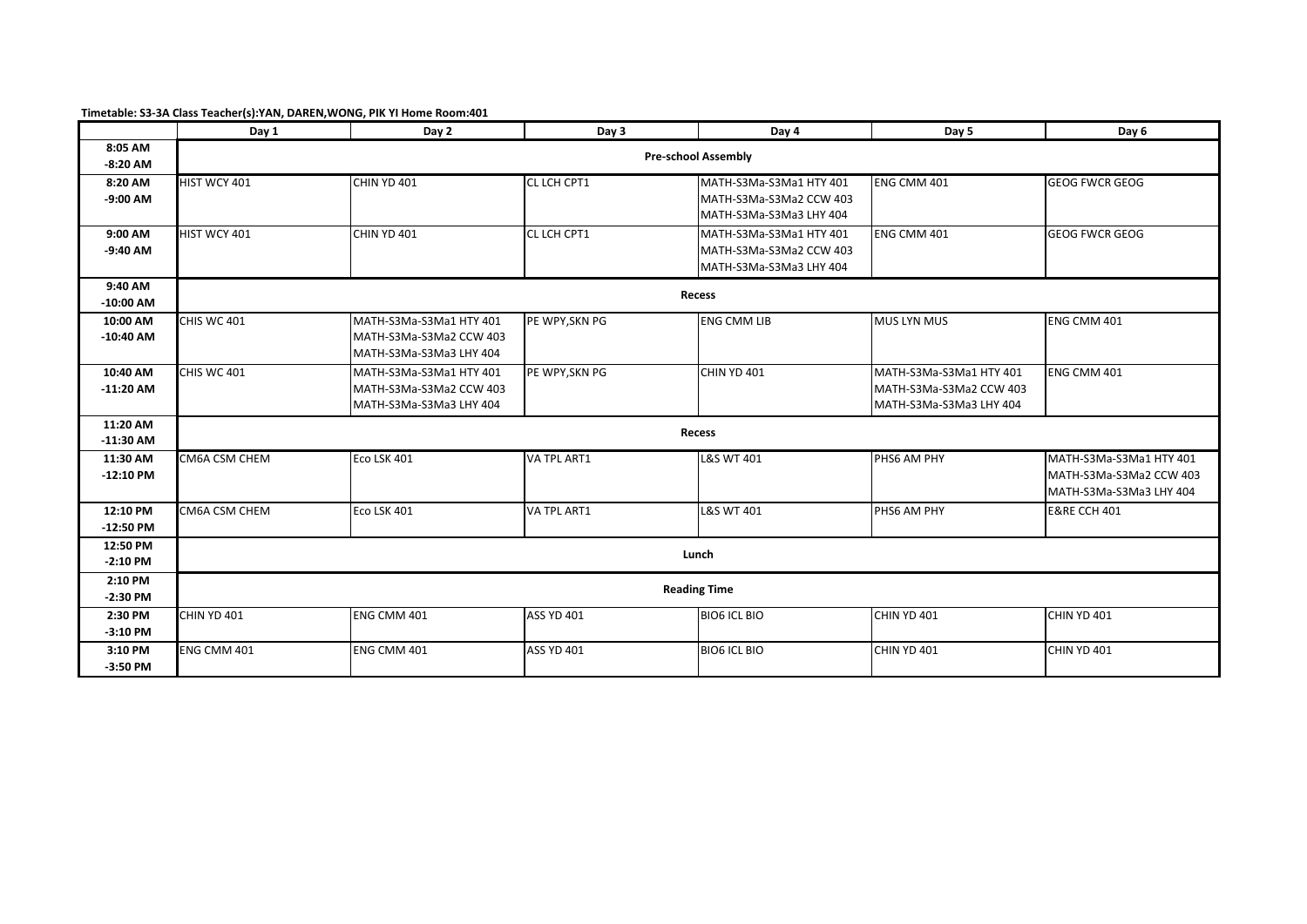| Timetable: S3-3B Class Teacher(s):TSUI, KA KI, TSE, KWONG SHING Home Room:402 |
|-------------------------------------------------------------------------------|
|-------------------------------------------------------------------------------|

|                         | Day 1                   | Day 2                      | Day 3              | Day 4                | Day 5                  | Day 6                 |  |  |  |
|-------------------------|-------------------------|----------------------------|--------------------|----------------------|------------------------|-----------------------|--|--|--|
| 8:05 AM<br>$-8:20$ AM   |                         | <b>Pre-school Assembly</b> |                    |                      |                        |                       |  |  |  |
| 8:20 AM<br>$-9:00$ AM   | <b>BIO6 ICL BIO</b>     | MATH HTY 402               | MATH HTY 402       | <b>GEOG CMY GEOG</b> | HIST WCY 402           | PE WPY, SKN PG        |  |  |  |
| 9:00 AM<br>$-9:40$ AM   | <b>BIO6 ICL BIO</b>     | MATH HTY 402               | MATH HTY 402       | <b>GEOG CMY GEOG</b> | HIST WCY 402           | PE WPY, SKN PG        |  |  |  |
| 9:40 AM<br>$-10:00$ AM  |                         |                            |                    | Recess               |                        |                       |  |  |  |
| 10:00 AM<br>$-10:40$ AM | <b>E&amp;RE CCH 402</b> | CHIN TKC 402               | PHS6 TKS PHY       | CHIN TKC 402         | <b>L&amp;S WHK 402</b> | <b>CM6A MHKE CHEM</b> |  |  |  |
| 10:40 AM<br>$-11:20$ AM | CHIN TKC 402            | CHIN TKC 402               | PHS6 TKS PHY       | CHIN TKC 402         | <b>L&amp;S WHK 402</b> | <b>CM6A MHKE CHEM</b> |  |  |  |
| 11:20 AM<br>$-11:30$ AM |                         |                            |                    | Recess               |                        |                       |  |  |  |
| 11:30 AM<br>$-12:10$ PM | ENG TKK 402             | ENG TKK 402                | MUS LYN MUS        | CHIS IPY 402         | MATH HTY 402           | ENG TKK 402           |  |  |  |
| 12:10 PM<br>$-12:50$ PM | MATH HTY 402            | <b>ENG TKK 402</b>         | <b>ENG TKK LIB</b> | CHIS IPY 402         | CHIN TKC 402           | <b>ENG TKK 402</b>    |  |  |  |
| 12:50 PM<br>$-2:10$ PM  | Lunch                   |                            |                    |                      |                        |                       |  |  |  |
| 2:10 PM<br>$-2:30$ PM   | <b>Reading Time</b>     |                            |                    |                      |                        |                       |  |  |  |
| 2:30 PM<br>$-3:10$ PM   | CL LCH CPT1             | Eco CML 402                | ASS TKK 402        | <b>ENG TKK 402</b>   | VA TSS ART2            | CHIN TKC 402          |  |  |  |
| 3:10 PM<br>$-3:50$ PM   | CL LCH CPT1             | Eco CML 402                | ASS TKK 402        | <b>ENG TKK 402</b>   | VA TSS ART2            | CHIN TKC 402          |  |  |  |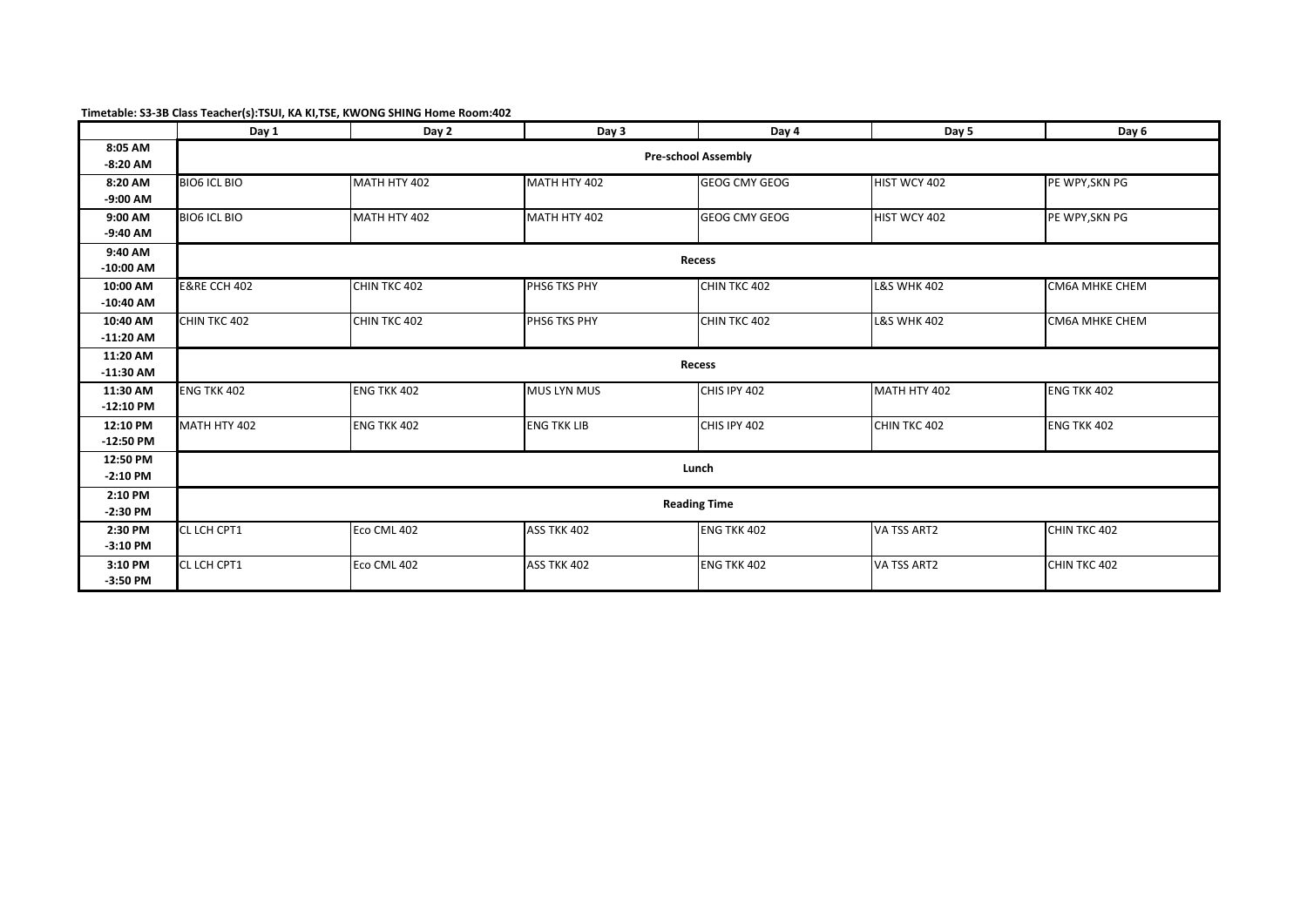|             | Day 1                      | Day 2                   | Day 3          | Day 4                   | Day 5                   | Day 6                   |  |  |
|-------------|----------------------------|-------------------------|----------------|-------------------------|-------------------------|-------------------------|--|--|
| 8:05 AM     | <b>Pre-school Assembly</b> |                         |                |                         |                         |                         |  |  |
| $-8:20$ AM  |                            |                         |                |                         |                         |                         |  |  |
| 8:20 AM     | CHIN TKC 403               | ENG CMM 403             | ENG CMM 403    | MATH-S3Ma-S3Ma1 HTY 401 | CHIS WC 403             | <b>ENG CMM LIB</b>      |  |  |
| $-9:00$ AM  |                            |                         |                | MATH-S3Ma-S3Ma2 CCW 403 |                         |                         |  |  |
|             |                            |                         |                | MATH-S3Ma-S3Ma3 LHY 404 |                         |                         |  |  |
| 9:00 AM     | CHIN TKC 403               | ENG CMM 403             | ENG CMM 403    | MATH-S3Ma-S3Ma1 HTY 401 | CHIS WC 403             | MUS LYN MUS             |  |  |
| $-9:40$ AM  |                            |                         |                | MATH-S3Ma-S3Ma2 CCW 403 |                         |                         |  |  |
|             |                            |                         |                | MATH-S3Ma-S3Ma3 LHY 404 |                         |                         |  |  |
| 9:40 AM     |                            |                         |                |                         |                         |                         |  |  |
| $-10:00$ AM |                            |                         |                | Recess                  |                         |                         |  |  |
| 10:00 AM    | CM6A NKHR CHEM             | MATH-S3Ma-S3Ma1 HTY 401 | PE WPY, SKN PG | Eco CML 403             | CHIN TKC 403            | VA TSS ART1             |  |  |
| $-10:40$ AM |                            | MATH-S3Ma-S3Ma2 CCW 403 |                |                         |                         |                         |  |  |
|             |                            | MATH-S3Ma-S3Ma3 LHY 404 |                |                         |                         |                         |  |  |
| 10:40 AM    | CM6A NKHR CHEM             | MATH-S3Ma-S3Ma1 HTY 401 | PE WPY, SKN PG | Eco CML 403             | MATH-S3Ma-S3Ma1 HTY 401 | VA TSS ART1             |  |  |
| $-11:20$ AM |                            | MATH-S3Ma-S3Ma2 CCW 403 |                |                         | MATH-S3Ma-S3Ma2 CCW 403 |                         |  |  |
|             |                            | MATH-S3Ma-S3Ma3 LHY 404 |                |                         | MATH-S3Ma-S3Ma3 LHY 404 |                         |  |  |
| 11:20 AM    |                            |                         |                | Recess                  |                         |                         |  |  |
| $-11:30$ AM |                            |                         |                |                         |                         |                         |  |  |
| 11:30 AM    | CL LCH CPT1                | CHIN TKC 403            | CHIN TKC 403   | HIST WCY 403            | <b>ENG CMM 403</b>      | MATH-S3Ma-S3Ma1 HTY 401 |  |  |
| $-12:10$ PM |                            |                         |                |                         |                         | MATH-S3Ma-S3Ma2 CCW 403 |  |  |
|             |                            |                         |                |                         |                         | MATH-S3Ma-S3Ma3 LHY 404 |  |  |
| 12:10 PM    | CL LCH CPT1                | CHIN TKC 403            | CHIN TKC 403   | HIST WCY 403            | <b>ENG CMM 403</b>      | CHIN TKC 403            |  |  |
| $-12:50$ PM |                            |                         |                |                         |                         |                         |  |  |
| 12:50 PM    |                            |                         |                |                         |                         |                         |  |  |
| $-2:10$ PM  | Lunch                      |                         |                |                         |                         |                         |  |  |
| 2:10 PM     | <b>Reading Time</b>        |                         |                |                         |                         |                         |  |  |
| $-2:30$ PM  |                            |                         |                |                         |                         |                         |  |  |
| 2:30 PM     | <b>GEOG FWCR GEOG</b>      | <b>BIO6 ICL BIO</b>     | ASS CMM 403    | ENG CMM 403             | PHS6 CWS PHY            | <b>L&amp;S WT 403</b>   |  |  |
| $-3:10$ PM  |                            |                         |                |                         |                         |                         |  |  |
| 3:10 PM     | <b>GEOG FWCR GEOG</b>      | <b>BIO6 ICL BIO</b>     | ASS CMM 403    | <b>E&amp;RE CCH 403</b> | PHS6 CWS PHY            | <b>L&amp;S WT 403</b>   |  |  |
| $-3:50$ PM  |                            |                         |                |                         |                         |                         |  |  |

**Timetable: S3-3C Class Teacher(s):CHEUNG, MING MING,NG, KING HONG RINGO Home Room:403**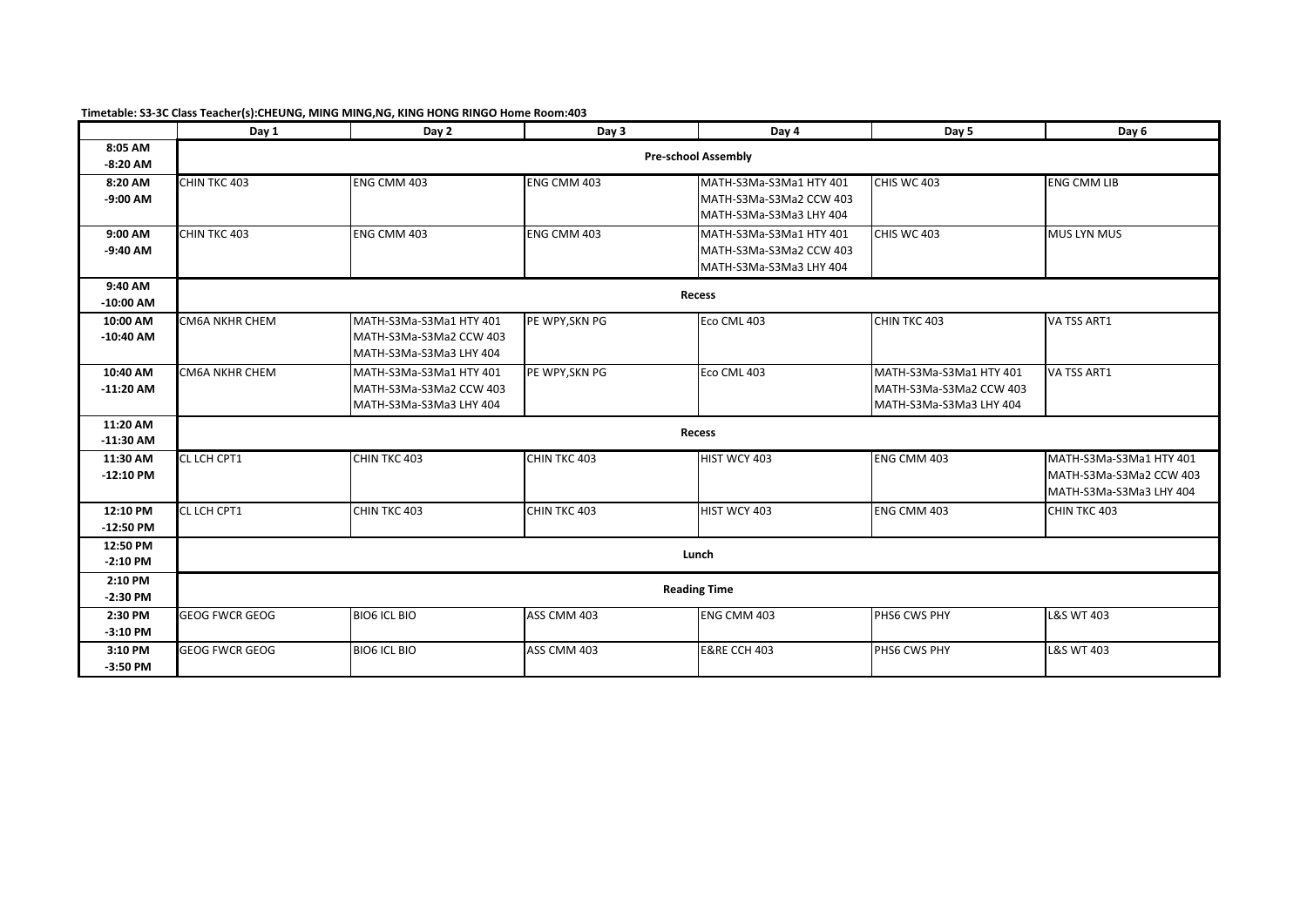|                         | Day 1                      | Day 2                                                                         | Day 3         | Day 4                                                                         | Day 5                                                                         | Day 6                                                                         |  |  |
|-------------------------|----------------------------|-------------------------------------------------------------------------------|---------------|-------------------------------------------------------------------------------|-------------------------------------------------------------------------------|-------------------------------------------------------------------------------|--|--|
| 8:05 AM<br>$-8:20$ AM   | <b>Pre-school Assembly</b> |                                                                               |               |                                                                               |                                                                               |                                                                               |  |  |
| 8:20 AM<br>$-9:00$ AM   | CL LCH CPT1                | ENG KNC 404                                                                   | CHIN LKL 404  | MATH-S3Ma-S3Ma1 HTY 401<br>MATH-S3Ma-S3Ma2 CCW 403<br>MATH-S3Ma-S3Ma3 LHY 404 | VA TSS ART2                                                                   | PE WPY, SKN PG                                                                |  |  |
| 9:00 AM<br>$-9:40$ AM   | CL LCH CPT1                | ENG KNC 404                                                                   | CHIN LKL 404  | MATH-S3Ma-S3Ma1 HTY 401<br>MATH-S3Ma-S3Ma2 CCW 403<br>MATH-S3Ma-S3Ma3 LHY 404 | VA TSS ART2                                                                   | PE WPY, SKN PG                                                                |  |  |
| 9:40 AM<br>$-10:00$ AM  |                            |                                                                               |               | <b>Recess</b>                                                                 |                                                                               |                                                                               |  |  |
| 10:00 AM<br>$-10:40$ AM | <b>ENG KNC LIB</b>         | MATH-S3Ma-S3Ma1 HTY 401<br>MATH-S3Ma-S3Ma2 CCW 403<br>MATH-S3Ma-S3Ma3 LHY 404 | CM6A CSM CHEM | CHIN LKL 404                                                                  | CHIN LKL 404                                                                  | Eco CML 404                                                                   |  |  |
| 10:40 AM<br>$-11:20$ AM | <b>ENG KNC 404</b>         | MATH-S3Ma-S3Ma1 HTY 401<br>MATH-S3Ma-S3Ma2 CCW 403<br>MATH-S3Ma-S3Ma3 LHY 404 | CM6A CSM CHEM | CHIN LKL 404                                                                  | MATH-S3Ma-S3Ma1 HTY 401<br>MATH-S3Ma-S3Ma2 CCW 403<br>MATH-S3Ma-S3Ma3 LHY 404 | Eco CML 404                                                                   |  |  |
| 11:20 AM<br>$-11:30$ AM |                            |                                                                               |               | Recess                                                                        |                                                                               |                                                                               |  |  |
| 11:30 AM<br>$-12:10$ PM | <b>GEOG FWCR GEOG</b>      | CHIS WC 404                                                                   | PHS6 AM PHY   | <b>ENG KNC 404</b>                                                            | <b>L&amp;S WT 404</b>                                                         | MATH-S3Ma-S3Ma1 HTY 401<br>MATH-S3Ma-S3Ma2 CCW 403<br>MATH-S3Ma-S3Ma3 LHY 404 |  |  |
| 12:10 PM<br>$-12:50$ PM | <b>GEOG FWCR GEOG</b>      | CHIS WC 404                                                                   | PHS6 AM PHY   | <b>ENG KNC 404</b>                                                            | <b>L&amp;S WT 404</b>                                                         | <b>MUS LYN MUS</b>                                                            |  |  |
| 12:50 PM<br>$-2:10$ PM  | Lunch                      |                                                                               |               |                                                                               |                                                                               |                                                                               |  |  |
| 2:10 PM<br>$-2:30$ PM   | <b>Reading Time</b>        |                                                                               |               |                                                                               |                                                                               |                                                                               |  |  |
| 2:30 PM<br>$-3:10$ PM   | <b>E&amp;RE CCH 404</b>    | CHIN LKL 404                                                                  | ASS KNC 404   | HIST WT 404                                                                   | <b>BIO6 ICL BIO</b>                                                           | ENG KNC 404                                                                   |  |  |
| 3:10 PM<br>$-3:50$ PM   | CHIN LKL 404               | CHIN LKL 404                                                                  | ASS KNC 404   | HIST WT 404                                                                   | <b>BIO6 ICL BIO</b>                                                           | ENG KNC 404                                                                   |  |  |

**Timetable: S3-3D Class Teacher(s):KWOK, NGA CHONG,WONG, CONWAY Home Room:404**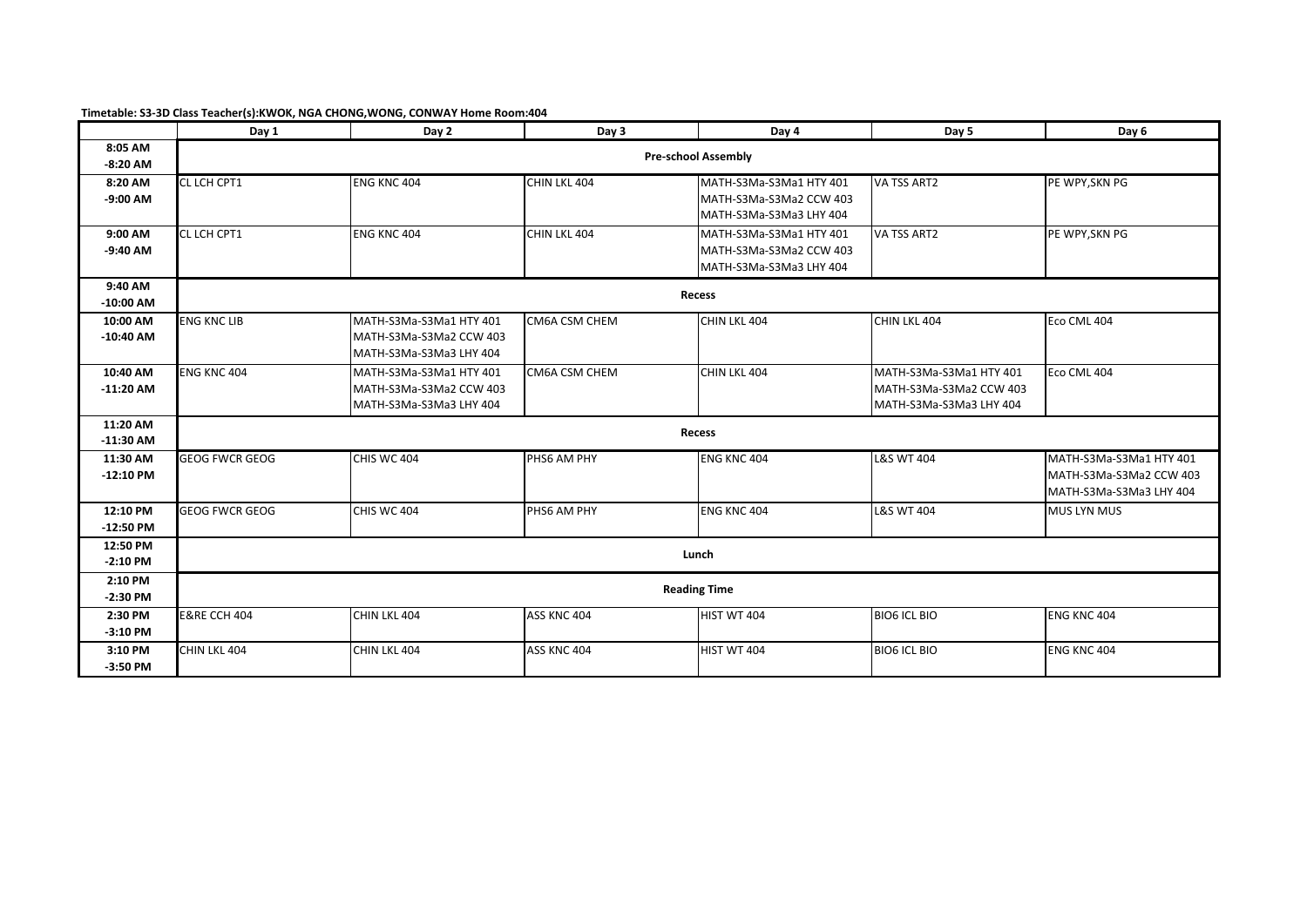| Timetable: S3-3E Class Teacher(s):LIU, YIN CHING, CHAU, MAN LEE Home Room: 405 |  |
|--------------------------------------------------------------------------------|--|
|--------------------------------------------------------------------------------|--|

|                         | Day 1                      | Day 2               | Day 3                 | Day 4               | Day 5        | Day 6                 |  |  |
|-------------------------|----------------------------|---------------------|-----------------------|---------------------|--------------|-----------------------|--|--|
| 8:05 AM<br>$-8:20$ AM   | <b>Pre-school Assembly</b> |                     |                       |                     |              |                       |  |  |
| 8:20 AM<br>$-9:00$ AM   | <b>ENG LCKK 405</b>        | MUS LYN MUS         | <b>GEOG FWCR GEOG</b> | VA TSS ART1         | CHIN LKL 405 | PE WPY, SKN PG        |  |  |
| 9:00 AM                 | <b>ENG LCKK 405</b>        | MATH LYC 405        | <b>GEOG FWCR GEOG</b> | VA TSS ART1         | CHIN LKL 405 | PE WPY, SKN PG        |  |  |
| $-9:40$ AM<br>9:40 AM   |                            |                     |                       |                     |              |                       |  |  |
| $-10:00$ AM             |                            |                     |                       | <b>Recess</b>       |              |                       |  |  |
| 10:00 AM<br>$-10:40$ AM | CHIN LKL 405               | CHIN LKL 405        | MATH LYC 405          | MATH LYC 405        | CHIS IPY 405 | <b>ENG LCKK 405</b>   |  |  |
| 10:40 AM<br>$-11:20$ AM | CHIN LKL 405               | CHIN LKL 405        | MATH LYC 405          | MATH LYC 405        | CHIS IPY 405 | <b>ENG LCKK 405</b>   |  |  |
| 11:20 AM<br>$-11:30$ AM |                            |                     |                       | Recess              |              |                       |  |  |
| 11:30 AM<br>$-12:10$ PM | <b>E&amp;RE CCH 405</b>    | <b>ENG LCKK LIB</b> | <b>BIO6 ICL BIO</b>   | <b>ENG LCKK 405</b> | Eco CML 405  | <b>L&amp;S WT 405</b> |  |  |
| 12:10 PM<br>$-12:50$ PM | MATH LYC 405               | ENG LCKK 405        | <b>BIO6 ICL BIO</b>   | <b>ENG LCKK 405</b> | Eco CML 405  | <b>L&amp;S WT 405</b> |  |  |
| 12:50 PM<br>$-2:10$ PM  | Lunch                      |                     |                       |                     |              |                       |  |  |
| 2:10 PM<br>$-2:30$ PM   | <b>Reading Time</b>        |                     |                       |                     |              |                       |  |  |
| 2:30 PM<br>$-3:10$ PM   | CM6A CSM CHEM              | PHS6 CWS PHY        | ASS LYC 405           | CHIN LKL 405        | HIST WCY 405 | CL LCH CPT1           |  |  |
| 3:10 PM<br>$-3:50$ PM   | CM6A CSM CHEM              | PHS6 CWS PHY        | ASS LYC 405           | CHIN LKL 405        | HIST WCY 405 | CL LCH CPT1           |  |  |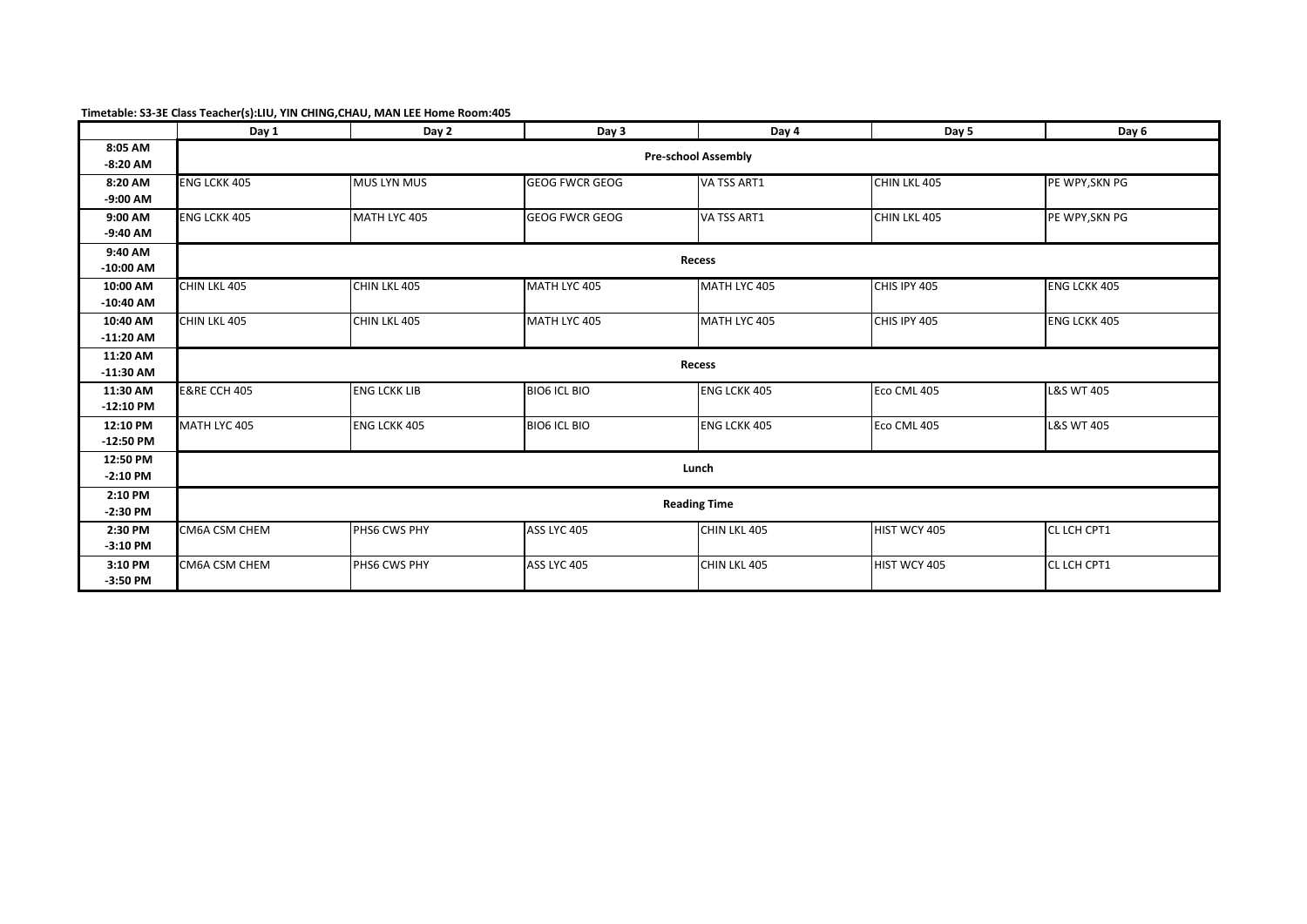| Timetable: S3-3F Class Teacher(s):Chow Chun Wang, HO, YUET MEI Home Room:406 |  |
|------------------------------------------------------------------------------|--|
|------------------------------------------------------------------------------|--|

|                         | Day 1                   | Day 2                      | Day 3          | Day 4               | Day 5                | Day 6              |  |  |  |
|-------------------------|-------------------------|----------------------------|----------------|---------------------|----------------------|--------------------|--|--|--|
| 8:05 AM<br>$-8:20$ AM   |                         | <b>Pre-school Assembly</b> |                |                     |                      |                    |  |  |  |
| 8:20 AM<br>$-9:00$ AM   | <b>E&amp;RE CCH 406</b> | CM6A CSM CHEM              | MATH CCW 406   | <b>BIO6 ICL BIO</b> | <b>GEOG CMY GEOG</b> | CL HYM CPT1        |  |  |  |
| 9:00 AM<br>$-9:40$ AM   | MATH CCW 406            | CM6A CSM CHEM              | MATH CCW 406   | <b>BIO6 ICL BIO</b> | <b>GEOG CMY GEOG</b> | CL HYM CPT1        |  |  |  |
| 9:40 AM<br>$-10:00$ AM  |                         |                            |                | Recess              |                      |                    |  |  |  |
| 10:00 AM<br>$-10:40$ AM | CHIN WCO 406            | PHS6 TKS PHY               | PE WPY, SKN PG | ENG LSYL 406        | VA TPL ART1          | <b>MUS LYN MUS</b> |  |  |  |
| 10:40 AM<br>$-11:20$ AM | CHIN WCO 406            | PHS6 TKS PHY               | PE WPY, SKN PG | ENG LSYL 406        | VA TPL ART1          | CHIN WCO 406       |  |  |  |
| 11:20 AM<br>$-11:30$ AM |                         |                            |                | <b>Recess</b>       |                      |                    |  |  |  |
| 11:30 AM<br>$-12:10$ PM | <b>L&amp;S CCYM 406</b> | HIST WCY 406               | CHIS IPY 406   | CHIN WCO 406        | CHIN WCO 406         | Eco CML 406        |  |  |  |
| 12:10 PM<br>$-12:50$ PM | <b>L&amp;S CCYM 406</b> | HIST WCY 406               | CHIS IPY 406   | CHIN WCO 406        | CHIN WCO 406         | Eco CML 406        |  |  |  |
| 12:50 PM<br>$-2:10$ PM  | Lunch                   |                            |                |                     |                      |                    |  |  |  |
| 2:10 PM<br>$-2:30$ PM   | <b>Reading Time</b>     |                            |                |                     |                      |                    |  |  |  |
| 2:30 PM<br>$-3:10$ PM   | ENG LSYL 406            | MATH CCW 406               | ASS CCW 406    | MATH CCW 406        | <b>ENG LSYL 406</b>  | ENG LSYL 406       |  |  |  |
| 3:10 PM<br>$-3:50$ PM   | <b>ENG LSYL LIB</b>     | CHIN WCO 406               | ASS CCW 406    | MATH CCW 406        | <b>ENG LSYL 406</b>  | ENG LSYL 406       |  |  |  |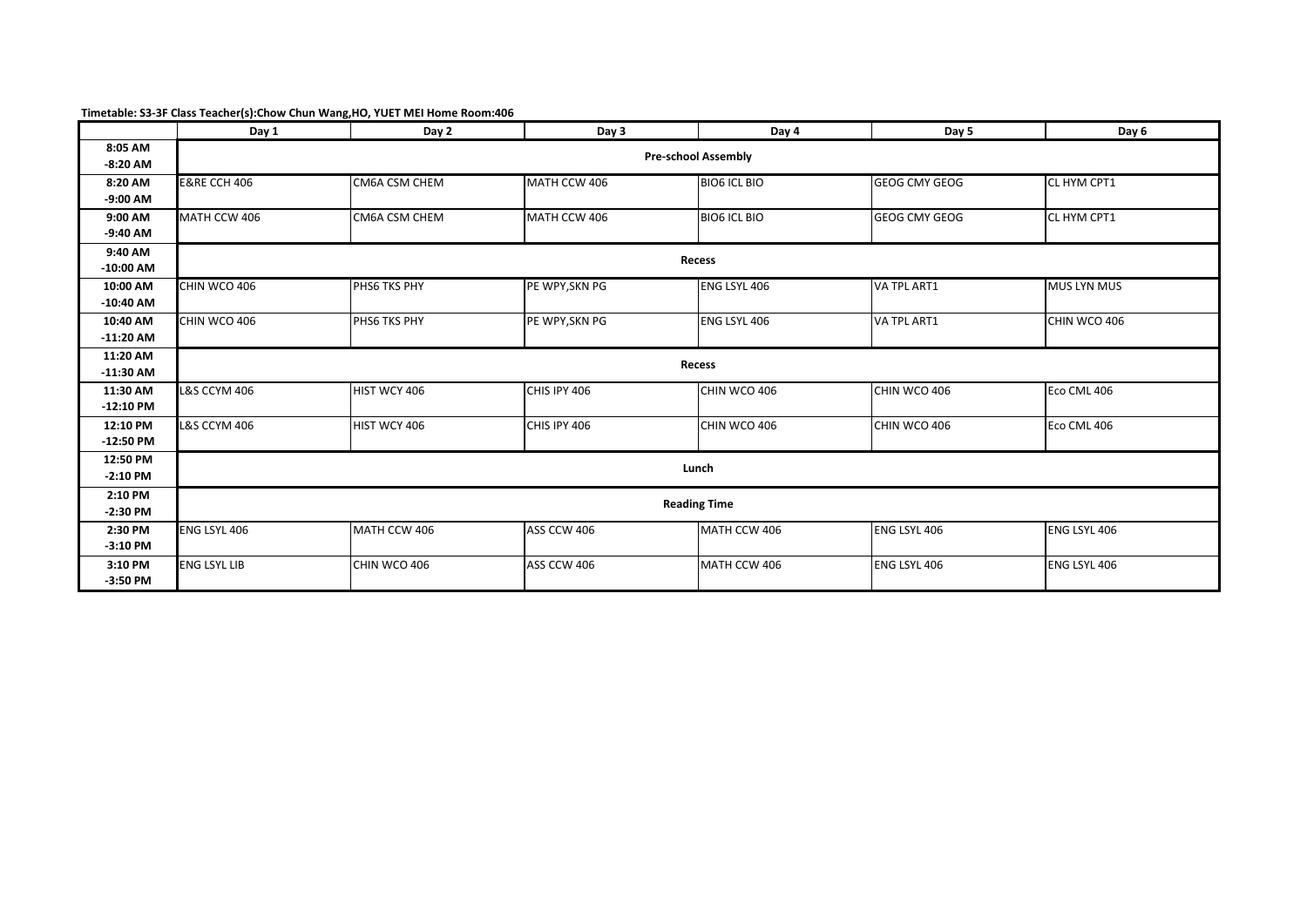**Timetable: S4-4A Class Teacher(s):CHEUNG, WING MAN ADA,Ip, Cheuk Long Home Room:502**

|                         | Day 1                                                                                                                                                              | Day 2                                                                                                                                                                | Day 3                                                                                                                                                               | Day 4                                                                                                                            | Day 5                                                                                                                                                                | Day 6                                                                                                                                                              |
|-------------------------|--------------------------------------------------------------------------------------------------------------------------------------------------------------------|----------------------------------------------------------------------------------------------------------------------------------------------------------------------|---------------------------------------------------------------------------------------------------------------------------------------------------------------------|----------------------------------------------------------------------------------------------------------------------------------|----------------------------------------------------------------------------------------------------------------------------------------------------------------------|--------------------------------------------------------------------------------------------------------------------------------------------------------------------|
| 8:05 AM<br>$-8:20$ AM   |                                                                                                                                                                    |                                                                                                                                                                      |                                                                                                                                                                     | Pre-school Assembly                                                                                                              |                                                                                                                                                                      |                                                                                                                                                                    |
| 8:20 AM<br>$-9:00$ AM   | PE WPY, SKN PG                                                                                                                                                     | BIO-BI16-B3-BIO-BLK-3 ICL BIO<br>ECON-EC16-B3-ECON-BLK-3 LSK 503<br>GEOG-GE16-B3-GEO-BLK-3 CMY GEOG<br>MAM2-5M2-M2-BLK-3 KWH 502                                     | BIO-BI16-B1-BIO-BLK-1 ICL BIO<br>CHIS-CHT4-B1-CH-BLK-1 WC 502<br>ECON-EC16-B1-ECON-BLK-1 LSK 503<br>PHY-PH16-B1-PHY-BLK-1 CWS PHY<br>VAD-VA16-B1-VA-BLK-2 TSS ART1  | ENG WJJW 502                                                                                                                     | CS CCYF 502<br>CS CCYM 504                                                                                                                                           | BIO-BI16-B1-BIO-BLK-1 ICL BIO<br>CHIS-CHT4-B1-CH-BLK-1 WC 502<br>ECON-EC16-B1-ECON-BLK-1 LSK 503<br>PHY-PH16-B1-PHY-BLK-1 CWS PHY<br>VAD-VA16-B1-VA-BLK-2 TSS ART2 |
| 9:00 AM<br>-9:40 AM     | PE WPY, SKN PG                                                                                                                                                     | BIO-BI16-B3-BIO-BLK-3 ICL BIO<br>ECON-EC16-B3-ECON-BLK-3 LSK 503<br>GEOG-GE16-B3-GEO-BLK-3 CMY GEOG<br>MAM2-5M2-M2-BLK-3 KWH 502                                     | BIO-BI16-B1-BIO-BLK-1 ICL BIO<br>CHIS-CHT4-B1-CH-BLK-1 WC 502<br>ECON-EC16-B1-ECON-BLK-1 LSK 503<br>PHY-PH16-B1-PHY-BLK-1 CWS PHY<br>VAD-VA16-B1-VA-BLK-2 TSS ART1  | ENG WJJW 502                                                                                                                     | CS CCYF 502<br>CS CCYM 504                                                                                                                                           | BIO-BI16-B1-BIO-BLK-1 ICL BIO<br>CHIS-CHT4-B1-CH-BLK-1 WC 502<br>ECON-EC16-B1-ECON-BLK-1 LSK 503<br>PHY-PH16-B1-PHY-BLK-1 CWS PHY<br>VAD-VA16-B1-VA-BLK-2 TSS ART2 |
| 9:40 AM<br>$-10:00$ AM  |                                                                                                                                                                    |                                                                                                                                                                      |                                                                                                                                                                     | Recess                                                                                                                           |                                                                                                                                                                      |                                                                                                                                                                    |
| 10:00 AM<br>$-10:40$ AM | BIO-BI16-B3-BIO-BLK-3 ICL BIO<br>ECON-EC16-B3-ECON-BLK-3 LSK 503<br>GEOG-GE16-B3-GEO-BLK-3 CMY GEOG<br>MAM2-5M2-M2-BLK-3 KWH 502                                   | ENG WJJW 502                                                                                                                                                         | CHIN WMY 502                                                                                                                                                        | MACO CWMA 502                                                                                                                    | CHIN WMY 502                                                                                                                                                         | CS CCYF 502<br>CS CCYM 504                                                                                                                                         |
| 10:40 AM<br>$-11:20$ AM | BIO-BI16-B3-BIO-BLK-3 ICL BIO<br>ECON-EC16-B3-ECON-BLK-3 LSK 503<br>GEOG-GE16-B3-GEO-BLK-3 CMY GEOG<br>MAM2-5M2-M2-BLK-3 KWH 502                                   | ENG WJJW 502                                                                                                                                                         | CHIN WMY 502                                                                                                                                                        | MACO CWMA 502                                                                                                                    | MACO CWMA 502                                                                                                                                                        | <b>E&amp;RE LOY 502</b>                                                                                                                                            |
| 11:20 AM<br>$-11:30$ AM |                                                                                                                                                                    |                                                                                                                                                                      |                                                                                                                                                                     | Recess                                                                                                                           |                                                                                                                                                                      |                                                                                                                                                                    |
| 11:30 AM<br>$-12:10$ PM | MACO CWMA 502                                                                                                                                                      | CHIN WMY 502                                                                                                                                                         | Acc-BA16-B2-BAFS-BLK-2 KKBK 502<br>CHEM-CM16-B2-CHM-BLK-2 MHKE 504<br>GEOG-GE16-B2-GEO-BLK-2 CMY GEOG<br>HIST-HI16-B2-HIS-BLK-2 WT 503<br>ICT-ICT-B2-S4ICT LCH CPT2 | BIO-BI16-B3-BIO-BLK-3 ICL BIO<br>ECON-EC16-B3-ECON-BLK-3 LSK 503<br>GEOG-GE16-B3-GEO-BLK-3 CMY GEOG<br>MAM2-5M2-M2-BLK-3 KWH 502 | ENG WJJW 502                                                                                                                                                         | ENG WJJW 502                                                                                                                                                       |
| 12:10 PM<br>$-12:50$ PM | CHIN WMY 502                                                                                                                                                       | CHIN WMY 502                                                                                                                                                         | Acc-BA16-B2-BAFS-BLK-2 KKBK 502<br>CHEM-CM16-B2-CHM-BLK-2 MHKE 504<br>GEOG-GE16-B2-GEO-BLK-2 CMY GEOG<br>HIST-HI16-B2-HIS-BLK-2 WT 503<br>ICT-ICT-B2-S4ICT LCH CPT2 | BIO-BI16-B3-BIO-BLK-3 ICL BIO<br>ECON-EC16-B3-ECON-BLK-3 LSK 503<br>GEOG-GE16-B3-GEO-BLK-3 CMY GEOG<br>MAM2-5M2-M2-BLK-3 KWH 502 | ENG WJJW 502                                                                                                                                                         | ENG WJJW 502                                                                                                                                                       |
| 12:50 PM<br>$-2:10$ PM  |                                                                                                                                                                    |                                                                                                                                                                      |                                                                                                                                                                     | Lunch                                                                                                                            |                                                                                                                                                                      |                                                                                                                                                                    |
| 2:10 PM<br>$-2:30$ PM   |                                                                                                                                                                    |                                                                                                                                                                      |                                                                                                                                                                     | <b>Reading Time</b>                                                                                                              |                                                                                                                                                                      |                                                                                                                                                                    |
| 2:30 PM<br>$-3:10$ PM   | BIO-BI16-B1-BIO-BLK-1 ICL BIO<br>CHIS-CHT4-B1-CH-BLK-1 WC 502<br>ECON-EC16-B1-ECON-BLK-1 LSK 503<br>PHY-PH16-B1-PHY-BLK-1 CWS PHY<br>VAD-VA16-B1-VA-BLK-2 TSS ART2 | Acc-BA16-B2-BAFS-BLK-2 KKBK 502<br>CHEM-CM16-B2-CHM-BLK-2 MHKE CHEM<br>GEOG-GE16-B2-GEO-BLK-2 CMY GEOG<br>HIST-HI16-B2-HIS-BLK-2 WT 503<br>ICT-ICT-B2-S4ICT LCH CPT2 | ASS CWMA 502                                                                                                                                                        | CHIN WMY 502                                                                                                                     | Acc-BA16-B2-BAFS-BLK-2 KKBK 502<br>CHEM-CM16-B2-CHM-BLK-2 MHKE CHEM<br>GEOG-GE16-B2-GEO-BLK-2 CMY GEOG<br>HIST-HI16-B2-HIS-BLK-2 WT 503<br>ICT-ICT-B2-S4ICT LCH CPT2 | MACO CWMA 502                                                                                                                                                      |
| 3:10 PM<br>$-3:50$ PM   | BIO-BI16-B1-BIO-BLK-1 ICL BIO<br>CHIS-CHT4-B1-CH-BLK-1 WC 502<br>ECON-EC16-B1-ECON-BLK-1 LSK 503<br>PHY-PH16-B1-PHY-BLK-1 CWS PHY<br>VAD-VA16-B1-VA-BLK-2 TSS ART2 | Acc-BA16-B2-BAFS-BLK-2 KKBK 502<br>CHEM-CM16-B2-CHM-BLK-2 MHKE CHEM<br>GEOG-GE16-B2-GEO-BLK-2 CMY GEOG<br>HIST-HI16-B2-HIS-BLK-2 WT 503<br>ICT-ICT-B2-S4ICT LCH CPT2 | ASS CWMA 502                                                                                                                                                        | CHIN WMY 502                                                                                                                     | Acc-BA16-B2-BAFS-BLK-2 KKBK 502<br>CHEM-CM16-B2-CHM-BLK-2 MHKE CHEM<br>GEOG-GE16-B2-GEO-BLK-2 CMY GEOG<br>HIST-HI16-B2-HIS-BLK-2 WT 503<br>ICT-ICT-B2-S4ICT LCH CPT2 | MACO CWMA 502                                                                                                                                                      |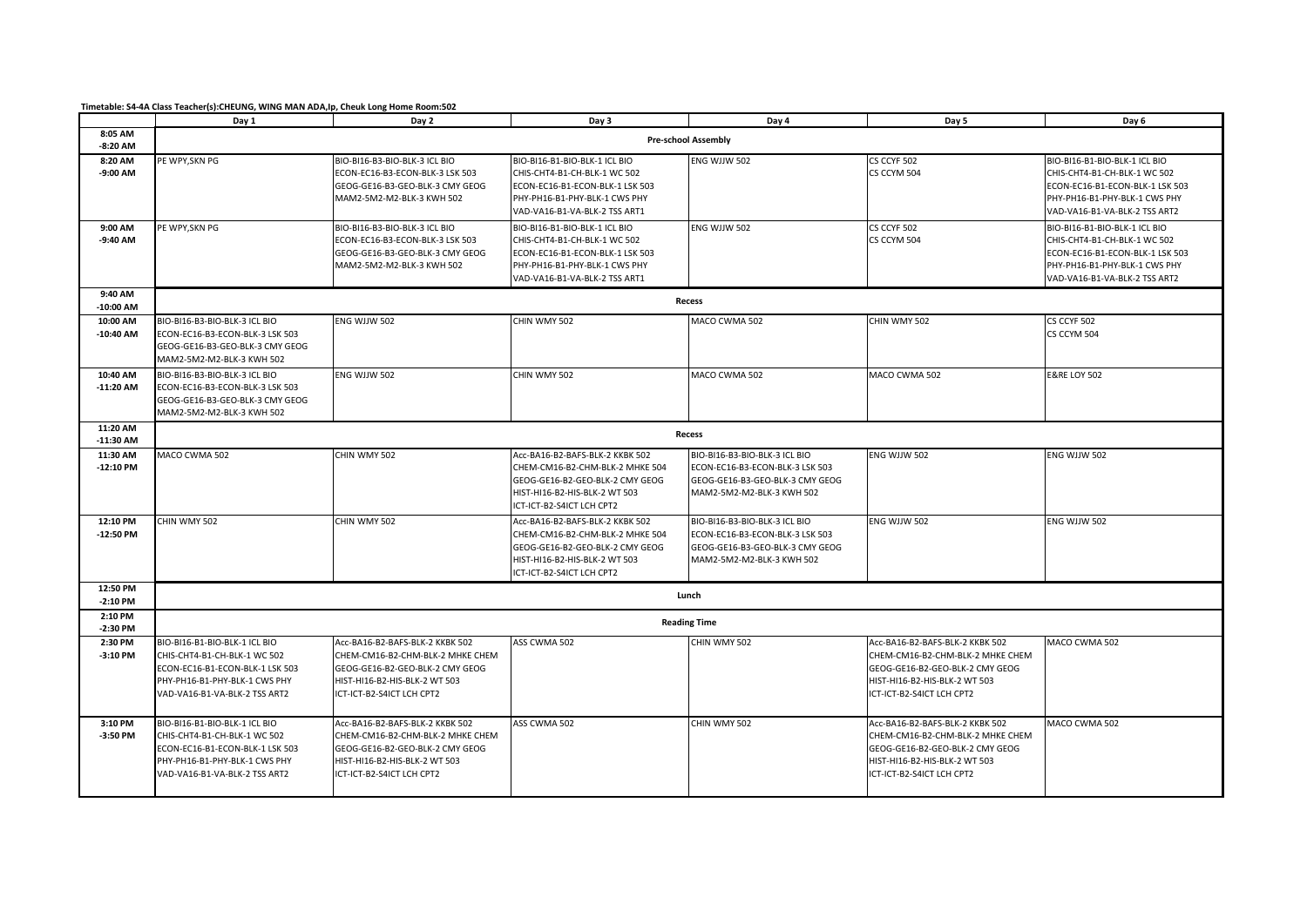**Timetable: S4-4B Class Teacher(s):LI, CHUN LING,CHEUNG, CHUNG YAN Home Room:503**

|                         | Day 1                                                                                                                                                              | Day 2                                                                                                                                                                | Day 3                                                                                                                                                               | Day 4                                                                                                                            | Day 5                                                                                                                                                                | Day 6                                                                                                                                                              |
|-------------------------|--------------------------------------------------------------------------------------------------------------------------------------------------------------------|----------------------------------------------------------------------------------------------------------------------------------------------------------------------|---------------------------------------------------------------------------------------------------------------------------------------------------------------------|----------------------------------------------------------------------------------------------------------------------------------|----------------------------------------------------------------------------------------------------------------------------------------------------------------------|--------------------------------------------------------------------------------------------------------------------------------------------------------------------|
| 8:05 AM<br>$-8:20$ AM   |                                                                                                                                                                    |                                                                                                                                                                      |                                                                                                                                                                     | <b>Pre-school Assembly</b>                                                                                                       |                                                                                                                                                                      |                                                                                                                                                                    |
| 8:20 AM<br>-9:00 AM     | MACO CYS 503                                                                                                                                                       | BIO-BI16-B3-BIO-BLK-3 ICL BIO<br>ECON-EC16-B3-ECON-BLK-3 LSK 503<br>GEOG-GE16-B3-GEO-BLK-3 CMY GEOG<br>MAM2-5M2-M2-BLK-3 KWH 502                                     | BIO-BI16-B1-BIO-BLK-1 ICL BIO<br>CHIS-CHT4-B1-CH-BLK-1 WC 502<br>ECON-EC16-B1-ECON-BLK-1 LSK 503<br>PHY-PH16-B1-PHY-BLK-1 CWS PHY<br>VAD-VA16-B1-VA-BLK-2 TSS ART1  | PE WPY, SKN PG                                                                                                                   | CHIN LCL 503                                                                                                                                                         | BIO-BI16-B1-BIO-BLK-1 ICL BIO<br>CHIS-CHT4-B1-CH-BLK-1 WC 502<br>ECON-EC16-B1-ECON-BLK-1 LSK 503<br>PHY-PH16-B1-PHY-BLK-1 CWS PHY<br>VAD-VA16-B1-VA-BLK-2 TSS ART2 |
| 9:00 AM<br>-9:40 AM     | MACO CYS 503                                                                                                                                                       | BIO-BI16-B3-BIO-BLK-3 ICL BIO<br>ECON-EC16-B3-ECON-BLK-3 LSK 503<br>GEOG-GE16-B3-GEO-BLK-3 CMY GEOG<br>MAM2-5M2-M2-BLK-3 KWH 502                                     | BIO-BI16-B1-BIO-BLK-1 ICL BIO<br>CHIS-CHT4-B1-CH-BLK-1 WC 502<br>ECON-EC16-B1-ECON-BLK-1 LSK 503<br>PHY-PH16-B1-PHY-BLK-1 CWS PHY<br>VAD-VA16-B1-VA-BLK-2 TSS ART1  | PE WPY, SKN PG                                                                                                                   | CHIN LCL 503                                                                                                                                                         | BIO-BI16-B1-BIO-BLK-1 ICL BIO<br>CHIS-CHT4-B1-CH-BLK-1 WC 502<br>ECON-EC16-B1-ECON-BLK-1 LSK 503<br>PHY-PH16-B1-PHY-BLK-1 CWS PHY<br>VAD-VA16-B1-VA-BLK-2 TSS ART2 |
| 9:40 AM<br>$-10:00$ AM  |                                                                                                                                                                    |                                                                                                                                                                      |                                                                                                                                                                     | Recess                                                                                                                           |                                                                                                                                                                      |                                                                                                                                                                    |
| 10:00 AM<br>$-10:40$ AM | BIO-BI16-B3-BIO-BLK-3 ICL BIO<br>ECON-EC16-B3-ECON-BLK-3 LSK 503<br>GEOG-GE16-B3-GEO-BLK-3 CMY GEOG<br>MAM2-5M2-M2-BLK-3 KWH 502                                   | ENG MSS 503                                                                                                                                                          | CHIN LCL 503                                                                                                                                                        | CHIN LCL 503                                                                                                                     | ENG MSS 503                                                                                                                                                          | CHIN LCL 503                                                                                                                                                       |
| 10:40 AM<br>$-11:20$ AM | BIO-BI16-B3-BIO-BLK-3 ICL BIO<br>ECON-EC16-B3-ECON-BLK-3 LSK 503<br>GEOG-GE16-B3-GEO-BLK-3 CMY GEOG<br>MAM2-5M2-M2-BLK-3 KWH 502                                   | ENG MSS 503                                                                                                                                                          | MACO CYS 503                                                                                                                                                        | CHIN LCL 503                                                                                                                     | ENG MSS 503                                                                                                                                                          | MACO CYS 503                                                                                                                                                       |
| 11:20 AM<br>$-11:30$ AM |                                                                                                                                                                    |                                                                                                                                                                      |                                                                                                                                                                     | Recess                                                                                                                           |                                                                                                                                                                      |                                                                                                                                                                    |
| 11:30 AM<br>$-12:10$ PM | CHIN LCL 503                                                                                                                                                       | <b>CS NYM 503</b><br>CS CCYF 506                                                                                                                                     | Acc-BA16-B2-BAFS-BLK-2 KKBK 502<br>CHEM-CM16-B2-CHM-BLK-2 MHKE 504<br>GEOG-GE16-B2-GEO-BLK-2 CMY GEOG<br>HIST-HI16-B2-HIS-BLK-2 WT 503<br>ICT-ICT-B2-S4ICT LCH CPT2 | BIO-BI16-B3-BIO-BLK-3 ICL BIO<br>ECON-EC16-B3-ECON-BLK-3 LSK 503<br>GEOG-GE16-B3-GEO-BLK-3 CMY GEOG<br>MAM2-5M2-M2-BLK-3 KWH 502 | MACO CYS 503                                                                                                                                                         | <b>E&amp;RE LOY 503</b>                                                                                                                                            |
| 12:10 PM<br>$-12:50$ PM | CHIN LCL 503                                                                                                                                                       | <b>CS NYM 503</b><br>CS CCYF 506                                                                                                                                     | Acc-BA16-B2-BAFS-BLK-2 KKBK 502<br>CHEM-CM16-B2-CHM-BLK-2 MHKE 504<br>GEOG-GE16-B2-GEO-BLK-2 CMY GEOG<br>HIST-HI16-B2-HIS-BLK-2 WT 503<br>ICT-ICT-B2-S4ICT LCH CPT2 | BIO-BI16-B3-BIO-BLK-3 ICL BIO<br>ECON-EC16-B3-ECON-BLK-3 LSK 503<br>GEOG-GE16-B3-GEO-BLK-3 CMY GEOG<br>MAM2-5M2-M2-BLK-3 KWH 502 | MACO CYS 503                                                                                                                                                         | <b>CS NYM 503</b><br>CS CCYF 506                                                                                                                                   |
| 12:50 PM<br>$-2:10$ PM  |                                                                                                                                                                    |                                                                                                                                                                      |                                                                                                                                                                     | Lunch                                                                                                                            |                                                                                                                                                                      |                                                                                                                                                                    |
| 2:10 PM<br>$-2:30$ PM   |                                                                                                                                                                    |                                                                                                                                                                      |                                                                                                                                                                     | <b>Reading Time</b>                                                                                                              |                                                                                                                                                                      |                                                                                                                                                                    |
| 2:30 PM<br>$-3:10$ PM   | BIO-BI16-B1-BIO-BLK-1 ICL BIO<br>CHIS-CHT4-B1-CH-BLK-1 WC 502<br>ECON-EC16-B1-ECON-BLK-1 LSK 503<br>PHY-PH16-B1-PHY-BLK-1 CWS PHY<br>VAD-VA16-B1-VA-BLK-2 TSS ART2 | Acc-BA16-B2-BAFS-BLK-2 KKBK 502<br>CHEM-CM16-B2-CHM-BLK-2 MHKE CHEM<br>GEOG-GE16-B2-GEO-BLK-2 CMY GEOG<br>HIST-HI16-B2-HIS-BLK-2 WT 503<br>ICT-ICT-B2-S4ICT LCH CPT2 | <b>ASS LCL 503</b>                                                                                                                                                  | ENG MSS 503                                                                                                                      | Acc-BA16-B2-BAFS-BLK-2 KKBK 502<br>CHEM-CM16-B2-CHM-BLK-2 MHKE CHEM<br>GEOG-GE16-B2-GEO-BLK-2 CMY GEOG<br>HIST-HI16-B2-HIS-BLK-2 WT 503<br>ICT-ICT-B2-S4ICT LCH CPT2 | ENG MSS 503                                                                                                                                                        |
| 3:10 PM<br>-3:50 PM     | BIO-BI16-B1-BIO-BLK-1 ICL BIO<br>CHIS-CHT4-B1-CH-BLK-1 WC 502<br>ECON-EC16-B1-ECON-BLK-1 LSK 503<br>PHY-PH16-B1-PHY-BLK-1 CWS PHY<br>VAD-VA16-B1-VA-BLK-2 TSS ART2 | Acc-BA16-B2-BAFS-BLK-2 KKBK 502<br>CHEM-CM16-B2-CHM-BLK-2 MHKE CHEM<br>GEOG-GE16-B2-GEO-BLK-2 CMY GEOG<br>HIST-HI16-B2-HIS-BLK-2 WT 503<br>ICT-ICT-B2-S4ICT LCH CPT2 | <b>ASS LCL 503</b>                                                                                                                                                  | ENG MSS 503                                                                                                                      | Acc-BA16-B2-BAFS-BLK-2 KKBK 502<br>CHEM-CM16-B2-CHM-BLK-2 MHKE CHEM<br>GEOG-GE16-B2-GEO-BLK-2 CMY GEOG<br>HIST-HI16-B2-HIS-BLK-2 WT 503<br>ICT-ICT-B2-S4ICT LCH CPT2 | ENG MSS 503                                                                                                                                                        |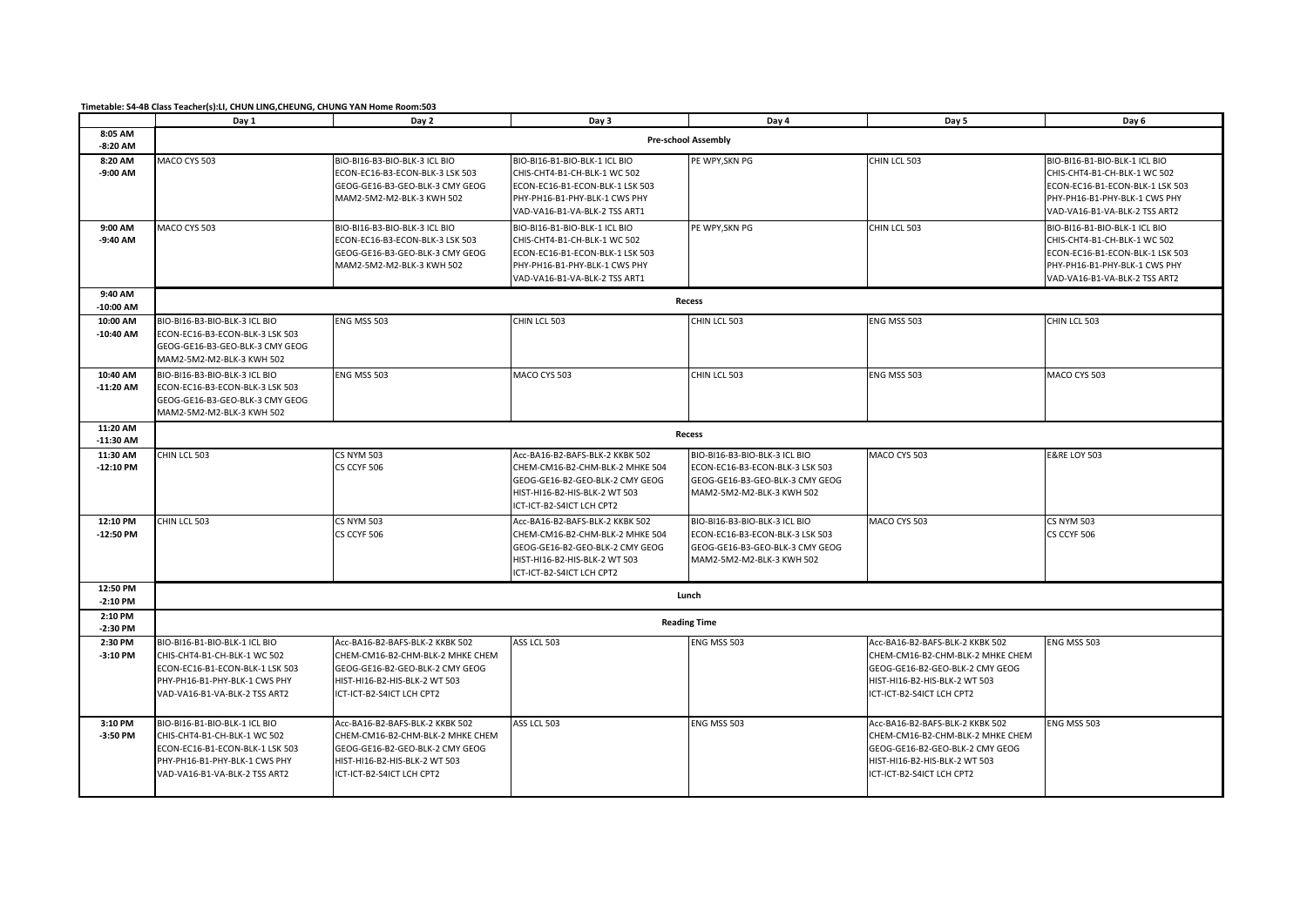**Timetable: S4-4C Class Teacher(s):WONG, JESSIE JANE WAI,Ko, Kin Bun Kenny Home Room:504**

|                         | Day 1                                                                                                                                                              | Day 2                                                                                                                                                                | Day 3                                                                                                                                                               | Day 4                                                                                                                            | Day 5                                                                                                                                                               | Day 6                                                                                                                                                              |
|-------------------------|--------------------------------------------------------------------------------------------------------------------------------------------------------------------|----------------------------------------------------------------------------------------------------------------------------------------------------------------------|---------------------------------------------------------------------------------------------------------------------------------------------------------------------|----------------------------------------------------------------------------------------------------------------------------------|---------------------------------------------------------------------------------------------------------------------------------------------------------------------|--------------------------------------------------------------------------------------------------------------------------------------------------------------------|
| 8:05 AM<br>$-8:20$ AM   |                                                                                                                                                                    |                                                                                                                                                                      |                                                                                                                                                                     | <b>Pre-school Assembly</b>                                                                                                       |                                                                                                                                                                     |                                                                                                                                                                    |
| 8:20 AM<br>-9:00 AM     | PE WPY, SKN PG                                                                                                                                                     | BIO-BI16-B3-BIO-BLK-3 ICL BIO<br>ECON-EC16-B3-ECON-BLK-3 LSK 503<br>GEOG-GE16-B3-GEO-BLK-3 CMY GEOG<br>MAM2-5M2-M2-BLK-3 KWH 502                                     | BIO-BI16-B1-BIO-BLK-1 ICL BIO<br>CHIS-CHT4-B1-CH-BLK-1 WC 502<br>ECON-EC16-B1-ECON-BLK-1 LSK 503<br>PHY-PH16-B1-PHY-BLK-1 CWS PHY<br>VAD-VA16-B1-VA-BLK-2 TSS ART1  | CHIN LCY 504                                                                                                                     | CS CCYF 502<br>CS CCYM 504                                                                                                                                          | BIO-BI16-B1-BIO-BLK-1 ICL BIO<br>CHIS-CHT4-B1-CH-BLK-1 WC 502<br>ECON-EC16-B1-ECON-BLK-1 LSK 503<br>PHY-PH16-B1-PHY-BLK-1 CWS PHY<br>VAD-VA16-B1-VA-BLK-2 TSS ART2 |
| 9:00 AM<br>-9:40 AM     | PE WPY, SKN PG                                                                                                                                                     | BIO-BI16-B3-BIO-BLK-3 ICL BIO<br>ECON-EC16-B3-ECON-BLK-3 LSK 503<br>GEOG-GE16-B3-GEO-BLK-3 CMY GEOG<br>MAM2-5M2-M2-BLK-3 KWH 502                                     | BIO-BI16-B1-BIO-BLK-1 ICL BIO<br>CHIS-CHT4-B1-CH-BLK-1 WC 502<br>ECON-EC16-B1-ECON-BLK-1 LSK 503<br>PHY-PH16-B1-PHY-BLK-1 CWS PHY<br>VAD-VA16-B1-VA-BLK-2 TSS ART1  | CHIN LCY 504                                                                                                                     | CS CCYF 502<br>CS CCYM 504                                                                                                                                          | BIO-BI16-B1-BIO-BLK-1 ICL BIO<br>CHIS-CHT4-B1-CH-BLK-1 WC 502<br>ECON-EC16-B1-ECON-BLK-1 LSK 503<br>PHY-PH16-B1-PHY-BLK-1 CWS PHY<br>VAD-VA16-B1-VA-BLK-2 TSS ART2 |
| 9:40 AM<br>$-10:00$ AM  |                                                                                                                                                                    |                                                                                                                                                                      |                                                                                                                                                                     | Recess                                                                                                                           |                                                                                                                                                                     |                                                                                                                                                                    |
| 10:00 AM<br>$-10:40$ AM | BIO-BI16-B3-BIO-BLK-3 ICL BIO<br>ECON-EC16-B3-ECON-BLK-3 LSK 503<br>GEOG-GE16-B3-GEO-BLK-3 CMY GEOG<br>MAM2-5M2-M2-BLK-3 KWH 502                                   | CHIN LCY 504                                                                                                                                                         | CHIN LCY 504                                                                                                                                                        | MACO CCW 504                                                                                                                     | ENG WJJW 504                                                                                                                                                        | CS CCYF 502<br>CS CCYM 504                                                                                                                                         |
| 10:40 AM<br>$-11:20$ AM | BIO-BI16-B3-BIO-BLK-3 ICL BIO<br>ECON-EC16-B3-ECON-BLK-3 LSK 503<br>GEOG-GE16-B3-GEO-BLK-3 CMY GEOG<br>MAM2-5M2-M2-BLK-3 KWH 502                                   | <b>E&amp;RE LOY 504</b>                                                                                                                                              | CHIN LCY 504                                                                                                                                                        | MACO CCW 504                                                                                                                     | ENG WJJW 504                                                                                                                                                        | MACO CCW 504                                                                                                                                                       |
| 11:20 AM<br>$-11:30$ AM |                                                                                                                                                                    |                                                                                                                                                                      |                                                                                                                                                                     | Recess                                                                                                                           |                                                                                                                                                                     |                                                                                                                                                                    |
| 11:30 AM<br>$-12:10$ PM | MACO CCW 504                                                                                                                                                       | ENG WJJW 504                                                                                                                                                         | Acc-BA16-B2-BAFS-BLK-2 KKBK 502<br>CHEM-CM16-B2-CHM-BLK-2 MHKE 504<br>GEOG-GE16-B2-GEO-BLK-2 CMY GEOG<br>HIST-HI16-B2-HIS-BLK-2 WT 503<br>ICT-ICT-B2-S4ICT LCH CPT2 | BIO-BI16-B3-BIO-BLK-3 ICL BIO<br>ECON-EC16-B3-ECON-BLK-3 LSK 503<br>GEOG-GE16-B3-GEO-BLK-3 CMY GEOG<br>MAM2-5M2-M2-BLK-3 KWH 502 | MACO CCW 504                                                                                                                                                        | CHIN LCY 504                                                                                                                                                       |
| 12:10 PM<br>$-12:50$ PM | CHIN LCY 504                                                                                                                                                       | ENG WJJW 504                                                                                                                                                         | Acc-BA16-B2-BAFS-BLK-2 KKBK 502<br>CHEM-CM16-B2-CHM-BLK-2 MHKE 504<br>GEOG-GE16-B2-GEO-BLK-2 CMY GEOG<br>HIST-HI16-B2-HIS-BLK-2 WT 503<br>ICT-ICT-B2-S4ICT LCH CPT2 | BIO-BI16-B3-BIO-BLK-3 ICL BIO<br>ECON-EC16-B3-ECON-BLK-3 LSK 503<br>GEOG-GE16-B3-GEO-BLK-3 CMY GEOG<br>MAM2-5M2-M2-BLK-3 KWH 502 | MACO CCW 504                                                                                                                                                        | CHIN LCY 504                                                                                                                                                       |
| 12:50 PM<br>$-2:10$ PM  |                                                                                                                                                                    |                                                                                                                                                                      |                                                                                                                                                                     | Lunch                                                                                                                            |                                                                                                                                                                     |                                                                                                                                                                    |
| 2:10 PM<br>$-2:30$ PM   |                                                                                                                                                                    |                                                                                                                                                                      |                                                                                                                                                                     | <b>Reading Time</b>                                                                                                              |                                                                                                                                                                     |                                                                                                                                                                    |
| 2:30 PM<br>$-3:10$ PM   | BIO-BI16-B1-BIO-BLK-1 ICL BIO<br>CHIS-CHT4-B1-CH-BLK-1 WC 502<br>ECON-EC16-B1-ECON-BLK-1 LSK 503<br>PHY-PH16-B1-PHY-BLK-1 CWS PHY<br>VAD-VA16-B1-VA-BLK-2 TSS ART2 | Acc-BA16-B2-BAFS-BLK-2 KKBK 502<br>CHEM-CM16-B2-CHM-BLK-2 MHKE CHEM<br>GEOG-GE16-B2-GEO-BLK-2 CMY GEOG<br>HIST-HI16-B2-HIS-BLK-2 WT 503<br>ICT-ICT-B2-S4ICT LCH CPT2 | ASS WJJW 504                                                                                                                                                        | ENG WJJW 504                                                                                                                     | Acc-BA16-B2-BAFS-BLK-2 KKBK 502<br>CHEM-CM16-B2-CHM-BLK-2 MHKE CHEM<br>GEOG-GE16-B2-GEO-BLK-2 CMY GEOG<br>HIST-HI16-B2-HIS-BLK-2 WT 503<br>CT-ICT-B2-S4ICT LCH CPT2 | ENG WJJW 504                                                                                                                                                       |
| 3:10 PM<br>$-3:50$ PM   | BIO-BI16-B1-BIO-BLK-1 ICL BIO<br>CHIS-CHT4-B1-CH-BLK-1 WC 502<br>ECON-EC16-B1-ECON-BLK-1 LSK 503<br>PHY-PH16-B1-PHY-BLK-1 CWS PHY<br>VAD-VA16-B1-VA-BLK-2 TSS ART2 | Acc-BA16-B2-BAFS-BLK-2 KKBK 502<br>CHEM-CM16-B2-CHM-BLK-2 MHKE CHEM<br>GEOG-GE16-B2-GEO-BLK-2 CMY GEOG<br>HIST-HI16-B2-HIS-BLK-2 WT 503<br>ICT-ICT-B2-S4ICT LCH CPT2 | ASS WJJW 504                                                                                                                                                        | ENG WJJW 504                                                                                                                     | Acc-BA16-B2-BAFS-BLK-2 KKBK 502<br>CHEM-CM16-B2-CHM-BLK-2 MHKE CHEM<br>GEOG-GE16-B2-GEO-BLK-2 CMY GEOG<br>HIST-HI16-B2-HIS-BLK-2 WT 503<br>CT-ICT-B2-S4ICT LCH CPT2 | ENG WJJW 504                                                                                                                                                       |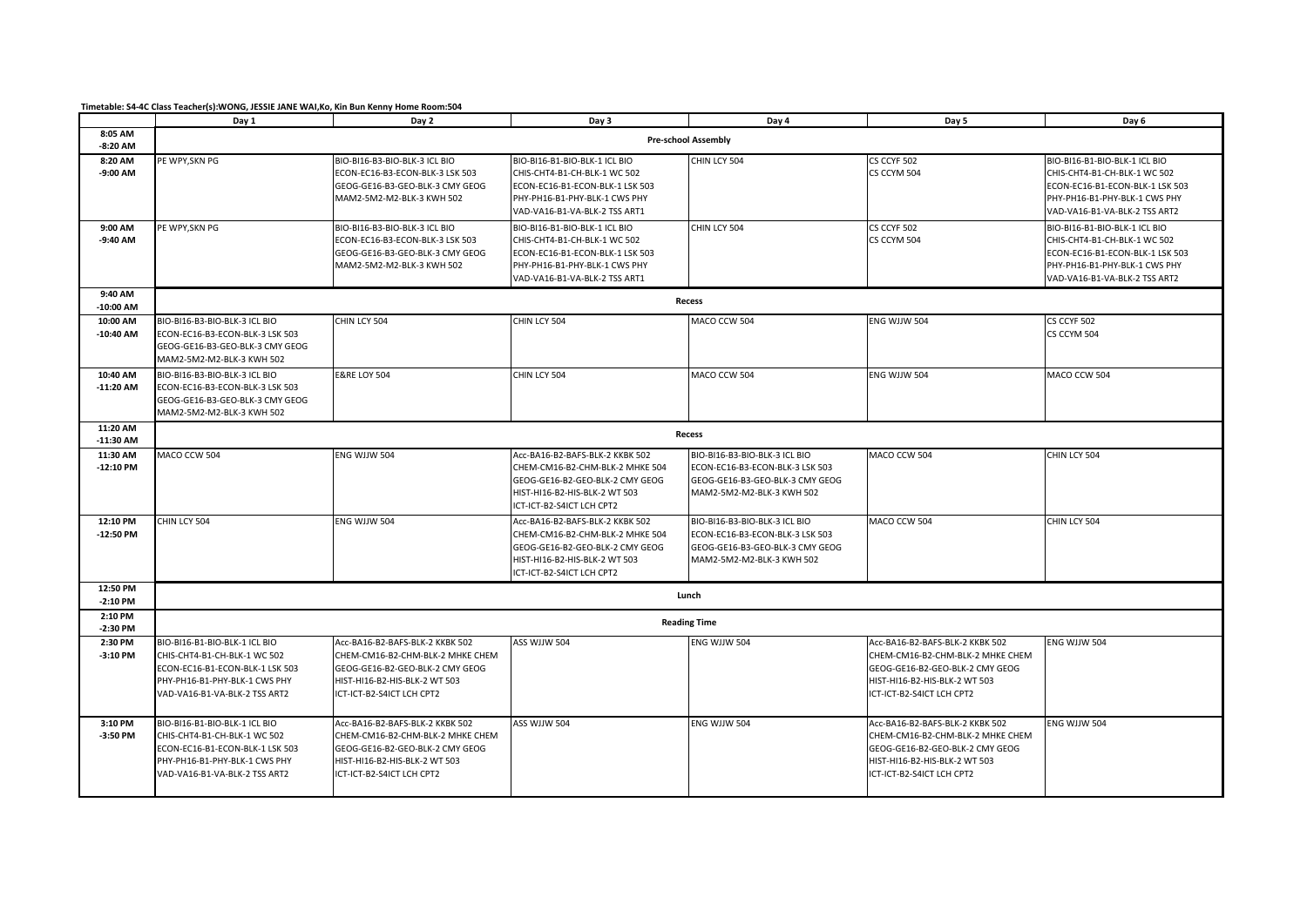**Timetable: S4-4D Class Teacher(s):YIP, WING HEI,Man, Hin Ki Emily Home Room:505**

|                         | Day 1                                                                                                                                                              | Day 2                                                                                                                                                                | Day 3                                                                                                                                                               | Day 4                                                                                                                            | Day 5                                                                                                                                                                | Day 6                                                                                                                                                              |  |
|-------------------------|--------------------------------------------------------------------------------------------------------------------------------------------------------------------|----------------------------------------------------------------------------------------------------------------------------------------------------------------------|---------------------------------------------------------------------------------------------------------------------------------------------------------------------|----------------------------------------------------------------------------------------------------------------------------------|----------------------------------------------------------------------------------------------------------------------------------------------------------------------|--------------------------------------------------------------------------------------------------------------------------------------------------------------------|--|
| 8:05 AM<br>$-8:20$ AM   | <b>Pre-school Assembly</b>                                                                                                                                         |                                                                                                                                                                      |                                                                                                                                                                     |                                                                                                                                  |                                                                                                                                                                      |                                                                                                                                                                    |  |
| 8:20 AM<br>-9:00 AM     | CHIN LWL 505                                                                                                                                                       | BIO-BI16-B3-BIO-BLK-3 ICL BIO<br>ECON-EC16-B3-ECON-BLK-3 LSK 503<br>GEOG-GE16-B3-GEO-BLK-3 CMY GEOG<br>MAM2-5M2-M2-BLK-3 KWH 502                                     | BIO-BI16-B1-BIO-BLK-1 ICL BIO<br>CHIS-CHT4-B1-CH-BLK-1 WC 502<br>ECON-EC16-B1-ECON-BLK-1 LSK 503<br>PHY-PH16-B1-PHY-BLK-1 CWS PHY<br>VAD-VA16-B1-VA-BLK-2 TSS ART1  | PE WPY, SKN PG                                                                                                                   | ENG LTS 505                                                                                                                                                          | BIO-BI16-B1-BIO-BLK-1 ICL BIO<br>CHIS-CHT4-B1-CH-BLK-1 WC 502<br>ECON-EC16-B1-ECON-BLK-1 LSK 503<br>PHY-PH16-B1-PHY-BLK-1 CWS PHY<br>VAD-VA16-B1-VA-BLK-2 TSS ART2 |  |
| 9:00 AM<br>-9:40 AM     | CHIN LWL 505                                                                                                                                                       | BIO-BI16-B3-BIO-BLK-3 ICL BIO<br>ECON-EC16-B3-ECON-BLK-3 LSK 503<br>GEOG-GE16-B3-GEO-BLK-3 CMY GEOG<br>MAM2-5M2-M2-BLK-3 KWH 502                                     | BIO-BI16-B1-BIO-BLK-1 ICL BIO<br>CHIS-CHT4-B1-CH-BLK-1 WC 502<br>ECON-EC16-B1-ECON-BLK-1 LSK 503<br>PHY-PH16-B1-PHY-BLK-1 CWS PHY<br>VAD-VA16-B1-VA-BLK-2 TSS ART1  | PE WPY, SKN PG                                                                                                                   | ENG LTS 505                                                                                                                                                          | BIO-BI16-B1-BIO-BLK-1 ICL BIO<br>CHIS-CHT4-B1-CH-BLK-1 WC 502<br>ECON-EC16-B1-ECON-BLK-1 LSK 503<br>PHY-PH16-B1-PHY-BLK-1 CWS PHY<br>VAD-VA16-B1-VA-BLK-2 TSS ART2 |  |
| 9:40 AM<br>$-10:00$ AM  |                                                                                                                                                                    |                                                                                                                                                                      |                                                                                                                                                                     | Recess                                                                                                                           |                                                                                                                                                                      |                                                                                                                                                                    |  |
| 10:00 AM<br>$-10:40$ AM | BIO-BI16-B3-BIO-BLK-3 ICL BIO<br>ECON-EC16-B3-ECON-BLK-3 LSK 503<br>GEOG-GE16-B3-GEO-BLK-3 CMY GEOG<br>MAM2-5M2-M2-BLK-3 KWH 502                                   | MACO YWH 505                                                                                                                                                         | CHIN LWL 505                                                                                                                                                        | CHIN LWL 505                                                                                                                     | <b>CS NYM 505</b>                                                                                                                                                    | <b>E&amp;RE LOY 505</b>                                                                                                                                            |  |
| 10:40 AM<br>$-11:20$ AM | BIO-BI16-B3-BIO-BLK-3 ICL BIO<br>ECON-EC16-B3-ECON-BLK-3 LSK 503<br>GEOG-GE16-B3-GEO-BLK-3 CMY GEOG<br>MAM2-5M2-M2-BLK-3 KWH 502                                   | MACO YWH 505                                                                                                                                                         | MACO YWH 505                                                                                                                                                        | CHIN LWL 505                                                                                                                     | <b>CS NYM 505</b>                                                                                                                                                    | CHIN LWL 505                                                                                                                                                       |  |
| 11:20 AM<br>$-11:30$ AM |                                                                                                                                                                    |                                                                                                                                                                      |                                                                                                                                                                     | Recess                                                                                                                           |                                                                                                                                                                      |                                                                                                                                                                    |  |
| 11:30 AM<br>$-12:10$ PM | MACO YWH 505                                                                                                                                                       | ENG LTS 505                                                                                                                                                          | Acc-BA16-B2-BAFS-BLK-2 KKBK 502<br>CHEM-CM16-B2-CHM-BLK-2 MHKE 504<br>GEOG-GE16-B2-GEO-BLK-2 CMY GEOG<br>HIST-HI16-B2-HIS-BLK-2 WT 503<br>ICT-ICT-B2-S4ICT LCH CPT2 | BIO-BI16-B3-BIO-BLK-3 ICL BIO<br>ECON-EC16-B3-ECON-BLK-3 LSK 503<br>GEOG-GE16-B3-GEO-BLK-3 CMY GEOG<br>MAM2-5M2-M2-BLK-3 KWH 502 | CHIN LWL 505                                                                                                                                                         | <b>ENG LTS 505</b>                                                                                                                                                 |  |
| 12:10 PM<br>$-12:50$ PM | MACO YWH 505                                                                                                                                                       | ENG LTS 505                                                                                                                                                          | Acc-BA16-B2-BAFS-BLK-2 KKBK 502<br>CHEM-CM16-B2-CHM-BLK-2 MHKE 504<br>GEOG-GE16-B2-GEO-BLK-2 CMY GEOG<br>HIST-HI16-B2-HIS-BLK-2 WT 503<br>ICT-ICT-B2-S4ICT LCH CPT2 | BIO-BI16-B3-BIO-BLK-3 ICL BIO<br>ECON-EC16-B3-ECON-BLK-3 LSK 503<br>GEOG-GE16-B3-GEO-BLK-3 CMY GEOG<br>MAM2-5M2-M2-BLK-3 KWH 502 | CHIN LWL 505                                                                                                                                                         | <b>ENG LTS 505</b>                                                                                                                                                 |  |
| 12:50 PM<br>$-2:10$ PM  |                                                                                                                                                                    |                                                                                                                                                                      |                                                                                                                                                                     | Lunch                                                                                                                            |                                                                                                                                                                      |                                                                                                                                                                    |  |
| 2:10 PM<br>$-2:30$ PM   |                                                                                                                                                                    |                                                                                                                                                                      |                                                                                                                                                                     | <b>Reading Time</b>                                                                                                              |                                                                                                                                                                      |                                                                                                                                                                    |  |
| 2:30 PM<br>$-3:10$ PM   | BIO-BI16-B1-BIO-BLK-1 ICL BIO<br>CHIS-CHT4-B1-CH-BLK-1 WC 502<br>ECON-EC16-B1-ECON-BLK-1 LSK 503<br>PHY-PH16-B1-PHY-BLK-1 CWS PHY<br>VAD-VA16-B1-VA-BLK-2 TSS ART2 | Acc-BA16-B2-BAFS-BLK-2 KKBK 502<br>CHEM-CM16-B2-CHM-BLK-2 MHKE CHEM<br>GEOG-GE16-B2-GEO-BLK-2 CMY GEOG<br>HIST-HI16-B2-HIS-BLK-2 WT 503<br>ICT-ICT-B2-S4ICT LCH CPT2 | ASS YWH 505                                                                                                                                                         | ENG LTS 505                                                                                                                      | Acc-BA16-B2-BAFS-BLK-2 KKBK 502<br>CHEM-CM16-B2-CHM-BLK-2 MHKE CHEM<br>GEOG-GE16-B2-GEO-BLK-2 CMY GEOG<br>HIST-HI16-B2-HIS-BLK-2 WT 503<br>ICT-ICT-B2-S4ICT LCH CPT2 | MACO YWH 505                                                                                                                                                       |  |
| 3:10 PM<br>-3:50 PM     | BIO-BI16-B1-BIO-BLK-1 ICL BIO<br>CHIS-CHT4-B1-CH-BLK-1 WC 502<br>ECON-EC16-B1-ECON-BLK-1 LSK 503<br>PHY-PH16-B1-PHY-BLK-1 CWS PHY<br>VAD-VA16-B1-VA-BLK-2 TSS ART2 | Acc-BA16-B2-BAFS-BLK-2 KKBK 502<br>CHEM-CM16-B2-CHM-BLK-2 MHKE CHEM<br>GEOG-GE16-B2-GEO-BLK-2 CMY GEOG<br>HIST-HI16-B2-HIS-BLK-2 WT 503<br>ICT-ICT-B2-S4ICT LCH CPT2 | ASS YWH 505                                                                                                                                                         | ENG LTS 505                                                                                                                      | Acc-BA16-B2-BAFS-BLK-2 KKBK 502<br>CHEM-CM16-B2-CHM-BLK-2 MHKE CHEM<br>GEOG-GE16-B2-GEO-BLK-2 CMY GEOG<br>HIST-HI16-B2-HIS-BLK-2 WT 503<br>ICT-ICT-B2-S4ICT LCH CPT2 | <b>CS NYM 505</b>                                                                                                                                                  |  |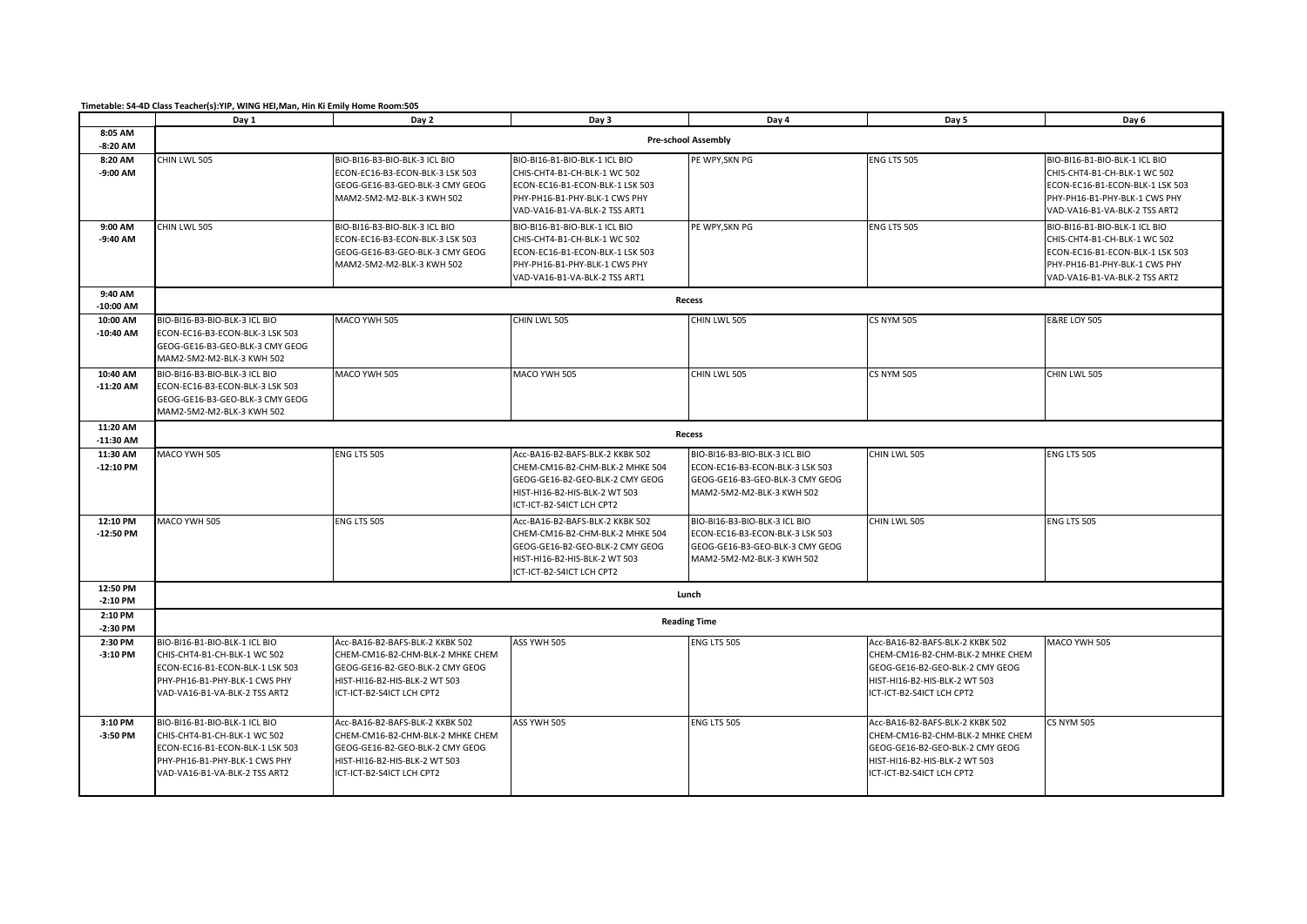**Timetable: S4-4E Class Teacher(s):YEUNG, HIU MING,LAU, CHEUK KEI KRISTINA Home Room:506**

|                         | Day 1                                                                                                                                                              | Day 2                                                                                                                                                                | Day 3                                                                                                                                                               | Day 4                                       | Day 5                                                                                                                                                                | Day 6                                                                                                                                                              |
|-------------------------|--------------------------------------------------------------------------------------------------------------------------------------------------------------------|----------------------------------------------------------------------------------------------------------------------------------------------------------------------|---------------------------------------------------------------------------------------------------------------------------------------------------------------------|---------------------------------------------|----------------------------------------------------------------------------------------------------------------------------------------------------------------------|--------------------------------------------------------------------------------------------------------------------------------------------------------------------|
| 8:05 AM<br>$-8:20$ AM   |                                                                                                                                                                    |                                                                                                                                                                      |                                                                                                                                                                     | <b>Pre-school Assembly</b>                  |                                                                                                                                                                      |                                                                                                                                                                    |
| 8:20 AM<br>$-9:00$ AM   | PE WPY, SKN PG                                                                                                                                                     | <b>ENG LCKK 506</b>                                                                                                                                                  | BIO-BI16-B1-BIO-BLK-1 ICL BIO<br>CHIS-CHT4-B1-CH-BLK-1 WC 502<br>ECON-EC16-B1-ECON-BLK-1 LSK 503<br>PHY-PH16-B1-PHY-BLK-1 CWS PHY<br>VAD-VA16-B1-VA-BLK-2 TSS ART1  | <b>ENG LCKK 506</b>                         | MACO ISW 506                                                                                                                                                         | BIO-BI16-B1-BIO-BLK-1 ICL BIO<br>CHIS-CHT4-B1-CH-BLK-1 WC 502<br>ECON-EC16-B1-ECON-BLK-1 LSK 503<br>PHY-PH16-B1-PHY-BLK-1 CWS PHY<br>VAD-VA16-B1-VA-BLK-2 TSS ART2 |
| 9:00 AM<br>$-9:40$ AM   | PE WPY, SKN PG                                                                                                                                                     | <b>ENG LCKK 506</b>                                                                                                                                                  | BIO-BI16-B1-BIO-BLK-1 ICL BIO<br>CHIS-CHT4-B1-CH-BLK-1 WC 502<br>ECON-EC16-B1-ECON-BLK-1 LSK 503<br>PHY-PH16-B1-PHY-BLK-1 CWS PHY<br>VAD-VA16-B1-VA-BLK-2 TSS ART1  | <b>ENG LCKK 506</b>                         | MACO ISW 506                                                                                                                                                         | BIO-BI16-B1-BIO-BLK-1 ICL BIO<br>CHIS-CHT4-B1-CH-BLK-1 WC 502<br>ECON-EC16-B1-ECON-BLK-1 LSK 503<br>PHY-PH16-B1-PHY-BLK-1 CWS PHY<br>VAD-VA16-B1-VA-BLK-2 TSS ART2 |
| 9:40 AM<br>$-10:00$ AM  |                                                                                                                                                                    |                                                                                                                                                                      |                                                                                                                                                                     | <b>Recess</b>                               |                                                                                                                                                                      |                                                                                                                                                                    |
| 10:00 AM<br>$-10:40$ AM | MACO ISW 506                                                                                                                                                       | MACO ISW 506                                                                                                                                                         | <b>ENG LCKK 506</b>                                                                                                                                                 | CHIN YHM 506                                | ENG LCKK 506                                                                                                                                                         | MACO ISW 506                                                                                                                                                       |
| 10:40 AM<br>$-11:20$ AM | MACO ISW 506                                                                                                                                                       | CHIN YHM 506                                                                                                                                                         | ENG LCKK 506                                                                                                                                                        | CHIN YHM 506                                | ENG LCKK 506                                                                                                                                                         | CHIN YHM 506                                                                                                                                                       |
| 11:20 AM<br>$-11:30$ AM |                                                                                                                                                                    |                                                                                                                                                                      |                                                                                                                                                                     | Recess                                      |                                                                                                                                                                      |                                                                                                                                                                    |
| 11:30 AM<br>$-12:10$ PM | CHIN YHM 506                                                                                                                                                       | <b>CS NYM 503</b><br>CS CCYF 506                                                                                                                                     | Acc-BA16-B2-BAFS-BLK-2 KKBK 502<br>CHEM-CM16-B2-CHM-BLK-2 MHKE 504<br>GEOG-GE16-B2-GEO-BLK-2 CMY GEOG<br>HIST-HI16-B2-HIS-BLK-2 WT 503<br>ICT-ICT-B2-S4ICT LCH CPT2 | <b>E&amp;RE LOY 506</b><br><b>TS CC 506</b> | CHIN YHM 506                                                                                                                                                         | ENG LCKK 506                                                                                                                                                       |
| 12:10 PM<br>$-12:50$ PM | CHIN YHM 506                                                                                                                                                       | <b>CS NYM 503</b><br>CS CCYF 506                                                                                                                                     | Acc-BA16-B2-BAFS-BLK-2 KKBK 502<br>CHEM-CM16-B2-CHM-BLK-2 MHKE 504<br>GEOG-GE16-B2-GEO-BLK-2 CMY GEOG<br>HIST-HI16-B2-HIS-BLK-2 WT 503<br>ICT-ICT-B2-S4ICT LCH CPT2 | <b>E&amp;RE LOY 506</b><br><b>TS CC 506</b> | CHIN YHM 506                                                                                                                                                         | <b>CS NYM 503</b><br>CS CCYF 506                                                                                                                                   |
| 12:50 PM<br>$-2:10$ PM  |                                                                                                                                                                    |                                                                                                                                                                      |                                                                                                                                                                     | Lunch                                       |                                                                                                                                                                      |                                                                                                                                                                    |
| 2:10 PM<br>$-2:30$ PM   |                                                                                                                                                                    |                                                                                                                                                                      |                                                                                                                                                                     | <b>Reading Time</b>                         |                                                                                                                                                                      |                                                                                                                                                                    |
| 2:30 PM<br>$-3:10$ PM   | BIO-BI16-B1-BIO-BLK-1 ICL BIO<br>CHIS-CHT4-B1-CH-BLK-1 WC 502<br>ECON-EC16-B1-ECON-BLK-1 LSK 503<br>PHY-PH16-B1-PHY-BLK-1 CWS PHY<br>VAD-VA16-B1-VA-BLK-2 TSS ART2 | Acc-BA16-B2-BAFS-BLK-2 KKBK 502<br>CHEM-CM16-B2-CHM-BLK-2 MHKE CHEM<br>GEOG-GE16-B2-GEO-BLK-2 CMY GEOG<br>HIST-HI16-B2-HIS-BLK-2 WT 503<br>ICT-ICT-B2-S4ICT LCH CPT2 | ASS YHM 506                                                                                                                                                         | MACO ISW 506                                | Acc-BA16-B2-BAFS-BLK-2 KKBK 502<br>CHEM-CM16-B2-CHM-BLK-2 MHKE CHEM<br>GEOG-GE16-B2-GEO-BLK-2 CMY GEOG<br>HIST-HI16-B2-HIS-BLK-2 WT 503<br>ICT-ICT-B2-S4ICT LCH CPT2 | SLP CCH, CC 506                                                                                                                                                    |
| 3:10 PM<br>$-3:50$ PM   | BIO-BI16-B1-BIO-BLK-1 ICL BIO<br>CHIS-CHT4-B1-CH-BLK-1 WC 502<br>ECON-EC16-B1-ECON-BLK-1 LSK 503<br>PHY-PH16-B1-PHY-BLK-1 CWS PHY<br>VAD-VA16-B1-VA-BLK-2 TSS ART2 | Acc-BA16-B2-BAFS-BLK-2 KKBK 502<br>CHEM-CM16-B2-CHM-BLK-2 MHKE CHEM<br>GEOG-GE16-B2-GEO-BLK-2 CMY GEOG<br>HIST-HI16-B2-HIS-BLK-2 WT 503<br>ICT-ICT-B2-S4ICT LCH CPT2 | ASS YHM 506                                                                                                                                                         | MACO ISW 506                                | Acc-BA16-B2-BAFS-BLK-2 KKBK 502<br>CHEM-CM16-B2-CHM-BLK-2 MHKE CHEM<br>GEOG-GE16-B2-GEO-BLK-2 CMY GEOG<br>HIST-HI16-B2-HIS-BLK-2 WT 503<br>CT-ICT-B2-S4ICT LCH CPT2  | SLP CCH, CC 506                                                                                                                                                    |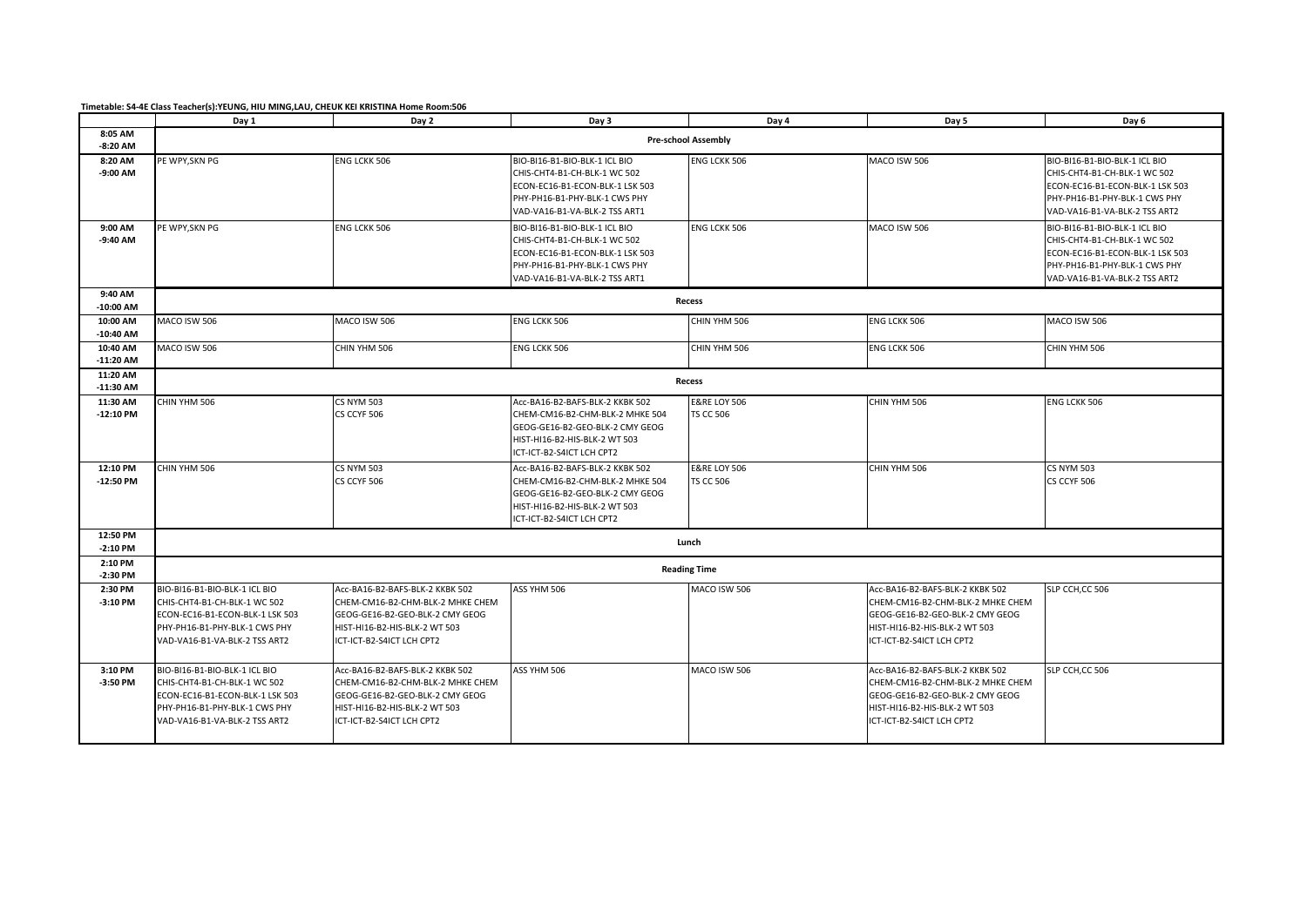|                         | Timetable: S5-5A Class Teacher(s):LAM, SHUK YING,AU, YAT YIN Home Room:603                                                                                                                                      |                                                                                                                                                                                                                |                                                                                                                          |                                                                                                                                                                         |                                                                                                                          |                                                                                                                                                                                                                |  |
|-------------------------|-----------------------------------------------------------------------------------------------------------------------------------------------------------------------------------------------------------------|----------------------------------------------------------------------------------------------------------------------------------------------------------------------------------------------------------------|--------------------------------------------------------------------------------------------------------------------------|-------------------------------------------------------------------------------------------------------------------------------------------------------------------------|--------------------------------------------------------------------------------------------------------------------------|----------------------------------------------------------------------------------------------------------------------------------------------------------------------------------------------------------------|--|
|                         | Day 1                                                                                                                                                                                                           | Day 2                                                                                                                                                                                                          | Day 3                                                                                                                    | Day 4                                                                                                                                                                   | Day 5                                                                                                                    | Day 6                                                                                                                                                                                                          |  |
| 8:05 AM<br>$-8:20$ AM   | <b>Pre-school Assembly</b>                                                                                                                                                                                      |                                                                                                                                                                                                                |                                                                                                                          |                                                                                                                                                                         |                                                                                                                          |                                                                                                                                                                                                                |  |
| 8:20 AM<br>$-9:00$ AM   | Acc-204A-B2-S4_BLK2_ACC CML 603<br>CHEM-204M-B2-BLK_2_CHEM NKHR CHEM<br>CHIS-204T-B2-CHist BLK2 IPY 604<br>GEOG-204G-B2-BLK_2_GEOG FWCR GEOG<br>ICT-204I-B2-BLK 2 ICT HYM CPT2<br>VAD-204V-B2-BLK_2_VA TSS ART1 | LIBS-4LIB-5AB-LIB-ENG CCYF 603<br>LIBS-4LIB-5AB-LIB-CHIN NYM 604                                                                                                                                               | Acc-204A-B3-S4_BLK3_ACC CML 603<br>MAM1-5M1-B3-5M1 CWMA 224<br>MAM2-S5M2-B3-S5M2 YWH 225<br>PHY-204P-B3-BLK_3_PHY AM 602 | CHIN CHS 603                                                                                                                                                            | Acc-204A-B3-S4_BLK3_ACC CML 603<br>MAM1-5M1-B3-5M1 CWMA 224<br>MAM2-S5M2-B3-S5M2 YWH 225<br>PHY-204P-B3-BLK_3_PHY AM PHY | CHIN CHS 603                                                                                                                                                                                                   |  |
| 9:00 AM<br>$-9:40$ AM   | Acc-204A-B2-S4_BLK2_ACC CML 603<br>CHEM-204M-B2-BLK_2_CHEM NKHR CHEM<br>CHIS-204T-B2-CHist_BLK2 IPY 604<br>GEOG-204G-B2-BLK 2 GEOG FWCR GEOG<br>ICT-204I-B2-BLK_2_ICT HYM CPT2<br>VAD-204V-B2-BLK_2_VA TSS ART1 | LIBS-4LIB-5AB-LIB-ENG CCYF 603<br>LIBS-4LIB-5AB-LIB-CHIN NYM 604                                                                                                                                               | Acc-204A-B3-S4_BLK3_ACC CML 603<br>MAM1-5M1-B3-5M1 CWMA 224<br>MAM2-S5M2-B3-S5M2 YWH 225<br>PHY-204P-B3-BLK_3_PHY AM 602 | CHIN CHS 603                                                                                                                                                            | Acc-204A-B3-S4_BLK3_ACC CML 603<br>MAM1-5M1-B3-5M1 CWMA 224<br>MAM2-S5M2-B3-S5M2 YWH 225<br>PHY-204P-B3-BLK_3_PHY AM PHY | CHIN CHS 603                                                                                                                                                                                                   |  |
| 9:40 AM<br>$-10:00$ AM  |                                                                                                                                                                                                                 |                                                                                                                                                                                                                |                                                                                                                          | Recess                                                                                                                                                                  |                                                                                                                          |                                                                                                                                                                                                                |  |
| 10:00 AM<br>$-10:40$ AM | ENG LSYL 603                                                                                                                                                                                                    | Acc-204A-B2-S4 BLK2 ACC CML 603<br>CHEM-204M-B2-BLK_2_CHEM NKHR 605<br>CHIS-204T-B2-CHist BLK2 IPY 604<br>GEOG-204G-B2-BLK_2_GEOG FWCR GEOG<br>ICT-204I-B2-BLK 2 ICT HYM CPT2<br>VAD-204V-B2-BLK_2_VA TSS ART2 | ENG LSYL 603                                                                                                             | BIO-204B-B1-BLK 1 BIO LWHC 222<br>CHIS-204T-B1-CHist_BLK1 IPY 603<br>ECON-204E-B1-BLK 1 ECON LSK 604<br>HIST-204H-B1-BLK_1 HIST WCY 605<br>PHY-204P-B1-BLK_1_PHY AM PHY | ENG LSYL 603                                                                                                             | BIO-204B-B1-BLK 1 BIO LWHC BIO<br>CHIS-204T-B1-CHist_BLK1 IPY 603<br>ECON-204E-B1-BLK 1 ECON LSK 604<br>HIST-204H-B1-BLK_1 HIST WCY 605<br>PHY-204P-B1-BLK_1_PHY AM PHY                                        |  |
| 10:40 AM<br>$-11:20$ AM | ENG LSYL 603                                                                                                                                                                                                    | Acc-204A-B2-S4_BLK2_ACC CML 603<br>CHEM-204M-B2-BLK_2_CHEM NKHR 605<br>CHIS-204T-B2-CHist BLK2 IPY 604<br>GEOG-204G-B2-BLK_2_GEOG FWCR GEOG<br>ICT-204I-B2-BLK 2 ICT HYM CPT2<br>VAD-204V-B2-BLK_2_VA TSS ART2 | ENG LSYL 603                                                                                                             | BIO-204B-B1-BLK 1 BIO LWHC 222<br>CHIS-204T-B1-CHist_BLK1 IPY 603<br>ECON-204E-B1-BLK 1 ECON LSK 604<br>HIST-204H-B1-BLK_1 HIST WCY 605<br>PHY-204P-B1-BLK_1_PHY AM PHY | ENG LSYL 603                                                                                                             | BIO-204B-B1-BLK_1_BIO LWHC BIO<br>CHIS-204T-B1-CHist_BLK1 IPY 603<br>ECON-204E-B1-BLK 1 ECON LSK 604<br>HIST-204H-B1-BLK_1 HIST WCY 605<br>PHY-204P-B1-BLK_1_PHY AM PHY                                        |  |
| 11:20 AM<br>$-11:30$ AM |                                                                                                                                                                                                                 |                                                                                                                                                                                                                |                                                                                                                          | Recess                                                                                                                                                                  |                                                                                                                          |                                                                                                                                                                                                                |  |
| 11:30 AM<br>$-12:10$ PM | BIO-204B-B1-BLK_1_BIO LWHC BIO<br>CHIS-204T-B1-CHist BLK1 IPY 603<br>ECON-204E-B1-BLK 1 ECON LSK 604<br>HIST-204H-B1-BLK_1 HIST WCY 605<br>PHY-204P-B1-BLK 1 PHY AM PHY                                         | CHIN CHS 603                                                                                                                                                                                                   | LIBS-4LIB-5AB-LIB-ENG CCYF 603<br>LIBS-4LIB-5AB-LIB-CHIN NYM 604                                                         | MACO CWMA 603                                                                                                                                                           | LIBS-4LIB-5AB-LIB-ENG CCYF 603<br>LIBS-4LIB-5AB-LIB-CHIN NYM 604                                                         | MACO CWMA 603                                                                                                                                                                                                  |  |
| 12:10 PM<br>-12:50 PM   | BIO-204B-B1-BLK_1_BIO LWHC BIO<br>CHIS-204T-B1-CHist_BLK1 IPY 603<br>ECON-204E-B1-BLK 1 ECON LSK 604<br>HIST-204H-B1-BLK_1 HIST WCY 605<br>PHY-204P-B1-BLK 1 PHY AM PHY                                         | MACO CWMA 603                                                                                                                                                                                                  | LIBS-4LIB-5AB-LIB-ENG CCYF 603<br>LIBS-4LIB-5AB-LIB-CHIN NYM 604                                                         | MACO CWMA 603                                                                                                                                                           | LIBS-4LIB-5AB-LIB-ENG CCYF 603<br>LIBS-4LIB-5AB-LIB-CHIN NYM 604                                                         | MACO CWMA 603                                                                                                                                                                                                  |  |
| 12:50 PM<br>$-2:10$ PM  |                                                                                                                                                                                                                 |                                                                                                                                                                                                                |                                                                                                                          | Lunch                                                                                                                                                                   |                                                                                                                          |                                                                                                                                                                                                                |  |
| 2:10 PM<br>$-2:30$ PM   |                                                                                                                                                                                                                 |                                                                                                                                                                                                                |                                                                                                                          | <b>Reading Time</b>                                                                                                                                                     |                                                                                                                          |                                                                                                                                                                                                                |  |
| 2:30 PM<br>$-3:10$ PM   | Acc-204A-B3-S4 BLK3 ACC CML 603<br>MAM1-5M1-B3-5M1 CWMA 224<br>MAM2-S5M2-B3-S5M2 YWH 225<br>PHY-204P-B3-BLK_3_PHY AM 602                                                                                        | ENG LSYL 603                                                                                                                                                                                                   | ASS LSYL 603                                                                                                             | PE WPY, YHM, SKN PG                                                                                                                                                     | CHIN CHS 603                                                                                                             | Acc-204A-B2-S4 BLK2 ACC CML 603<br>CHEM-204M-B2-BLK 2 CHEM NKHR 605<br>CHIS-204T-B2-CHist BLK2 IPY 604<br>GEOG-204G-B2-BLK 2 GEOG FWCR GEOG<br>ICT-204I-B2-BLK_2_ICT HYM CPT2<br>VAD-204V-B2-BLK_2_VA TSS ART1 |  |
| 3:10 PM<br>$-3:50$ PM   | CHIN CHS 603                                                                                                                                                                                                    | ENG LSYL 603                                                                                                                                                                                                   | ASS LSYL 603                                                                                                             | PE WPY, YHM, SKN PG                                                                                                                                                     | CHIN CHS 603                                                                                                             | Acc-204A-B2-S4 BLK2 ACC CML 603<br>CHEM-204M-B2-BLK_2_CHEM NKHR 605<br>CHIS-204T-B2-CHist BLK2 IPY 604<br>GEOG-204G-B2-BLK_2_GEOG FWCR GEOG<br>ICT-204I-B2-BLK 2 ICT HYM CPT2<br>VAD-204V-B2-BLK_2_VA TSS ART1 |  |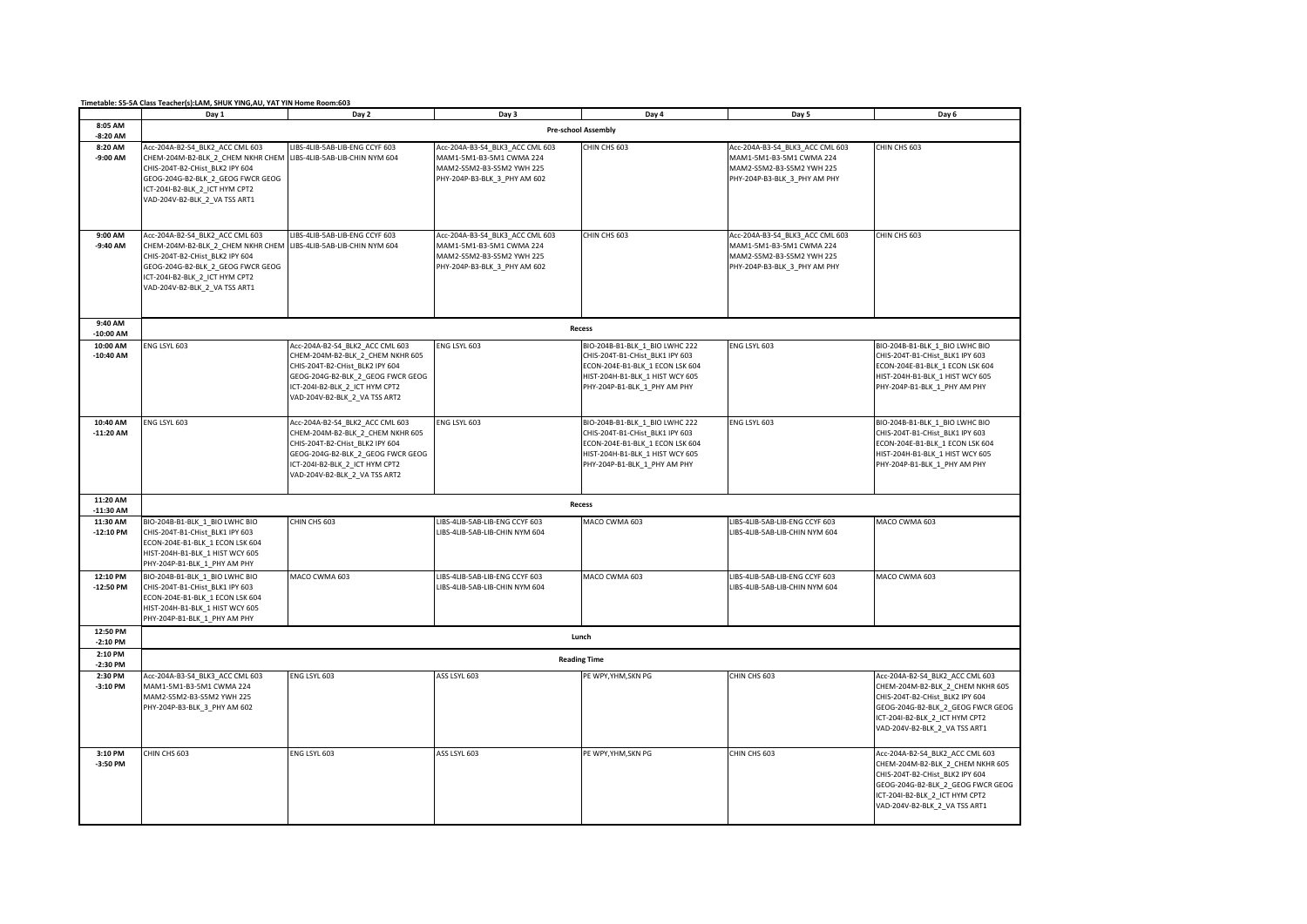| Timetable: S5-5B Class Teacher(s):LEW, WAI LENG, NG, YUK MAN Home Room:604 |
|----------------------------------------------------------------------------|
|----------------------------------------------------------------------------|

|                         | Day 1                                                                                                                                                                                                                                          | Day 2                                                                                                                                                                                                          | Day 3                                                            | Day 4                                                                                                                                                                   | Day 5                                                            | Day 6                                                                                                                                                                                                          |  |  |
|-------------------------|------------------------------------------------------------------------------------------------------------------------------------------------------------------------------------------------------------------------------------------------|----------------------------------------------------------------------------------------------------------------------------------------------------------------------------------------------------------------|------------------------------------------------------------------|-------------------------------------------------------------------------------------------------------------------------------------------------------------------------|------------------------------------------------------------------|----------------------------------------------------------------------------------------------------------------------------------------------------------------------------------------------------------------|--|--|
| 8:05 AM<br>$-8:20$ AM   |                                                                                                                                                                                                                                                | <b>Pre-school Assembly</b>                                                                                                                                                                                     |                                                                  |                                                                                                                                                                         |                                                                  |                                                                                                                                                                                                                |  |  |
| 8:20 AM<br>-9:00 AM     | Acc-204A-B2-S4_BLK2_ACC CML 603<br>CHEM-204M-B2-BLK 2 CHEM NKHR CHEM LIBS-4LIB-5AB-LIB-CHIN NYM 604<br>CHIS-204T-B2-CHist_BLK2 IPY 604<br>GEOG-204G-B2-BLK_2_GEOG FWCR GEOG<br>ICT-204I-B2-BLK_2_ICT HYM CPT2<br>VAD-204V-B2-BLK_2_VA TSS ART1 | LIBS-4LIB-5AB-LIB-ENG CCYF 603                                                                                                                                                                                 | CHIN LWL 604                                                     | ENG CMM 604                                                                                                                                                             | MACO LHY 604                                                     | MACO LHY 604                                                                                                                                                                                                   |  |  |
| 9:00 AM<br>-9:40 AM     | Acc-204A-B2-S4_BLK2_ACC CML 603<br>CHEM-204M-B2-BLK_2_CHEM NKHR CHEM<br>CHIS-204T-B2-CHist_BLK2 IPY 604<br>GEOG-204G-B2-BLK_2_GEOG FWCR GEOG<br>ICT-204I-B2-BLK_2_ICT HYM CPT2<br>VAD-204V-B2-BLK_2_VA TSS ART1                                | LIBS-4LIB-5AB-LIB-ENG CCYF 603<br>LIBS-4LIB-5AB-LIB-CHIN NYM 604                                                                                                                                               | CHIN LWL 604                                                     | ENG CMM 604                                                                                                                                                             | MACO LHY 604                                                     | MACO LHY 604                                                                                                                                                                                                   |  |  |
| 9:40 AM<br>$-10:00$ AM  |                                                                                                                                                                                                                                                |                                                                                                                                                                                                                |                                                                  | Recess                                                                                                                                                                  |                                                                  |                                                                                                                                                                                                                |  |  |
| 10:00 AM<br>$-10:40$ AM | MACO LHY 604                                                                                                                                                                                                                                   | Acc-204A-B2-S4_BLK2_ACC CML 603<br>CHEM-204M-B2-BLK 2 CHEM NKHR 605<br>CHIS-204T-B2-CHist BLK2 IPY 604<br>GEOG-204G-B2-BLK_2_GEOG FWCR GEOG<br>ICT-204I-B2-BLK 2 ICT HYM CPT2<br>VAD-204V-B2-BLK_2_VA TSS ART2 | ENG CMM 604                                                      | BIO-204B-B1-BLK_1_BIO LWHC 222<br>CHIS-204T-B1-CHist BLK1 IPY 603<br>ECON-204E-B1-BLK 1 ECON LSK 604<br>HIST-204H-B1-BLK 1 HIST WCY 605<br>PHY-204P-B1-BLK_1_PHY AM PHY | CHIN LWL 604                                                     | BIO-204B-B1-BLK_1_BIO LWHC BIO<br>CHIS-204T-B1-CHist BLK1 IPY 603<br>ECON-204E-B1-BLK_1 ECON LSK 604<br>HIST-204H-B1-BLK 1 HIST WCY 605<br>PHY-204P-B1-BLK_1_PHY AM PHY                                        |  |  |
| 10:40 AM<br>$-11:20$ AM | MACO LHY 604                                                                                                                                                                                                                                   | Acc-204A-B2-S4_BLK2_ACC CML 603<br>CHEM-204M-B2-BLK 2 CHEM NKHR 605<br>CHIS-204T-B2-CHist_BLK2 IPY 604<br>GEOG-204G-B2-BLK_2_GEOG FWCR GEOG<br>ICT-204I-B2-BLK_2_ICT HYM CPT2<br>VAD-204V-B2-BLK_2_VA TSS ART2 | ENG CMM 604                                                      | BIO-204B-B1-BLK_1_BIO LWHC 222<br>CHIS-204T-B1-CHist BLK1 IPY 603<br>ECON-204E-B1-BLK_1 ECON LSK 604<br>HIST-204H-B1-BLK_1 HIST WCY 605<br>PHY-204P-B1-BLK_1_PHY AM PHY | CHIN LWL 604                                                     | BIO-204B-B1-BLK_1_BIO LWHC BIO<br>CHIS-204T-B1-CHist BLK1 IPY 603<br>ECON-204E-B1-BLK_1 ECON LSK 604<br>HIST-204H-B1-BLK_1 HIST WCY 605<br>PHY-204P-B1-BLK_1_PHY AM PHY                                        |  |  |
| 11:20 AM<br>$-11:30$ AM |                                                                                                                                                                                                                                                |                                                                                                                                                                                                                |                                                                  | Recess                                                                                                                                                                  |                                                                  |                                                                                                                                                                                                                |  |  |
| 11:30 AM<br>$-12:10$ PM | BIO-204B-B1-BLK 1 BIO LWHC BIO<br>CHIS-204T-B1-CHist_BLK1 IPY 603<br>ECON-204E-B1-BLK 1 ECON LSK 604<br>HIST-204H-B1-BLK 1 HIST WCY 605<br>PHY-204P-B1-BLK_1_PHY AM PHY                                                                        | ENG CMM 604                                                                                                                                                                                                    | IBS-4LIB-5AB-LIB-ENG CCYF 603<br>LIBS-4LIB-5AB-LIB-CHIN NYM 604  | CHIN LWL 604                                                                                                                                                            | LIBS-4LIB-5AB-LIB-ENG CCYF 603<br>LIBS-4LIB-5AB-LIB-CHIN NYM 604 | CHIN LWL 604                                                                                                                                                                                                   |  |  |
| 12:10 PM<br>$-12:50$ PM | BIO-204B-B1-BLK 1 BIO LWHC BIO<br>CHIS-204T-B1-CHist BLK1 IPY 603<br>ECON-204E-B1-BLK_1 ECON LSK 604<br>HIST-204H-B1-BLK 1 HIST WCY 605<br>PHY-204P-B1-BLK_1_PHY AM PHY                                                                        | ENG CMM 604                                                                                                                                                                                                    | LIBS-4LIB-5AB-LIB-ENG CCYF 603<br>LIBS-4LIB-5AB-LIB-CHIN NYM 604 | MACO LHY 604                                                                                                                                                            | LIBS-4LIB-5AB-LIB-ENG CCYF 603<br>LIBS-4LIB-5AB-LIB-CHIN NYM 604 | CHIN LWL 604                                                                                                                                                                                                   |  |  |
| 12:50 PM<br>$-2:10$ PM  | Lunch                                                                                                                                                                                                                                          |                                                                                                                                                                                                                |                                                                  |                                                                                                                                                                         |                                                                  |                                                                                                                                                                                                                |  |  |
| 2:10 PM<br>$-2:30$ PM   |                                                                                                                                                                                                                                                | <b>Reading Time</b>                                                                                                                                                                                            |                                                                  |                                                                                                                                                                         |                                                                  |                                                                                                                                                                                                                |  |  |
| 2:30 PM<br>$-3:10$ PM   | <b>E&amp;RE YHM</b>                                                                                                                                                                                                                            | MACO LHY 604                                                                                                                                                                                                   | ASS LWL 604                                                      | PE WPY, SKN PG                                                                                                                                                          | ENG CMM 604                                                      | Acc-204A-B2-S4_BLK2_ACC CML 603<br>CHEM-204M-B2-BLK 2 CHEM NKHR 605<br>CHIS-204T-B2-CHist_BLK2 IPY 604<br>GEOG-204G-B2-BLK_2_GEOG FWCR GEOG<br>ICT-204I-B2-BLK_2_ICT HYM CPT2<br>VAD-204V-B2-BLK_2_VA TSS ART1 |  |  |
| 3:10 PM<br>-3:50 PM     | CHIN LWL 604                                                                                                                                                                                                                                   | CHIN LWL 604                                                                                                                                                                                                   | ASS LWL 604                                                      | PE WPY, SKN PG                                                                                                                                                          | ENG CMM 604                                                      | Acc-204A-B2-S4_BLK2_ACC CML 603<br>CHEM-204M-B2-BLK_2_CHEM NKHR 605<br>CHIS-204T-B2-CHist BLK2 IPY 604<br>GEOG-204G-B2-BLK_2_GEOG FWCR GEOG<br>ICT-204I-B2-BLK_2_ICT HYM CPT2<br>VAD-204V-B2-BLK_2_VA TSS ART1 |  |  |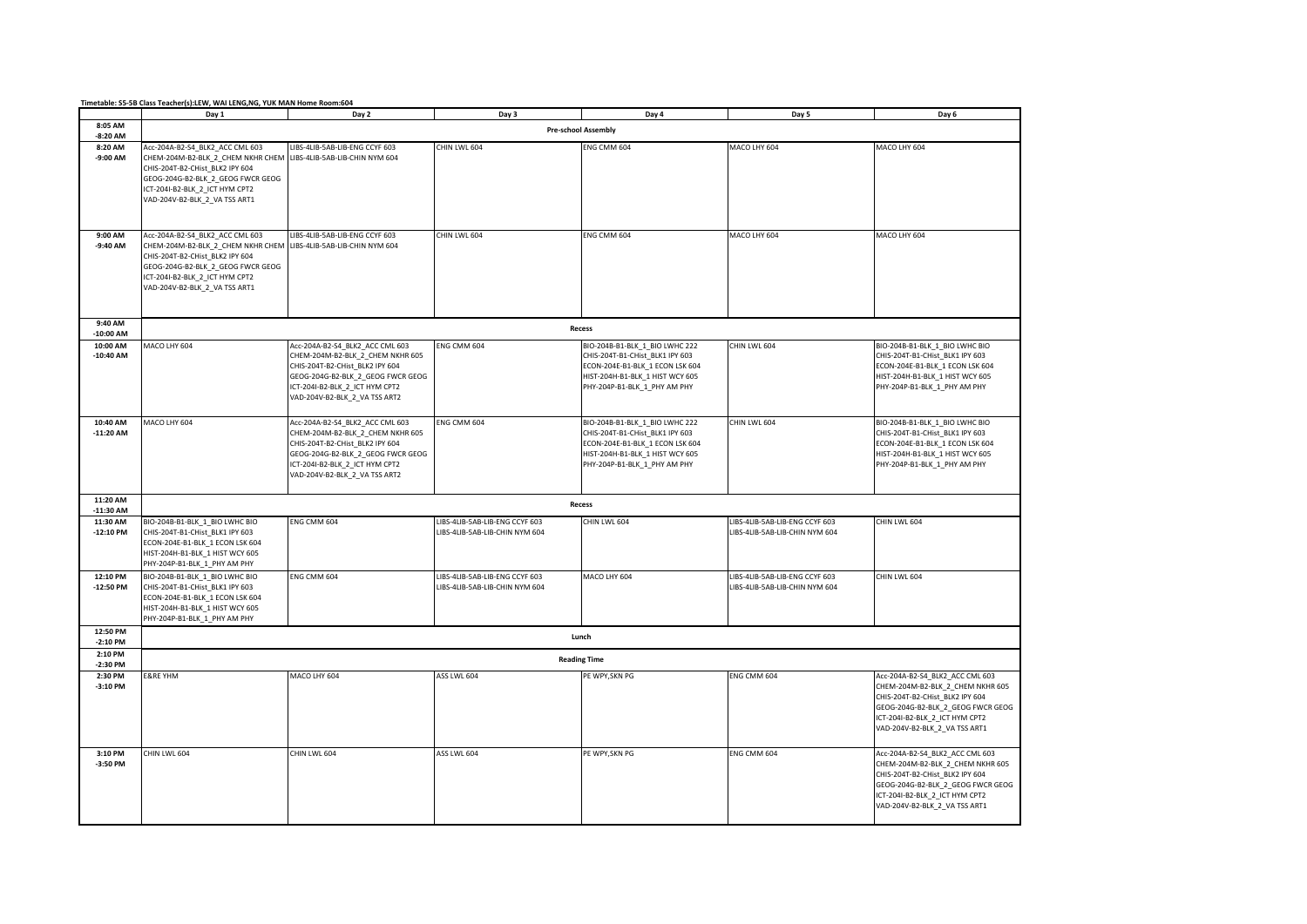|                         | Day 1                                                                                                                                                                                                           | Day 2                                                                                                                                                                                                          | Day 3              | Day 4                                                                                                                                                                   | Day 5        | Day 6                                                                                                                                                                                                          |  |
|-------------------------|-----------------------------------------------------------------------------------------------------------------------------------------------------------------------------------------------------------------|----------------------------------------------------------------------------------------------------------------------------------------------------------------------------------------------------------------|--------------------|-------------------------------------------------------------------------------------------------------------------------------------------------------------------------|--------------|----------------------------------------------------------------------------------------------------------------------------------------------------------------------------------------------------------------|--|
| 8:05 AM<br>$-8:20$ AM   | <b>Pre-school Assembly</b>                                                                                                                                                                                      |                                                                                                                                                                                                                |                    |                                                                                                                                                                         |              |                                                                                                                                                                                                                |  |
| 8:20 AM<br>$-9:00$ AM   | Acc-204A-B2-S4 BLK2 ACC CML 603<br>CHEM-204M-B2-BLK_2_CHEM NKHR CHEM<br>CHIS-204T-B2-CHist BLK2 IPY 604<br>GEOG-204G-B2-BLK_2_GEOG FWCR GEOG<br>ICT-204I-B2-BLK 2 ICT HYM CPT2<br>VAD-204V-B2-BLK_2_VA TSS ART1 | CHIN CCH 605                                                                                                                                                                                                   | LIBS NYM 605       | LIBS NYM 605                                                                                                                                                            | MACO KWH 605 | MACO KWH 605                                                                                                                                                                                                   |  |
| 9:00 AM<br>$-9:40$ AM   | Acc-204A-B2-S4_BLK2_ACC CML 603<br>CHEM-204M-B2-BLK_2_CHEM NKHR CHEM<br>CHIS-204T-B2-CHist BLK2 IPY 604<br>GEOG-204G-B2-BLK_2_GEOG FWCR GEOG<br>ICT-204I-B2-BLK 2 ICT HYM CPT2<br>VAD-204V-B2-BLK_2_VA TSS ART1 | CHIN CCH 605                                                                                                                                                                                                   | LIBS NYM 605       | LIBS NYM 605                                                                                                                                                            | MACO KWH 605 | CHIN CCH 605                                                                                                                                                                                                   |  |
| 9:40 AM<br>$-10:00$ AM  |                                                                                                                                                                                                                 |                                                                                                                                                                                                                |                    | Recess                                                                                                                                                                  |              |                                                                                                                                                                                                                |  |
| 10:00 AM<br>$-10:40$ AM | <b>E&amp;RE YHM 605</b>                                                                                                                                                                                         | Acc-204A-B2-S4_BLK2_ACC CML 603<br>CHEM-204M-B2-BLK_2_CHEM NKHR 605<br>CHIS-204T-B2-CHist_BLK2 IPY 604<br>GEOG-204G-B2-BLK_2_GEOG FWCR GEOG<br>ICT-204I-B2-BLK_2_ICT HYM CPT2<br>VAD-204V-B2-BLK_2_VA TSS ART2 | <b>ENG KNC 605</b> | BIO-204B-B1-BLK_1_BIO LWHC 222<br>CHIS-204T-B1-CHist_BLK1 IPY 603<br>ECON-204E-B1-BLK_1 ECON LSK 604<br>HIST-204H-B1-BLK_1 HIST WCY 605<br>PHY-204P-B1-BLK_1_PHY AM PHY | ENG KNC 605  | BIO-204B-B1-BLK_1_BIO LWHC BIO<br>CHIS-204T-B1-CHist_BLK1 IPY 603<br>ECON-204E-B1-BLK_1 ECON LSK 604<br>HIST-204H-B1-BLK_1 HIST WCY 605<br>PHY-204P-B1-BLK_1_PHY AM PHY                                        |  |
| 10:40 AM<br>$-11:20$ AM | CHIN CCH 605                                                                                                                                                                                                    | Acc-204A-B2-S4_BLK2_ACC CML 603<br>CHEM-204M-B2-BLK_2_CHEM NKHR 605<br>CHIS-204T-B2-CHist BLK2 IPY 604<br>GEOG-204G-B2-BLK_2_GEOG FWCR GEOG<br>ICT-204I-B2-BLK 2 ICT HYM CPT2<br>VAD-204V-B2-BLK_2_VA TSS ART2 | <b>ENG KNC 605</b> | BIO-204B-B1-BLK_1_BIO LWHC 222<br>CHIS-204T-B1-CHist_BLK1 IPY 603<br>ECON-204E-B1-BLK 1 ECON LSK 604<br>HIST-204H-B1-BLK_1 HIST WCY 605<br>PHY-204P-B1-BLK_1_PHY AM PHY | ENG KNC 605  | BIO-204B-B1-BLK_1_BIO LWHC BIO<br>CHIS-204T-B1-CHist_BLK1 IPY 603<br>ECON-204E-B1-BLK 1 ECON LSK 604<br>HIST-204H-B1-BLK_1 HIST WCY 605<br>PHY-204P-B1-BLK_1_PHY AM PHY                                        |  |
| 11:20 AM<br>$-11:30$ AM |                                                                                                                                                                                                                 |                                                                                                                                                                                                                |                    | Recess                                                                                                                                                                  |              |                                                                                                                                                                                                                |  |
| 11:30 AM<br>$-12:10$ PM | BIO-204B-B1-BLK_1_BIO LWHC BIO<br>CHIS-204T-B1-CHist_BLK1 IPY 603<br>ECON-204E-B1-BLK_1 ECON LSK 604<br>HIST-204H-B1-BLK 1 HIST WCY 605<br>PHY-204P-B1-BLK_1_PHY AM PHY                                         | MACO KWH 605                                                                                                                                                                                                   | CHIN CCH 605       | CHIN CCH 605                                                                                                                                                            | CHIN CCH 605 | ENG KNC 605                                                                                                                                                                                                    |  |
| 12:10 PM<br>$-12:50$ PM | BIO-204B-B1-BLK 1 BIO LWHC BIO<br>CHIS-204T-B1-CHist_BLK1 IPY 603<br>ECON-204E-B1-BLK_1 ECON LSK 604<br>HIST-204H-B1-BLK_1 HIST WCY 605<br>PHY-204P-B1-BLK_1_PHY AM PHY                                         | MACO KWH 605                                                                                                                                                                                                   | MACO KWH 605       | CHIN CCH 605                                                                                                                                                            | CHIN CCH 605 | <b>ENG KNC 605</b>                                                                                                                                                                                             |  |
| 12:50 PM<br>$-2:10$ PM  | Lunch                                                                                                                                                                                                           |                                                                                                                                                                                                                |                    |                                                                                                                                                                         |              |                                                                                                                                                                                                                |  |
| 2:10 PM<br>$-2:30$ PM   | <b>Reading Time</b>                                                                                                                                                                                             |                                                                                                                                                                                                                |                    |                                                                                                                                                                         |              |                                                                                                                                                                                                                |  |
| 2:30 PM<br>$-3:10$ PM   | ENG KNC 605                                                                                                                                                                                                     | PE WPY, SKN PG                                                                                                                                                                                                 | ASS KWH 605        | MACO KWH 605                                                                                                                                                            | LIBS NYM 605 | Acc-204A-B2-S4_BLK2_ACC CML 603<br>CHEM-204M-B2-BLK 2 CHEM NKHR 605<br>CHIS-204T-B2-CHist_BLK2 IPY 604<br>GEOG-204G-B2-BLK_2_GEOG FWCR GEOG<br>ICT-204I-B2-BLK_2_ICT HYM CPT2<br>VAD-204V-B2-BLK_2_VA TSS ART1 |  |
| 3:10 PM<br>-3:50 PM     | ENG KNC 605                                                                                                                                                                                                     | PE WPY, SKN PG                                                                                                                                                                                                 | ASS KWH 605        | MACO KWH 605                                                                                                                                                            | LIBS NYM 605 | Acc-204A-B2-S4 BLK2 ACC CML 603<br>CHEM-204M-B2-BLK_2_CHEM NKHR 605<br>CHIS-204T-B2-CHist BLK2 IPY 604<br>GEOG-204G-B2-BLK_2_GEOG FWCR GEOG<br>ICT-204I-B2-BLK_2_ICT HYM CPT2<br>VAD-204V-B2-BLK_2_VA TSS ART1 |  |